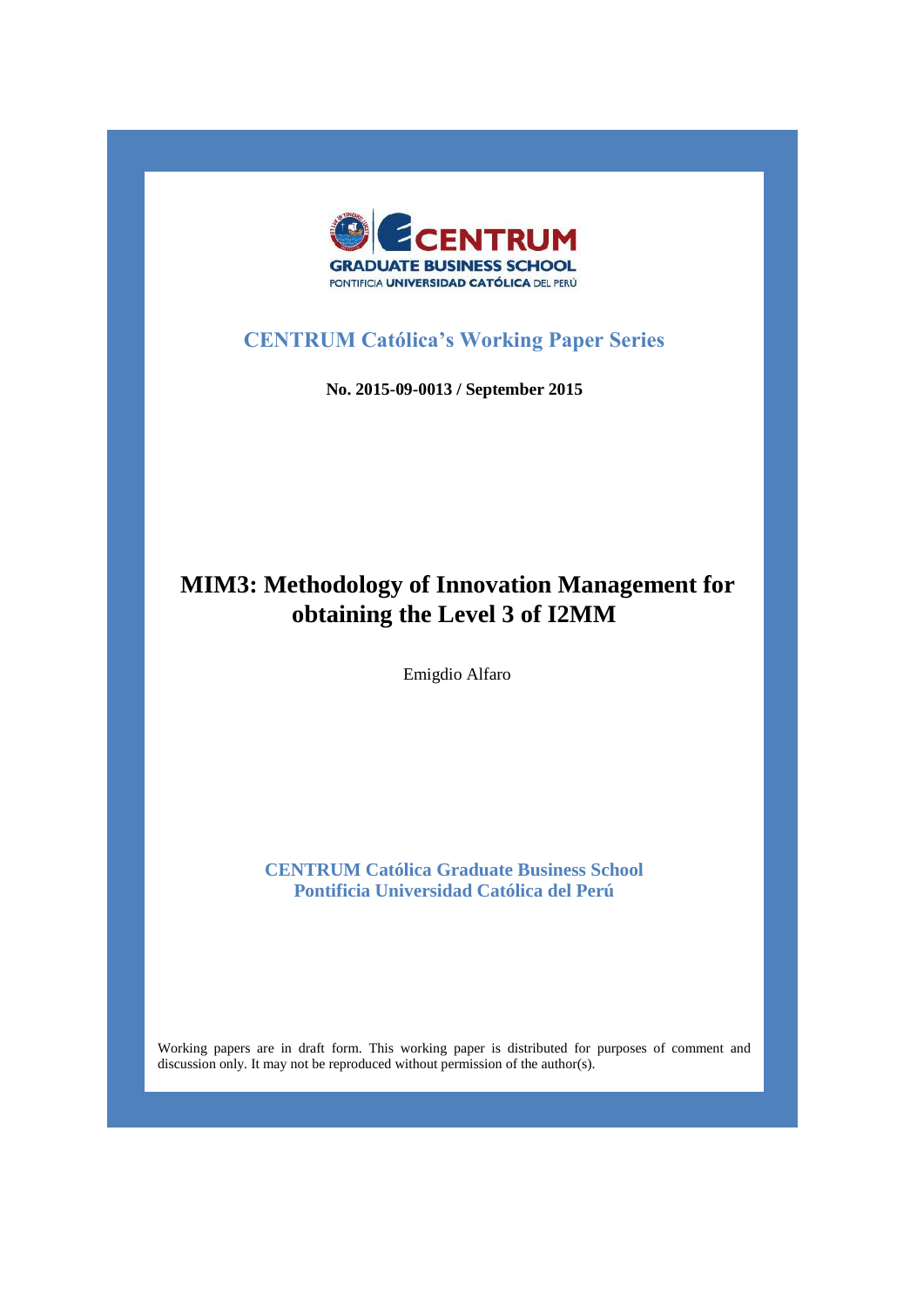#### **MIM3: Methodology of Innovation Management for obtaining the Level 3 of I2MM**

#### **Emigdio Alfaro**

CENTRUM Graduate Business School Pontificia Universidad Católica del Perú, Lima, Peru

#### **Abstract**

The purpose of the study was to develop a methodological proposal for improving the management of the innovation maturity until the level 3 of the Integrated Innovation Maturity Model (I2MM), considering an integrated methodological approach which includes the good management practices of the following management areas: (a) strategic management, (b) project management, (c) innovation models and innovation methods, (d) standards for innovation management, (e) knowledge management, and (f) financial management. As result, MIM3, the Methodology of Innovation Management for obtaining the level 3 of the I2MM in the organizations, is presented.

*Keywords:* Innovation Management, Innovation Maturity, Methodology, Project Management, Innovation Standards

#### **Introduction**

Innovation processes are commonly treated as creative processes, which are really very important for the majority of innovation experts and practitioners; however, those creative processes are not the unique or the most important processes for obtaining the expected organizational goals. The common issues with the innovation processes of the organizations are the following:

- 1. The lack of integration of the innovation processes to the strategic planning of the organizations.
- 2. The innovation processes obtained good new products; however, the solution didn't include the complete business model.
- 3. The innovation processes obtained good new products; however, the personnel of the organization don't know which needs of whom users will be satisfied or which problems will be solved with the new products, or the costs are very high.
- 4. The project management of the innovative projects has the common type of problems which are presented in the diverse types of projects, related to: integration management, scope management, time management, cost management, quality management, human resources management, communications management, risk management, acquisitions management, and stakeholders management
- 5. For the innovation processes, creative processes and not the value generations of the organizations are prioritized.
- 6. The lack of regulatory framework for norming the innovation processes in the organization.
- 7. The lack of motivations or incentives of the personnel of the organization, for proposing new ideas or innovative projects
- 8. The lack of time and opportunities for the personnel of the organization, for presenting new ideas or innovative projects.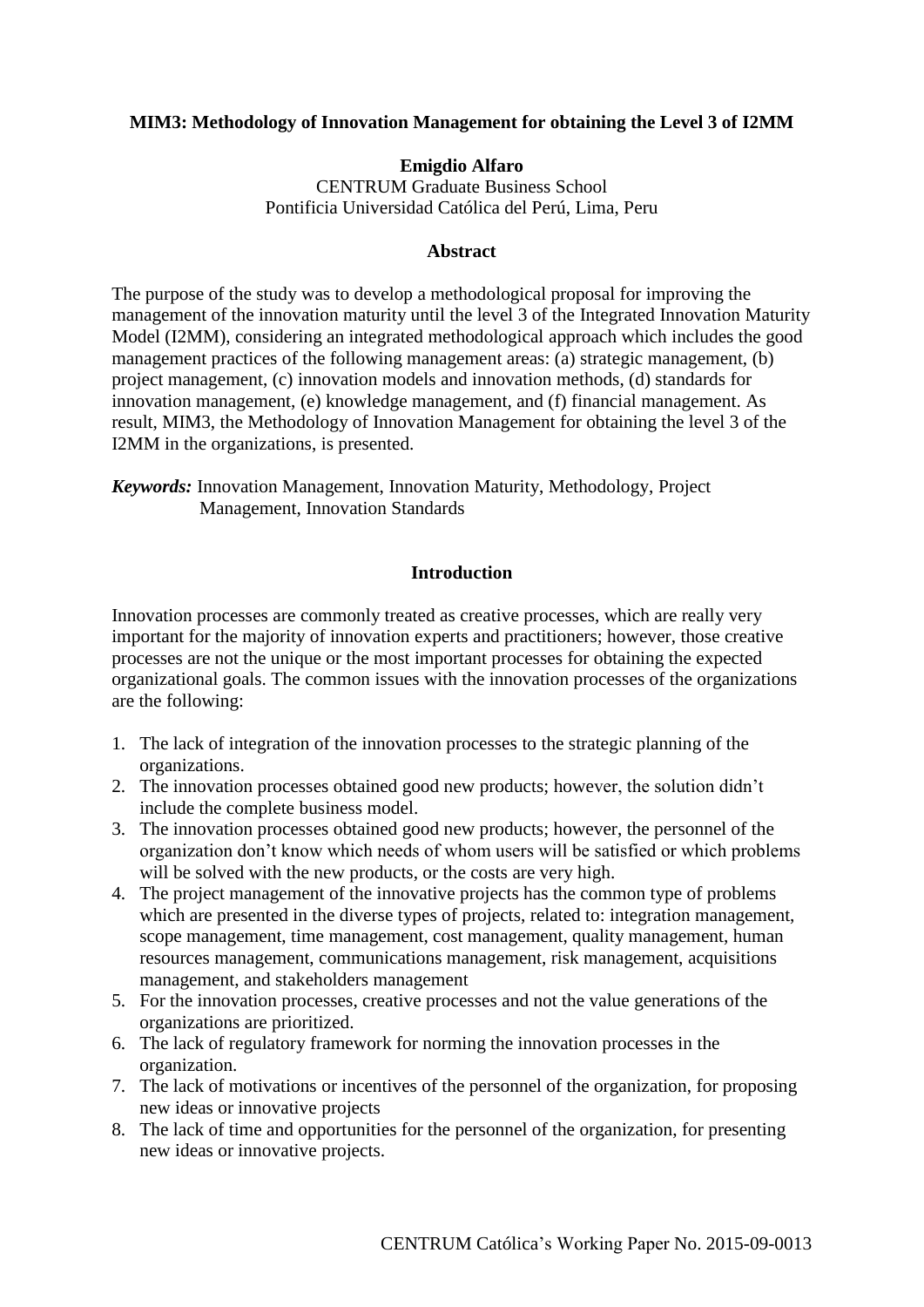- 9. The lack of training and competencies (knowledge, abilities and attitudes) for creating and developing new ideas or innovative projects
- 10. The lack of investment or expenses on infrastructure, equipment and other resources, for prototyping and testing the new ideas
- 11. Absence of a collaborative culture which permits the synergies among the workers of the organization for improving the ideas of innovative projects.
- 12. Many workers of the organizations feel that the standardized norms and procedures limit them for introducing new ideas of innovative projects.
- 13. The innovation processes are developed without the validation of the satisfaction of the needs to the early adopters or consumers with similar characteristics, with the new and innovative products (goods or services).
- 14. The introduction of the innovative products into the market, has not a previous validation with early adopters with similar characteristics to the target consumers

Diverse issues related to strategic management, project management, standardization of the innovation processes, knowledge management and financial management, are not considered with the point of view which is focused on the creativity. In this paper, all the mentioned points of view were integrated in MIM3, a Methodology of Innovation Management for obtaining the level 3 of the I2MM.

#### **Background of the Problem**

The common issues related to the innovation processes of the organizations, are the following:

- 1. The lack of integration of the innovation processes to the strategic planning of the organizations. The strategic plans don't include the innovation processes joint with the strategic, main or support processes or areas. In respect, Dougherty and Hardy (1996) explained that the two types of problems which are associated with innovation, are the following: (a) those affecting a particular project and (b) those affecting the organizational context (p. 1121). Also, Van de Ven (1986) indicated that "the context of an innovation points to the strategic problem of institutional leadership" (p. 591). Additionally, in a comparison of some Europe's countries (Austria, Bugaria, Spain, Romania, Portugal, Poland, Czech Republic, Netherlands, Hungary, Slovakia, Sweden, and Greece), Robinson and Stubberud (2011) indicated the following issues:
	- A. No need to innovate due to prior innovation: (a) between 0.84% (Netherlands) and 23.68% (Greece) in small firms (between 10 and 49 workers), (b) between 0.88% (Netherlands) and 19.17% (Greece) in medium firms (between 50 and 249 workers), and (c) between 1.69% (Netherlands) and 37.21% (Greece) in large firms (250 or more). In the cases of Sweden and Slovakia, neither small, nor medium, nor large firms indicated occurrences.
	- B. No need to innovate because no demand for innovation: (a) between 0.99% (Netherlands) and 30.66% (Greece) in small firms, (b) between 1.20% (Netherlands) and 22.50% (Greece) in medium firms, and (c) between 1.99% (Netherlands) and 28.84% (Greece) in large firms. In the cases of Sweden and Slovakia, neither small, nor medium, nor large firms indicated occurrences.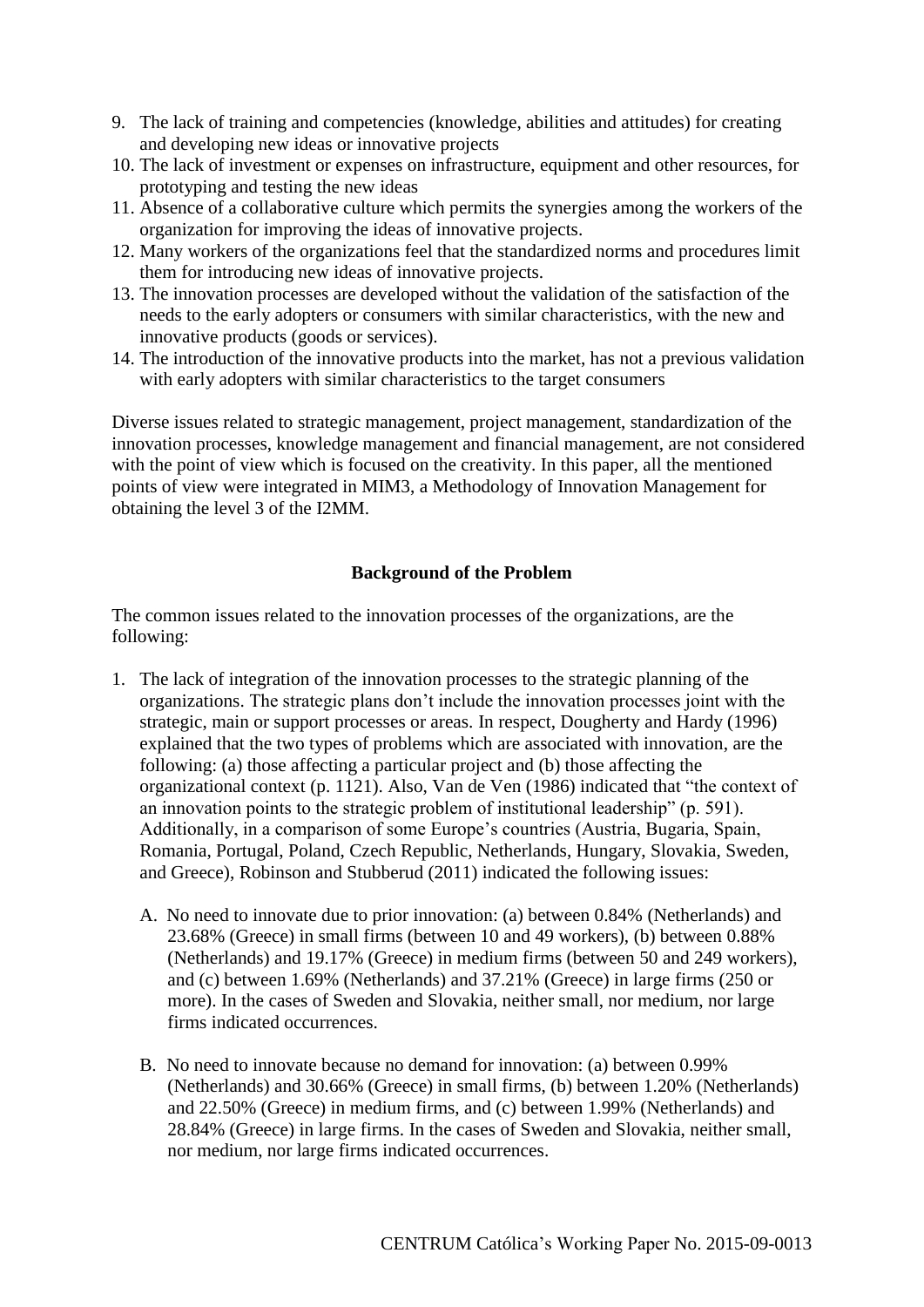- 2. The innovation processes obtained good new products; however, the solution didn't include the complete business model to which the innovative product would be part, and as a consequence, the innovation failed. It is common the focus on the intrinsic product as not to focus on the business model as a whole, and due to that, some parts of the business model fail and the innovative project fails as a consequence.
- 3. The innovation processes obtained good new products; however, the personnel of the organization don't know which needs of whom users will be satisfied or which problems will be solved with the new products, or the costs are very high. In diverse situations the areas of innovation developed many new ideas of products without a focus on the value generation for none of the stakeholders of the organization, situation which causes more delays and expenses to the diverse processes of the organization.
- 4. The project management of the innovative projects has the common type of problems which are presented in the diverse types of projects, related to: integration management, scope management, time management, cost management, quality management, human resources management, communications management, risk management, acquisitions management, and stakeholders management. In respect, to the question about the common problems of the firms with their innovation initiatives, Gooffrey Moore answered in an interview (Davidson & Leavy, 2007) that "The biggest challenge comes from the life cycle of innovation, which calls for different management focus at different stages." (p. 4). Also, Dougherty and Hardy (1996) explained that "When project-level problems are solved across multiple innovations and multiple stages simultaneously, sustained innovation can occur" (p. 1121). Additionally, in a comparison of some Europe's countries (Austria, Bugaria, Spain, Romania, Portugal, Poland, Czech Republic, Netherlands, Hungary, Slovakia, Sweden, and Greece), Robinson and Stubberud (2011) indicated the following issues:
	- A. Innovation activity is serious delayed: (a) between 9.5% (Spain) and 33.42% (Netherlands) in small firms, (b) between 12.81% (Spain) and 39.16% (Sweden) in medium firms, and (c) between 17.73% (Spain) and 51.05% (Sweden) in large firms. In the cases of Austria and Portugal, neither small, nor medium, nor large firms indicated occurrences.
	- B. Lack of funds within your enterprise or enterprise group: (a) between 9.24% (Netherlands) and 34.19% (Romania) in small firms, (b) between 6.4% (Netherlands) and 27.27% (Poland) in medium firms, and (c) between 8.03% (Portugal) and 32.09% (Greece) in large firms. In the case of Sweden, neither medium nor large firms indicated occurrences.
	- C. Lack of finance from sources outside your enterprise: (a) between 5.43% (Netherlands) and 32.60% (Romania) in small firms, (b) between 3.00% (Netherlands) and 28.49% (Portugal) in medium firms, and (c) between 3.22% (Netherlands) and 28.75% (Portugal) in large firms. In the case of Sweden, neither small, nor medium, nor large firms indicated occurrences.
	- D. Innovation costs too high: (a) between 6.18% (Greece) and 40% (Portugal) in small firms, (b) between 5.88% (Netherlands) and 28.63% (Spain) in medium firms, and (c) between 6.75% (Netherlands) and 26.09% (Romania) in large firms. In the case of Sweden, neither small, nor medium, nor large firms indicated occurrences.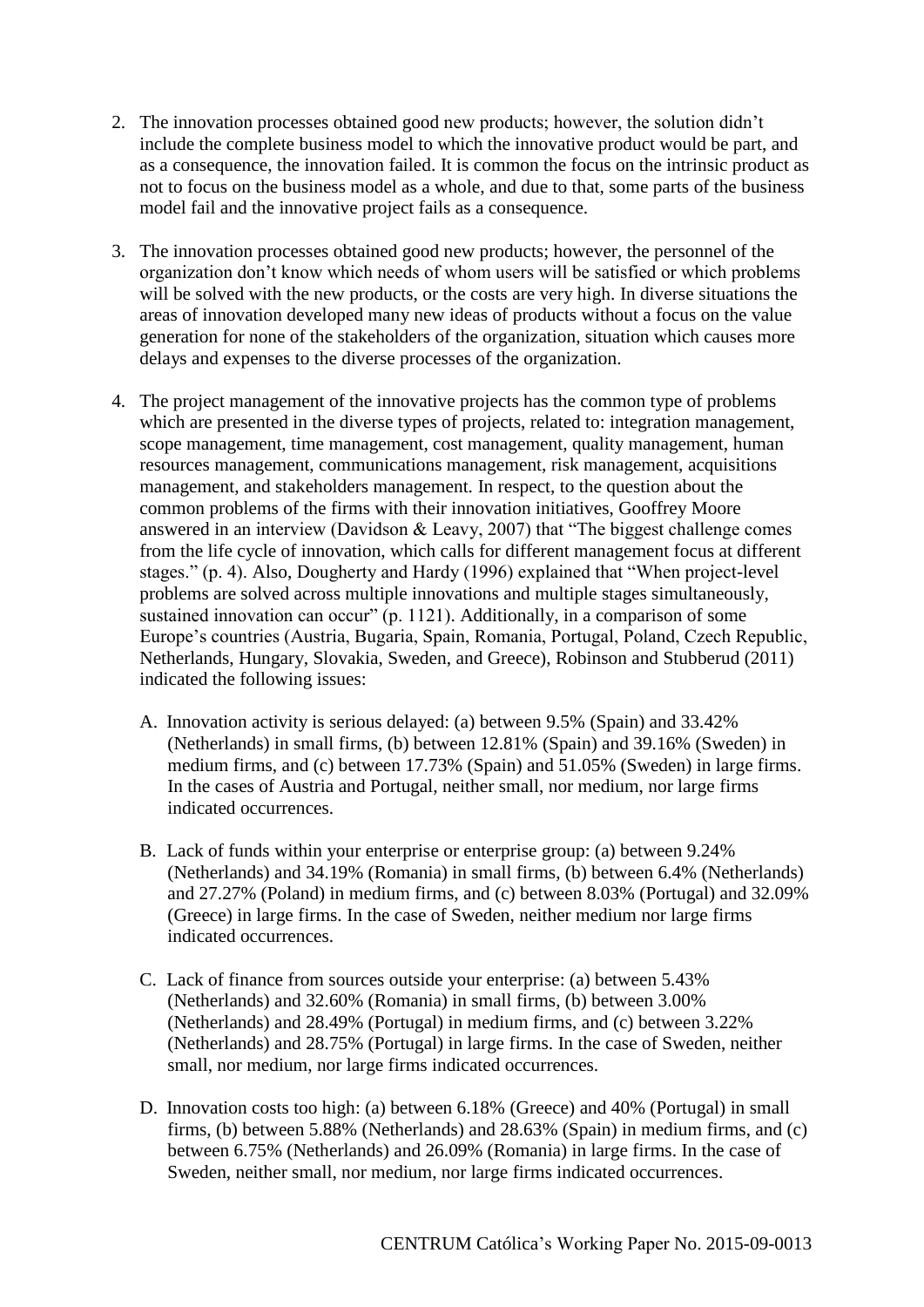- E. Lack of qualified personnel: (a) between 6.6% (Netherlands) and 24.95% (Greece) in small firms, (b) between 6.93% (Poland) and 27.50% (Greece) in medium firms, and (c) between 4.28% (Poland) and 40.47% (Greece) in large firms. In the case of Sweden, neither small, nor medium, nor large firms indicated occurrences.
- F. Difficulty finding cooperation partners for innovation: (a) between 1.80% (Netherlands) and 16.02% (Greece) in small firms, (b) between 1.99% (Czech Republic) and 28.85% (Greece) in medium firms, and (c) between 0.55% (Hungary) and 38.14% (Greece) in large firms. In the case of Sweden, neither small, nor medium, nor large firms indicated occurrences.
- 5. For the innovation processes, creative processes and not the value generations of the organizations are prioritized. Depending of the type of the organization (profit or non for profit organization), the value generation would be measured by money (profit organization) or the expected results of benefits to the target population (non for profit organization). In the value generation, commonly the total costs of ownership (TCO) of the innovative projects are not well calculated and due to that, the innovative projects resulted in failures.
- 6. The lack of regulatory framework for norming the innovation processes in the organization. There is not a regulatory framework which norms the following aspects: incentives (monetary or non-monetary), roles, committees, intellectual property rights, participation of the benefits after the new products are developed or put in the market, accounting processes for registering the innovation processes and products, etc. Also, the individual contracts commonly didn't include anything about the innovation processes or innovative products that the personnel must realize, without the cases of people whom have contracts for innovative or intellectual processes or areas, such as: research and development areas in industries, research areas in universities, etc.
- 7. The lack of motivations or incentives of the personnel of the organization, for proposing new ideas or innovative projects. Commonly, the ideas, the reports or another intellectual production of the personnel are taken by the bosses or coworkers, and additionally, the propositions of new ideas or innovative projects don't result in awards or recognitions for the innovative people. If the people is not recognized or awarded, and the risk of plagiarism is present, then the people will not be motivated to the proposition of new ideas. In respect, to the question related to the single most intractable problem with their innovation initiatives, Gooffrey Moore answered in an interview (Davidson & Leavy, 2007) that "The core of the challenge is the internal competition for execution-oriented leaders. These people are key to keeping the engine of a mature business running, consistently squeezing out incremental growth from an increasingly challenging set of options."  $(p. 4)$ .
- 8. The lack of time and opportunities for the personnel of the organization, for presenting new ideas or innovative projects. The personnel of the organization are commonly fighting the daily labors and don't have time in the regular labor time for the innovative processes or the creation of new ideas or products. In respect, Van de Ven (1986) explained that "there is the human problem of managing attention because people and their organization are largely designed to focus on, harvest, and protect existing practices, rather than pay attention to developing new ideas" (p. 591). Also, many bosses limit the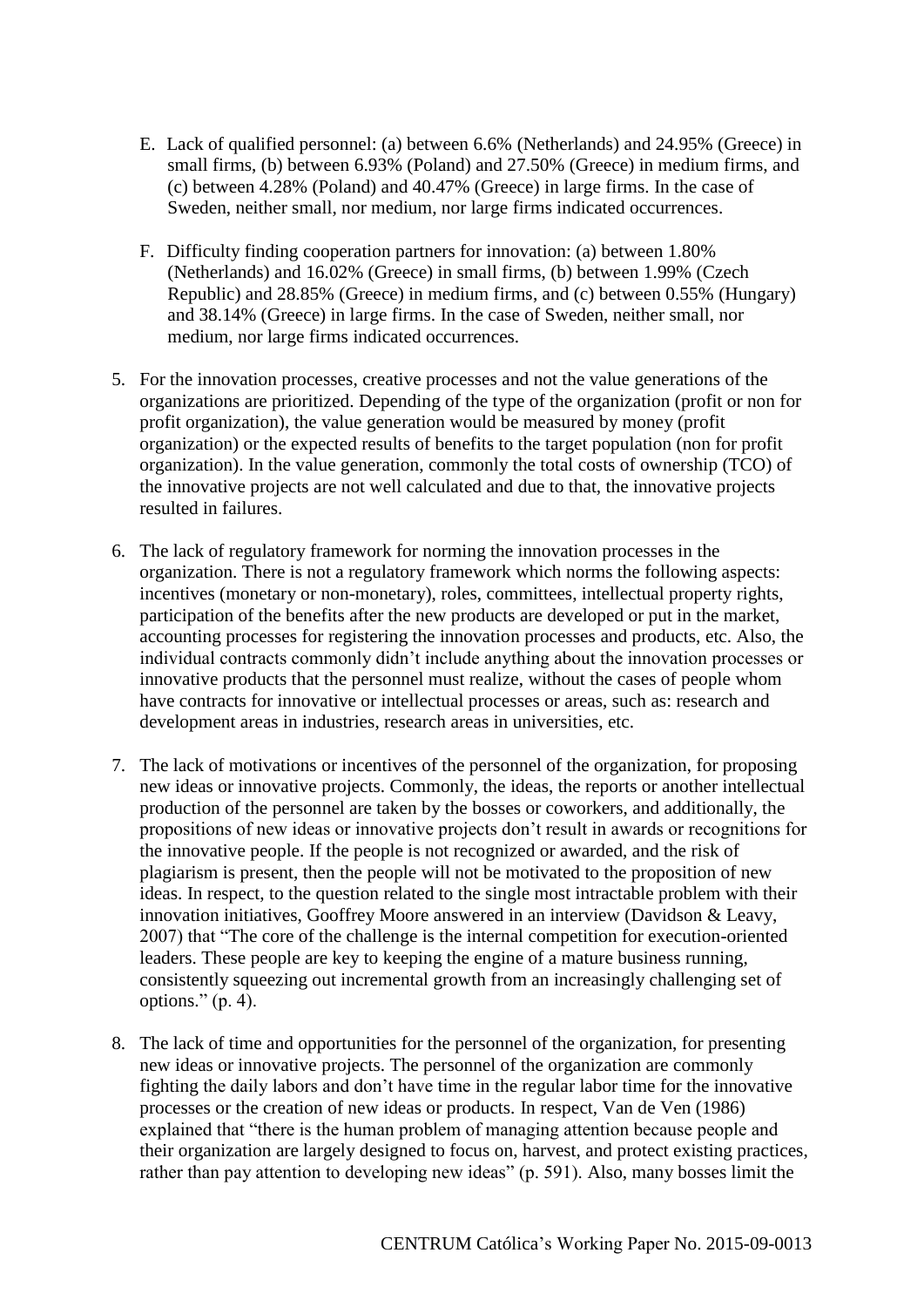opportunities of the personnel of the organization for presenting new ideas or innovative project for avoiding that their subordinated personnel shine to the eyes of the high level management or the board of directors, and in the future will convert them in candidates for the labor positions of the bosses.

- 9. The lack of training and competencies (knowledge, abilities and attitudes) for creating and developing new ideas or innovative projects. Some workers of the organization, commonly are not sufficiently trained for creating and developing new ideas or innovative projects, related to the economic sector or the market of the organization; also, the managers or the board of directors don't promote the training of the personnel through the human resources area, due to they think that the training is not and investment, in contrary, they think that the training is an expense.
- 10. The lack of investment or expenses on infrastructure, equipment and other resources, for prototyping and testing the new ideas. The elaboration of prototypes requires investment or expenses on infrastructure, equipment and other resources (materials, personnel, investment which commonly is promised but not budgeted or simply is not budgeted or is not sufficiently assigned. It is important to indicate that in many countries exist private or public competencies (national or international) of innovative projects, with the corresponding awards, financial coverage or financial loans with very low interest rates; however, the workers of many organizations don't know about them and consequently don't participate and don't obtain the funds which are necessary for the development of the innovative projects. In respect, in a comparison of some Europe's countries (Austria, Bugaria, Spain, Romania, Portugal, Poland, Czech Republic, Netherlands, Hungary, Slovakia, Sweden, and Greece), Robinson and Stubberud (2011) explained that one of the problems for improving the innovations of the firms, is the lack of information on technology: (a) between 1.95% (Slovakia) and 29.96% (Greece) in small firms, (b) between 1.02% (Slovakia) and 30.83% (Greece) in medium firms, and (c) between 0.83% (Hungary) and 56.74% (Greece) in large firms. In the case of Sweden, neither small, nor medium, nor large firms indicated occurrences. In the case of Sweden, neither medium, nor large firms indicated occurrences.
- 11. Absence of a collaborative culture which permits the synergies among the workers of the organization for improving the ideas of innovative projects. Each worker wants to shine by herself or himself, and doesn't want to collaborate with coworkers for improving the ideas of innovative projects. In respect, Choudhury (2013) explained that "Although organizations increasingly recognize knowledge as a key source of competitive advantage, one of the challenges of knowledge management is that of getting people to share their knowledge" (p. 38). Also, Van de Ven (1986) indicated "there is the structural problem of managing part-whole relationships, which emerges from the proliferation of ideas, people and transactions as an innovation develops over time" (p. 591).
- 12. Many workers of the organizations feel that the standardized norms and procedures limit them for introducing new ideas of innovative projects. In respect, many workers are fearful of realize actions out of the standardized norms and procedures for avoiding the future and negative reactions of their bosses whom commonly act in a negative way in front of the presentations of new ideas, considering them as a waste of time, effort and money.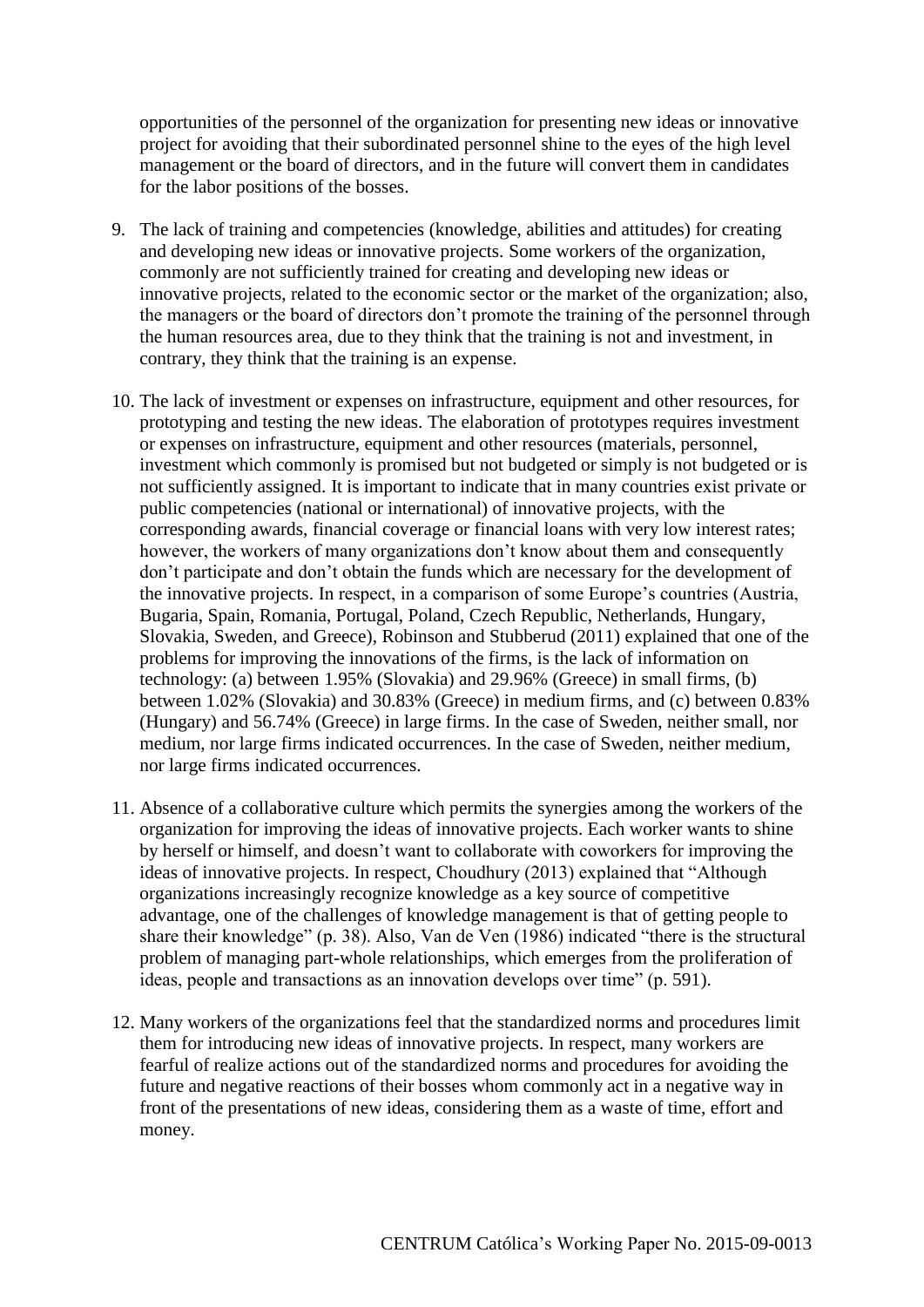- 13. The innovation processes are developed without the validation of the satisfaction of the needs to the early adopters or consumers with similar characteristics, with the new and innovative products (goods or services). In many cases, the organizations failed in the innovation processes due to their high investment which is converted in a waste of money and time, due to meanwhile the innovation processes have occurred, were not realized validations of the satisfaction of needs of the potential consumers and the products must be re-elaborated continuously, with excessive additional steps in comparison with the normal innovation processes. In respect, in a comparison of some Europe's countries (Austria, Bugaria, Spain, Romania, Portugal, Poland, Czech Republic, Netherlands, Hungary, Slovakia, Sweden, and Greece), Robinson and Stubberud (2011) explained some problems with the innovation activities as follows:
	- A. Innovation activity is abandoned at the concept stage in the following ranges: (a) between 2.94% (Bulgaria) and 33.01% (Greece) in small firms, (b) between 2.55% (Bulgaria) and 40.47% (Sweden) in medium firms, and (c) between 1.99% (Bulgaria) and 63.6% (Sweden) in large firms. In the case of Austria, neither small, medium or large firms indicated occurrences.
	- B. Innovation activity is abandoned after it began: (a) between 4.79% (Bulgaria) and 20.94% (Slovakia) in small firms, (b) between 2.81% (Bulgaria) and 19.36% (Netherlands) in medium firms, and (c) between 3.64% (Bulgaria) and 46.86% (Sweden) in large firms. In the case of Austria, neither small, nor medium, nor large firms indicated occurrences.
- 14. The introduction of the innovative products into the market, has not a previous validation with early adopters with similar characteristics to the target consumers. As result, the consumers of the target market didn't buy the innovative product and the organization failed in its introduction, with the corresponding waste of time, effort and money. In respect, Dougherty and Hardy (1996) indicated "At the level of the particular product, problems include positioning the product strategically in the market, development production, marketing, and sales, securing expertise, managing external relations (Kazanjian, 1988), understanding new markets (Cooper, 1983; Leonard-Barton, 1991), forming multifunctional teams and sharing knowledge (Ancona & Caldwell, 1990; Dougherly, 1992), and evaluating progress (Griffin & Page, 1993)" (p. 1121). Additionally, in a comparison of some Europe's countries (Austria, Bugaria, Spain, Romania, Portugal, Poland, Czech Republic, Netherlands, Hungary, Slovakia, Sweden, and Greece), Robinson and Stubberud (2011) explained the following issues:
	- A. Lack of information on markets: (a) between 1.72% (Slovakia) and 35.57% (Greece) in small firms, (b) between 1.42% (Slovakia) and 31.88% (Greece) in medium firms, and (c) between 2.22% (Hungary) and 52.09% (Greece) in large firms. In the case of Sweden, neither medium nor large firms indicated occurrences.
	- B. Markets dominated by established enterprises: (a) between 5.25% (Netherlands) and 23.81% (Greece) in small firms, (b) between 3.68% (Netherlands) and 24.69% (Greece) in medium firms, and (c) between 3.88% (Hungary) and 27.44% (Greece) in large firms. In the case of Sweden, neither small nor medium firms indicated occurrences.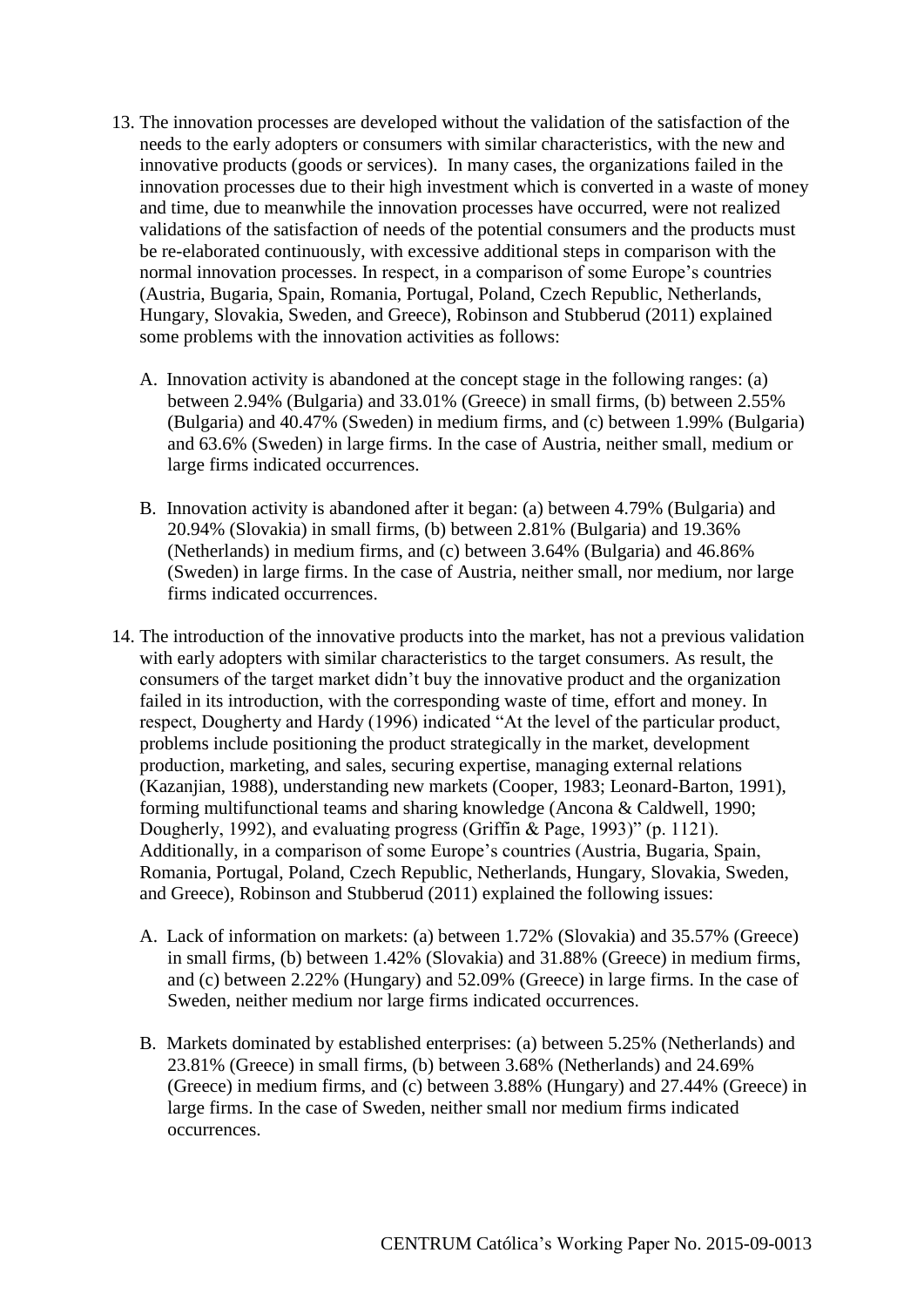C. Uncertain demand for innovative goods or services: (a) between 3.73% (Netherlands) and 23.41% (Greece) in small firms, (b) between 4.04% (Netherlands) and 20% (Greece) in medium firms, and (c) between 6.13% (Netherlands) and 33.49% (Greece) in large firms. In the case of Sweden, neither small, nor medium, nor large firms indicated occurrences.

#### **Theoretical Framework**

The main concepts, standards and models for understanding the innovation management and the methodological proposal MIM3, are the following:

- 1. Innovation
- 2. Innovation models or innovation management processes: (a) The Creative Process, (b) Classic Process of Staging and Gating of an Innovation Project, (c) Proof of Concept and Pilot Studies, (d) Integrated Innovation Maturity Model (I2MM), (e) Seeking Solutions Approach, (f) 3-Stage Roadmap towards becoming a sustainable organization, (g) Design Thinking, (h) Goodyear's business model innovation process, (i) FastWorks Framework, (j) InnoCamp Model, (k) Lean Innovation Model, and (l) Lean Startup.
- 3. Standards related to the innovation management: (a) UNE 166002:2014 R&D&I Management: R&D&I management system requirements, (b) ONR CEN/TS 16555-1 Innovation Management – Part 1: Innovation Management System (prCEN/TS 16555- 1:2012), (c) ISO/TC 279 Innovation management, and (d) BS 7000-1:2008 Design Management Systems – Part 1: Guide to Managing Innovation.
- 4. Yellow pages of Knowledge Management
- 5. Financial Criteria for evaluating of Innovation Management: (a) Free Cash Flow, (b) Direct Costing, and (c) Total Cost of Ownership.

#### *What is innovation?*

According to Ahmed, Shepherd, Ramos and Ramos (2012), the innovation includes two parts: (a) the generation of an idea or invention, and (b) the successful commercialization of that idea or invention; in other words: innovation = invention + level of use  $(p, 5)$ . Also, Ahmed, Shepherd, Ramos and Ramos (2012) indicated that the innovation could be classified as follows: social innovation, strategic innovation, philosophic innovation, process innovation, product innovation and politics innovation. Additionally, British Standards (2008) defined innovation as follows:

- 1. As ideas, innovation is the "successful exploitation of new ideas" (p. 9).
- 2. As process, innovation is the "introduction of changes that are significant departures from the usual way of doing things" (p. 9).
- 3. As product, innovation is the "transformation of an idea into a novel product, operational process or new service" (p. 9).
- 4. As techniques or materials, innovation is the "employment of design or construction techniques, or materials, that do not have a proven history of performance or are not covered by an organization's current practice" (p. 9).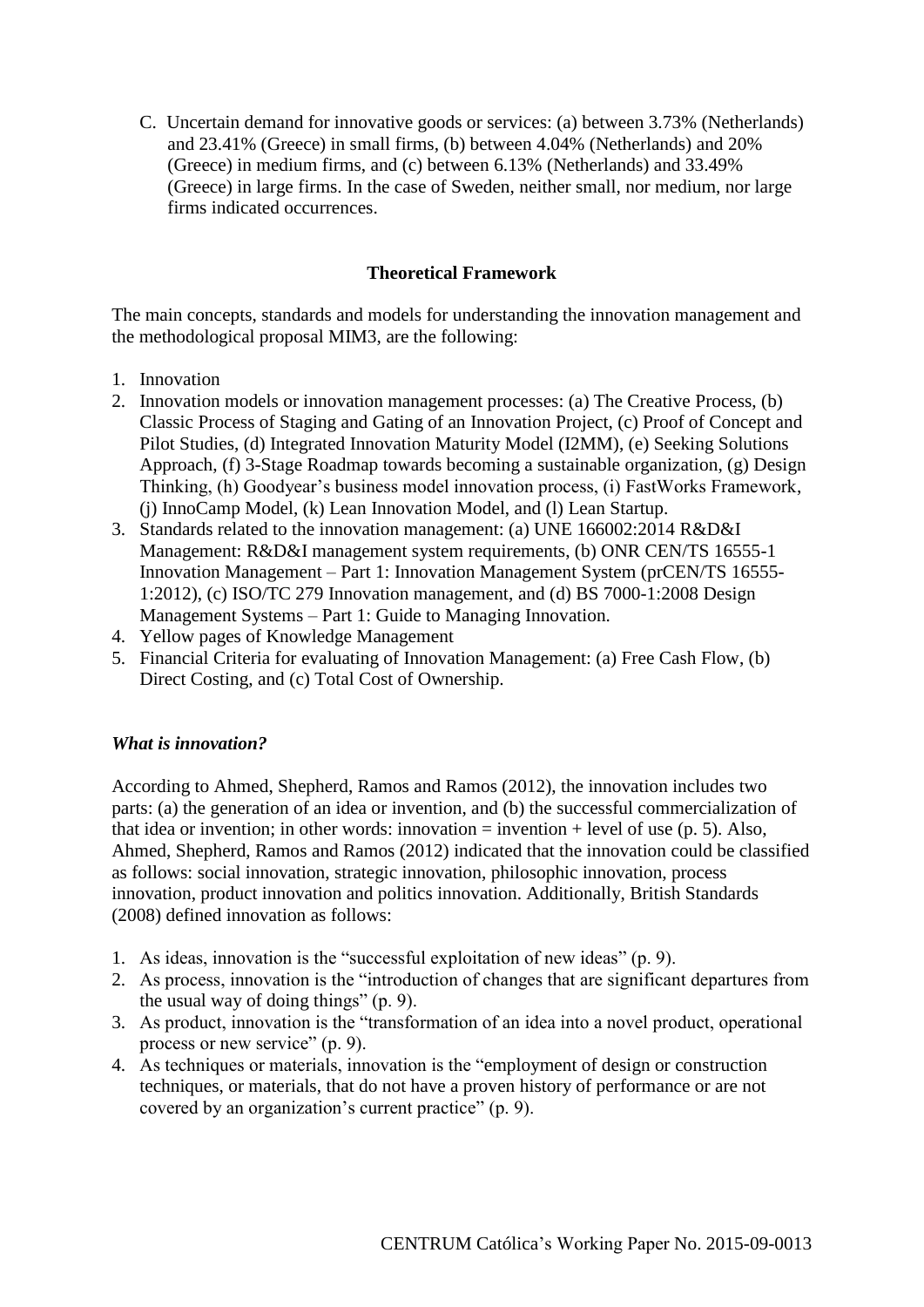Also, British Standards (2008) defined innovation management system as follows: "formal infrastructure encompassing objectives, strategies and processes, organizational structures and values by which an organization administers innovation" (p. 10).

#### *Innovation Models and Innovation Management Processes*

O'Raghallaigh, Sammon, and Murphy (2011) classified the innovation models based on their following characteristics:

- 1. Timeframe: (a) 1950s to late 1970s, (b) Mid-1970s to mid-1980s, and (c) Mid-1980spresent.
- 2. Generations (model exemplars): (a) First Generation (Technology-Push), (b) Second Generation (Market-Pull), (c) Third Generation (Chain-Linked), (d) Fourth Generation (Cooperative R&D), and (e) Fifth Generation (Systems Integration and Networking: SIN).
- 3. R&D: (a) An increase in R&D results in more innovation output, (b) Emphasizes how R&D interacts with market forces, and (c) Emphasizes cooperative R&D and the links between independent agents.
- 4. Knowledge source: (a) Internal scientific research is the main knowledge source, (b) Internal scientific research as well as knowledge acquired from other (mainly) internal sources, and (c) Knowledge acquired from both internal and external sources.
- 5. Market forces: (a) For technology-push the market forces are largely ignored. For marketpull the market forces direct the R&D investment, (b) Market forces interact with R&D decision-making, and (c) Horizontal and vertical alliances respond to market changes.

Some innovation models or innovation management processes, which were found in the literature, were the following:

1. The Creative Process

Gibney (1998) indicated that the majority of psychologists used different terms to identify the phases of the creative processes, and that this process can be break into the following five stages: (a) Stage One: Immersion, (b) Stage Two: Incubation, (c) Stage Three: Insight, (d) Stage Four: Evaluation, (e) Stage Five: Elaboration.

2. Classic Process of Staging and Gating of an Innovation Project

Cohendet and Simon (2015) indicated that the classic process of staging and gating of an innovation project, has the following steps: (a) Idea generation, (b) Building business case, (c) Development, (d) Testing and valuation, and (e) Launch. (p. 9)

Also, Cohendet and Simon (2015) indicated that idea generation, must be joined to the knowledge management and the innovation process, with coupling mechanisms, such as: "communities, boundary spanners, boundary objects, knowledge brokers, knowledge management platforms, modularity, etc." (p. 10).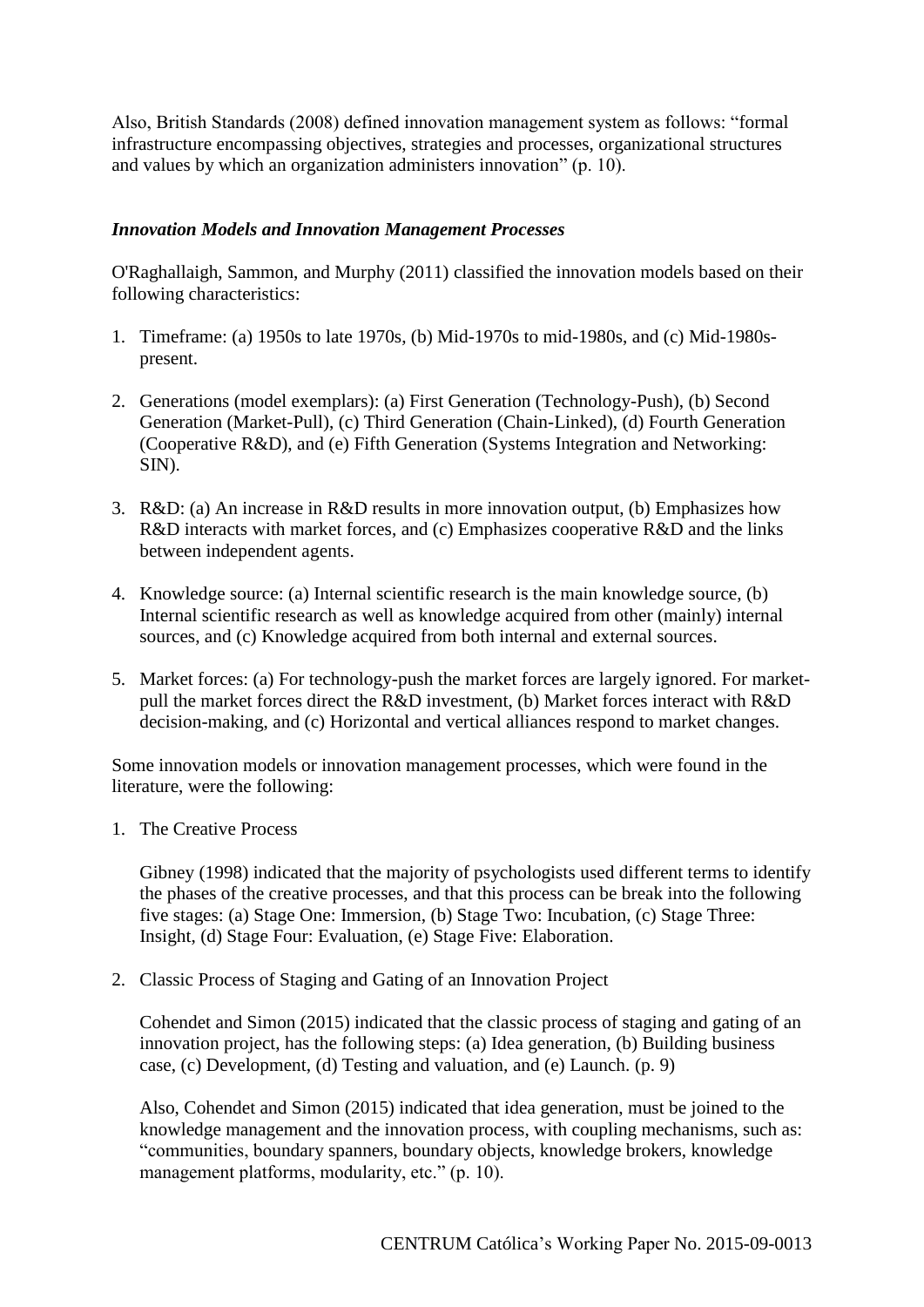3. Proof of Concept and Pilot Studies

Thabane, Ma, Chu, Cheng, Ismalia, Ríos, Robson, Thabane, Giangregorio and Goldsmith (2010) explained that a proof-of-concept (PoC) study is "a clinical trial carried out to determine if a treatment (drug) is biologically active or inactive [14]. PoC studies usually use surrogate markers and endpoints." (p. 3). Also, Newfoundland Labrador (n. d.) explained that a Proof of Concept is:

the delivery of a working system to prove that the technology works and functions as intended. It is usually small and may or may not include all functionality; instead, it refers to a partial solution that involves a relatively small number of users. Once complete, the PoC should be dismantled and considered complete after the results have been documented. (p. 7)

Thabane et al. (2010) indicated that a pilot study is "a small single-centre study" (p. 3) and "a small study that is similar in size to someone else's published study" (p. 3). Also, Newfoundland Labrador (n. d.) indicated that a pilot is:

an initial prototype of a system into production, targeting a limited scope of the intended final solution. The purpose of a pilot project is to test, often in a production environment, whether the system is working as it was designed while limiting business exposure. (p. 11)

The definition of Proof of Concept Study can be summarized as a very small study which purpose is the validation of the functionality of the application of the new innovative idea. Also, the definition of Pilot Study can be summarized as a small study which is developed after the proof of concept study, and which purpose is to elaborate and prove an initial prototype of the final solution in a real small case.

4. Integrated Innovation Maturity Model (I2MM)

Mûller-Prothmann and Stein (2011) proposed the I2MM for Lean Assessment of Innovation Capability with five levels and the following characteristics:

- A. Level 1: Chaotic. Chaotic organization, disorganized, unregulated, without integration with stakeholders, conservative, firefighter behavior, and non-integrated communication.
- B. Level 2: Organized. Documented processes and sub-processes, although not harmonized, some claims management processes and customer feedback, innovative ideas rejected as unfeasible, identification of stakeholders, and the transfer of knowledge or cooperation with other areas is considered as unimportant.
- C. Level 3: Standardized. Documented and harmonized processes, minimized risks, learning culture is constant, cooperation with stakeholders has been improved but remains an exception, the ideas are evaluated and rewarded with incentives, quality management is implemented and harmonized, and benchmarking of markets is developed.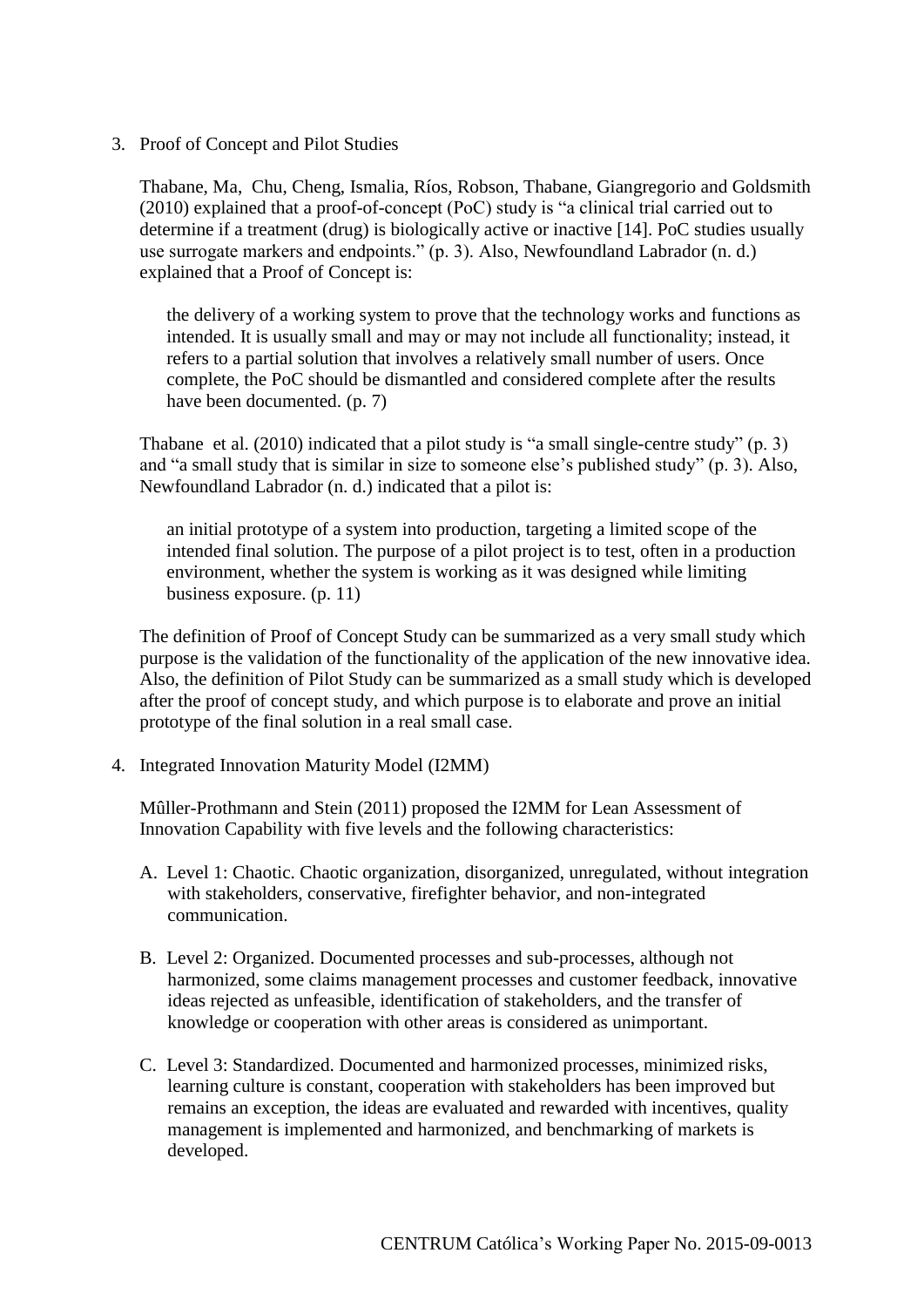- D. Level 4: Predictable. Planed and evaluated processes through indicators and expected results, the tools and techniques are accessible to each employee, continuous participation of stakeholders, and the knowledge management stimulates the process improvement.
- E. Level 5: Black Belt. Processes are improved continuously, organization realizes strategic foresight with knowledge networks inside and outside the organization, innovation methods are suggested by stakeholders, and financial incentives to creativity.
- 5. Seeking Solutions Approach

Deutsch (2013) explained the steps of the Seeking Solutions Approach, which were the following: (a) the call for problems (the problem-sourcing phase), (b) problem selection (validation of the problems by ambassadors), (c) problem broadcast (it is developed through a dedicated web tool, being targeted and broad), and (d) Seeking Solutions Event (a real collaborative event) (p. 8).

6. 3-Stage Roadmap towards becoming a sustainable organization

Belkhir (2015) proposed a 3-stage roadmap of an organization towards becoming a sustainable organization, which reflects the level of maturity of the organization, which were the following:

- A. Stage 1: Sustainability Strategy: Organization alignment & Capability Building
	- a. Policy:
		- Company-wide sustainability training
		- Set reductions targets in GHE, energy, resource consumption and emissions along with supporting incentive system
	- b. Entrepreneurship:
		- Encourage and reward initiative and risk-taking in development of novel solutions
		- Provide a protected risk capital proof of concept and validation those novel solutions
	- c. Design:
		- Employ sustainable design principles, e.g. modularity, bio-mimicry, recyclability, into the product design process
		- Develop quantitative measurement models for sustainability impact, e. g. GHE, toxicity, energy consumptions, water consumption, material reusability
- B. Stage 2: Goal Setting: New Products & Services
	- a. Policy:

Set strict sustainability compliance targets for suppliers Set goals and targets for switching to renewable energy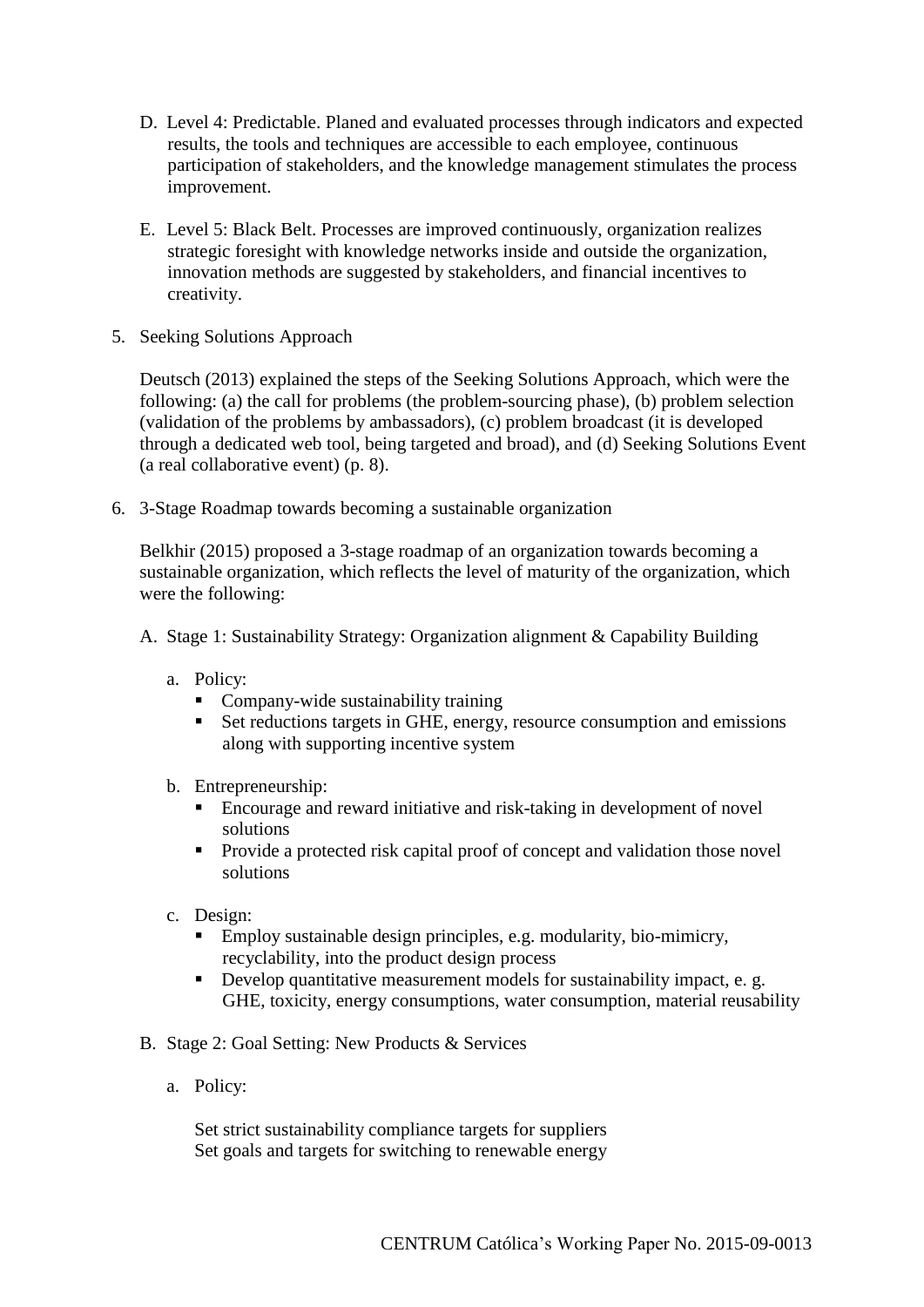b. Entrepreneurship:

Institutionalize entrepreneurial culture by promoting the successful ones Gradually shift resources towards emerging business and scale up Create new brands and/or businesses that are not tainted by legacy products

- c. Design:
	- Design new products against strict sustainability criteria
	- **Design manufacturing processes that meet those same guidelines**
	- Develop and/or acquire software tools for integrated management of sustainability on a life cycle basis
- C. Stage 3: Institutionalization; Disruptive Innovation; New Business Models
	- a. Policy:
		- Mandate 100% renewable energy target internally and  $50%$  + for suppliers
		- Become a B-corp
		- $\blacksquare$  Hire and fire according to sustainability criteria
		- Lead the development of industry standards and share best practice
	- b. Entrepreneurship:
		- Replicate the 3 levers at the business unit level
		- Invest in and acquire innovative startups with complementary products and a dedicated sustainability strategy
		- **EXECUTE:** Leverage your entrepreneurial core competency to disrupt your competitors
	- c. Design:
		- Design products that combine form, function and aesthetic, but cause zero harm in any stage of their lifecycle, and are >80% reusable.
		- Design a supply chain that uses  $80\%$  + renewable energy and state of the art of water preservation
		- Design new business models that achieve higher efficiencies throughout your value chain
- 7. Design Thinking

Brown (2008) defined "design thinking" as follows: "a discipline that uses the designer's sensibility and methods to match people's needs with what is technologically feasible and what a viable business strategy can convert into customer value and market opportunity." (p. 96). Also, Mootee (2013) indicated that "design thinking" is the search for a magical balance between business and art, structure and chaos, intuition and logic, the concept and execution, the playful spirit and the formality, and the control and the freedom. (p. 32).

Rim (2012) indicated the design-thinker characteristics: (a) Human and environment centered concern, (b) ability to visualize, (c) predisposition toward multifunctionaliy, (d) systemic vision, (e) ability to use language as a tool, (f) affinity for teamwork, and (g) avoiding the necessity of choice. Also, Brown (2008) described the characteristics to look for in design thinkers: (a) empathy, (b) integrative thinking, (c) optimism, (d)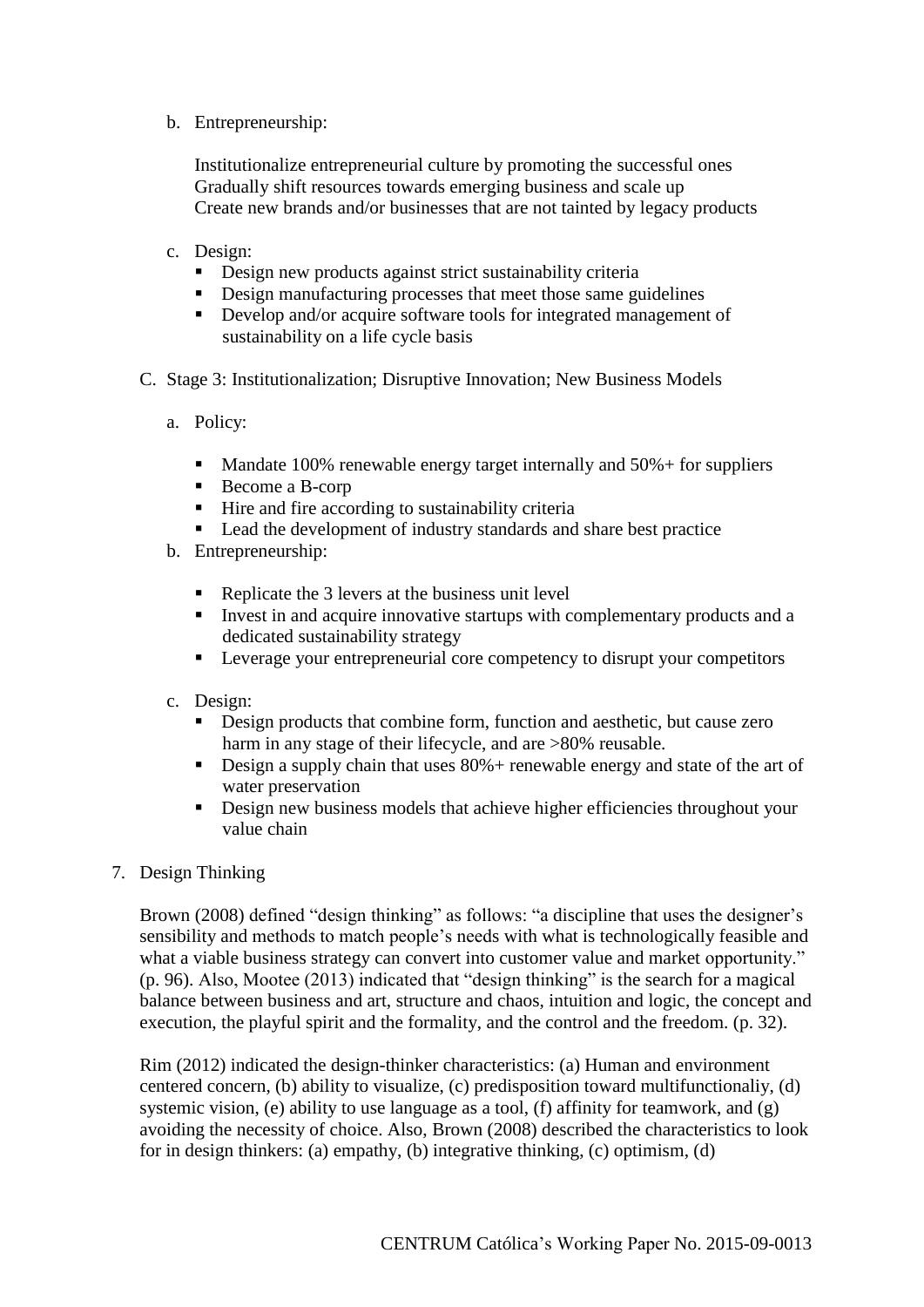experimentalism, and (e) collaboration. Additionally, Brown (2008) explained how design thinking happens:

- A. Inspiration: Expect Success
	- a. Build implementation resources into your plan.
	- b. What's the business problem? Where's the opportunity? What has changed for soon may change?
	- c. Look at the world: observe what people do, how they think, what they need and want
	- d. What are the business constraints (time, lack of resources, impoverished customer base, shrinking market?
	- e. Pay close attention to "extreme" users such as children or the elderly.
	- f. Have a project room where you can share insights, tell stories.
	- g. How can new technology help?
	- h. Are valuable ideas, assets, and expertise hiding inside the business?
	- i. Organize information and synthesize possibilities (tell more stories)
- B. Ideation: Brainstorm
	- a. If it is necessary, back to steps "h" and "i" of the inspiration.
	- b. Make many sketchers, concoct scenarios.
	- c. Build creative frameworks (order out of chaos).
	- d. Apply integrative thinking.
	- e. Put customers in the midst of everything; describe their journeys.
	- f. Prototype, test, prototype, test, …
	- g. Tell more stories (they keep ideas alive)
	- h. Communicate internally –don't work in the dark!
	- i. Prototype some more, test with users, test internally
- C. Implementation: Execute the Vision
	- a. Help marketing design a communication strategy
	- b. Make the case to business spread the world
	- c. Move on to the next project repeat
	- d. Go to "A. Inspiration" Phase. (p. 88)

Lugmayr, Stockleben, Zou, Anzenhofer, and Jalonen (2014) indicated that Stanford created the following design thinking phases: (a) empathize, (b) define, (c) ideate, (d) prototype and (e) test, and also, showed and improved version created by Plattner, which included the self-learning at the beginning and the business plan at the end, converting the seven design thinking's phases as follows: (a) self-learning, (b) empathize (which included observe and understand), (c) define (includes the setting of a point of view), (d) ideate, (e) prototype, (f) test, and (g) business plan. Also, Dunne and Martin (2006) proposed the cycle of design thinking as follows: (a) generate ideas (abduction), (b) predict consequences (deduction), (c) test, and (d) generalize (induction).

Rim (2012) proposed her adapted "The design thinking competency model", which included the following competencies:

A. Demonstrate Design Thinking (DT) Skills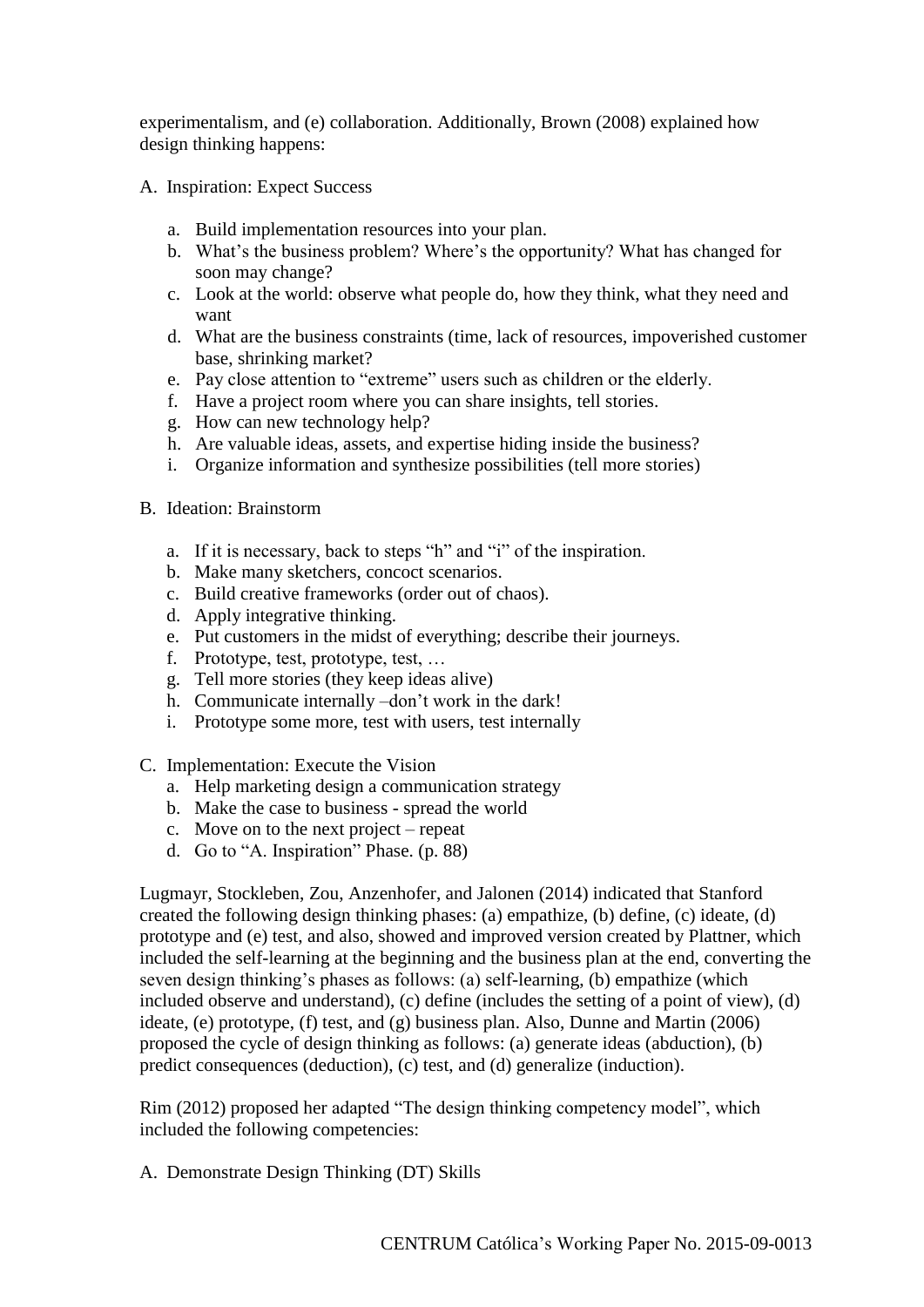- a. Locate/Use Resources
	- i. Identify needs and set goals
	- ii. Find Resources:
		- Seek up-to-date resources
		- Employ up-to-date resources
	- iii. Analyze and Synthesize Resources
		- Combine info from different resources
		- Generate ideas from information
	- iv. Discern Resources
		- **Assess resource credibility**
		- **Assess resource quality**
	- v. Create Argument
		- **Poses argument based on evidence**
- b. Iterate Diagrams
	- i. Tinker
		- **Experiment with a system**
		- Break down a system
		- Model/prototype a system
		- **Build theory**
	- ii. Create
		- Create models
	- iii. Test
		- **Test model**
		- Generate feedback
		- **Modify model/redesign**
		- Reevaluate model
		- Make decision (accept/reject model)
- c. Innovate Design
	- i. Design context
		- **Recognize opportunities for innovation based on research**
	- ii. Design process
		- $\blacksquare$  Innovate approach(es) to iteration
	- iii. Design Aesthetic
		- Represent innovation in aesthetically coherent way
- B. Use DT terminology
	- a. Understand DT terms
		- i. Identify DT terms (e.g. sketches, prototype, iteration, action plan …)
		- ii. Apply DT terms in right context
- C. Employ DT Behavior
	- a. Show persistence
	- b. Manage time
	- c. Adapt parameters on demand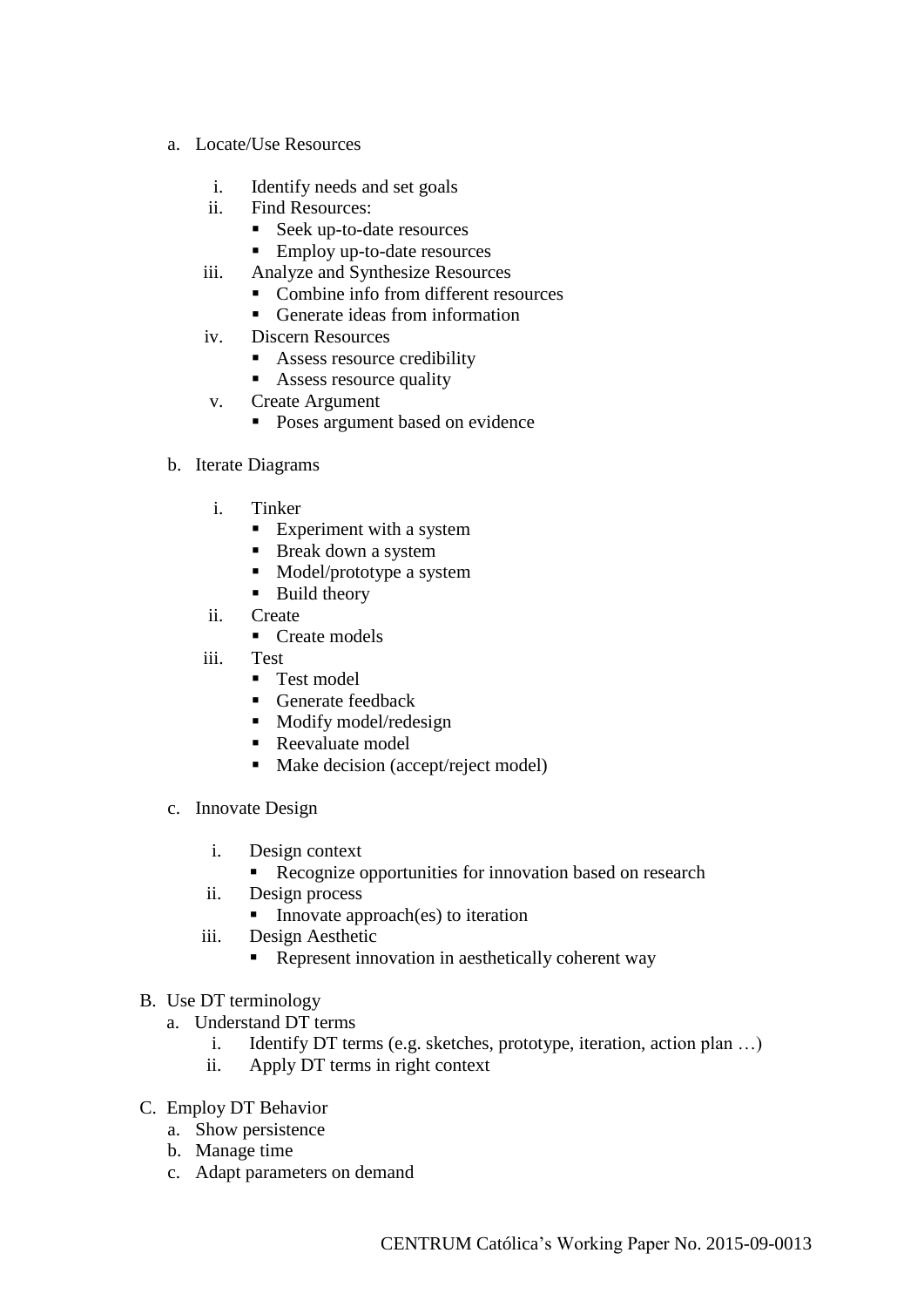Brown (2008) explained how to make design thinking part of the innovation drill: (a) begin at the beginning, (b) take a human-centered approach, (c) try early and often, (d) seek outside help, (e) blend big and small projects, (f) budget to the pace of innovation, (g) find talent any way you can, and (h) design for the cycle (p. 90). Also, Dougherty and Hardy (1996) indicated that

The literature suggests that for a mature organization to develop the capacity for sustained innovation, it must successfully make these innovation-to-organization connections in three key areas: (1) make resources available for new products, (2) provide collaborative structures and processes to solve problems creatively and connect innovations with existing businesses, and (3) incorporate innovation as a meaningful component of the organization's strategy. (p. 1122)

8. Goodyear's business model innovation process

Euchner and Ganguly (2014) explained the Goodyear's business model innovation process, which has the following processes:

- A. Demonstrate value creation
- B. Generate business model options (coherence, competitiveness, path to profits)
- C. Identify risks for each option (execution, co-innovation, adoption)
- D. Prioritize risks
- E. Reduce risk through business experiments
- F. Organize for incubation. (p. 34)
- 9. FastWorks Framework

Merfeld (2014) proposed the FastWorks framework, which includes the following processes:

- A. Understand the customer's need
- B. Identify leap-of-faith assumptions
- C. Define your minimum viable products (MVPs)
- D. Establish learning metrics
- E. Pivot or persevere. (p. 30)

#### 10. InnoCamp Model

Kaski, Alamäki and Moisio (2014) explained the InnoCamp model, as a rapid innovation method, tested at Vierumäki Sport Institute for two days with sport companies, which were looking for new ideas or solutions for their existing sport services and products. The processes of InnoCampo, for pre-assignments, the first and the second day, were the following:

- A. Pre-Assignments
	- Pre-understanding
- B. First Day
	- Company task sharing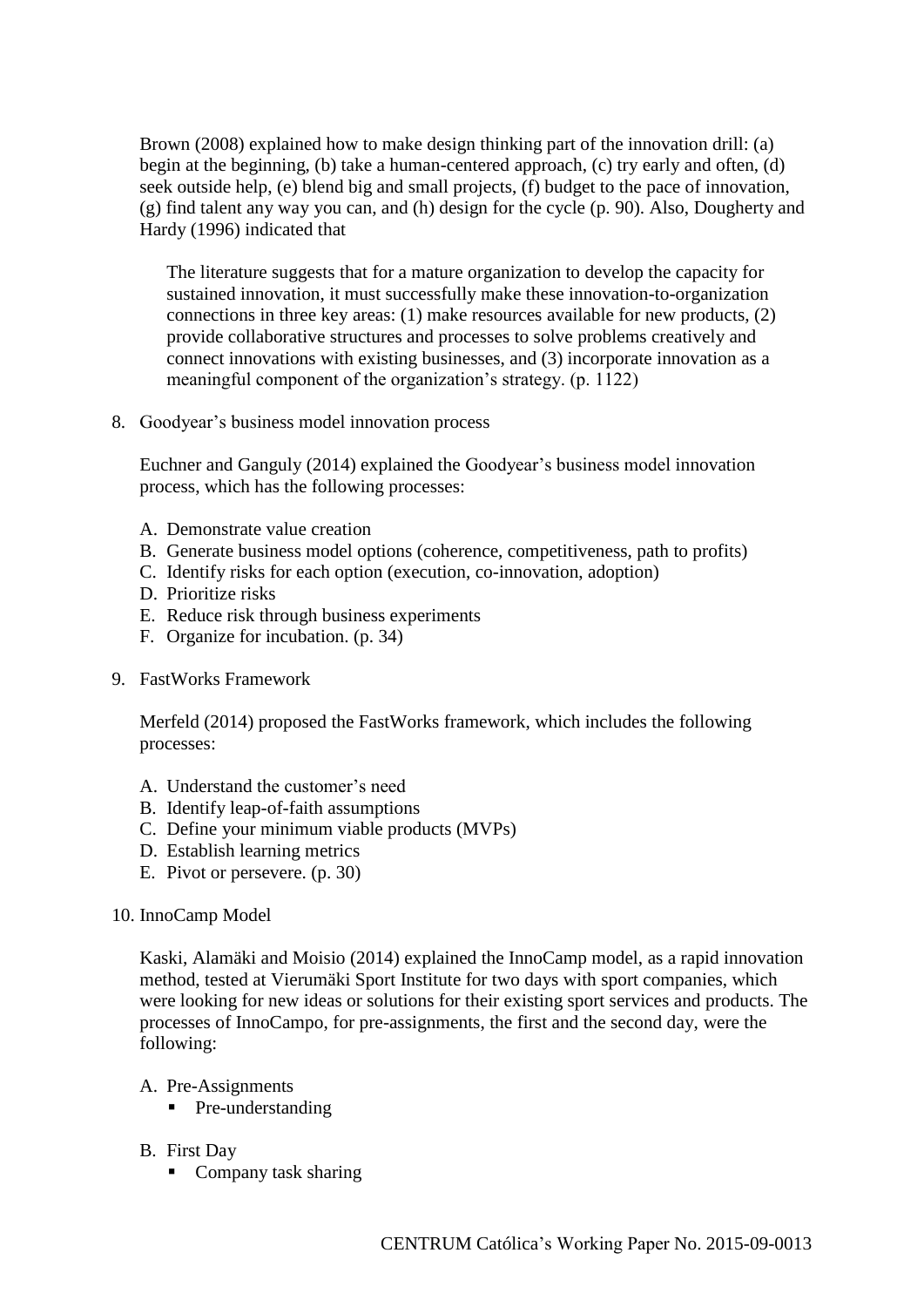- Idea Creation: Several methods
- **Evaluations**
- C. Second Day
	- **Selection**
	- **Improvement, Concept creation**
	- Selling, pitch

#### 11. Lean Innovation Model

Frederic, Lam and Martin (2014) introduced a Lean Innovation Model, with the following processes:

- A. Start
- B. Conduct initial assessment
- C. Identify gaps and ITAG actions. ITAG means Innovation Transformation Action Grid (ITAG) and is composed by Culture, Process and Infrastructure.
- D. Implement ITAG actions.
- E. Conduct assessment
- F. Back to step C. (p. 103)

#### 12. Lean Startup

Nientied (2015) explained that the concept of "Lean Startup" was introduced by the entrepreneur Eric Ries in 2011 in his book "The lean startup, How today's entrepreneurs use continuous innovation to create radically successful business". Also, Nientied (2015) indicated that Lean Startup is "a system for developing a business or product in the most efficient way possible to reduce the risk of failure" (p. 20), and relies on "structured experimentation, iterative product releases, and customers' feedback to generate validated learning" (p. 20). Additionally, Nientied (2015) explained that Ries used five principles for the lean startup's approach:

- 1) Entrepreneurs are everywhere not just in a garage, but in any size company.
- 2) Entrepreneurship is management a startup is an institution, not just a product.
- 3) Validated learning a startup learns how to build a sustainable business; it is not there to just make stuff or money.
- 4) Build-measure-learn a startup is to turn ideas into products, measure how customers respond and then learn whether to pivot or persevere (i.e. a feedback loop).
- 5) Innovation accounting a new way of accounting is needed to measure progress, set up milestones and how to prioritize work. (p. 21)

Also, Nientied (2015) indicated the Ries' feedback loop "Build-Measure-Learn", as follows: (a) ideas, (b) build, (c) product, (d) measure, (e) data, and (f) learn.

#### *Standards related to the innovation management*

The most known standards related to the innovation management are the following: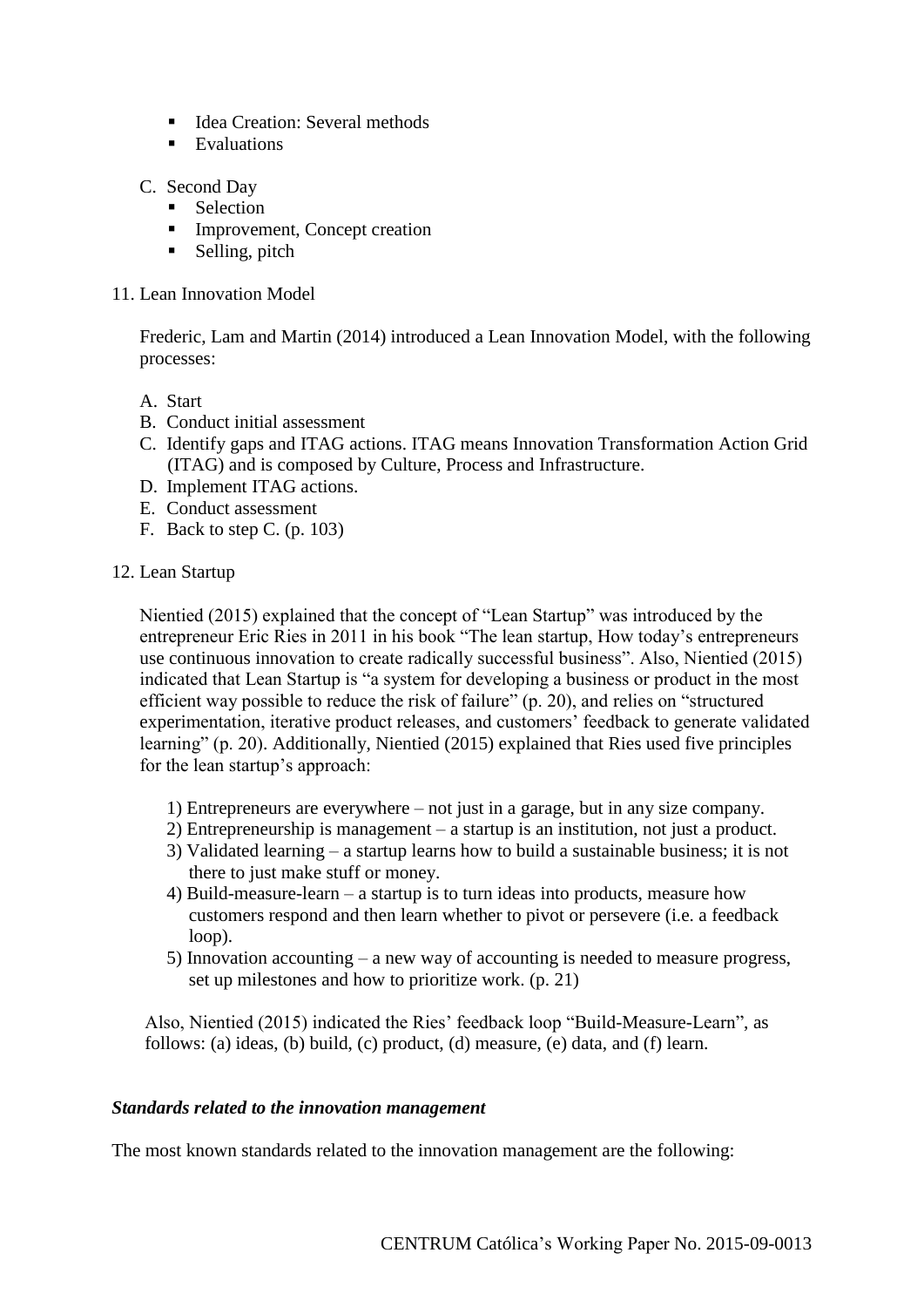1. The UNE 166002:2014 R&D&I Management: R&D&I management system requirements

This standard has the following components:

- A. Context of the organization
	- a. Knowledge of the organization and its context
	- b. Comprehension of the needs and expectations of the stakeholders
	- c. Management system of the R&D&I
- B. Leadership
	- a. Vision and strategy of the R&D&I
	- b. Policy of the R&D&I
	- c. Leadership and commitment of the management
	- d. Promotion of an innovation culture
	- e. Roles, responsibilities and organizational authorities
- C. Planning
	- a. Risks and opportunities
	- b. Purposes of the R&D&I and plan for obtaining them
- D. Support of the R&D&I
	- a. Organization of the roles and responsibilities
	- b. Resources
	- c. Competencies
	- d. Awareness
	- e. Communication
	- f. Documented information
	- g. Intellectual and industrial property, and knowledge management
	- h. Collaboration
	- i. Technological surveillance and competitive intelligence
- E. Operating Processes of R&D&I
	- a. Generalities
	- b. Management of Ideas
	- c. Development of R&D&I projects
	- d. Protection and exploitation of the results
	- e. Introduction to the market
	- f. Results of the operating processes of the R&D&I
- F. Performance Evaluation of the Management System of R&D&I
	- a. Monitoring, measuring, analysis and evaluation
	- b. Internal Audit
	- c. Evaluation by the Management
- G. Improvement of the Management System of R&D&I

A guide for implementing the UNE 166002:2006 to firms in the residential building, was found (Gil, Varela, & González, 2008). This is the closest approximation to this methodological proposal; however, the scope of MIM3 is broader than the previous one,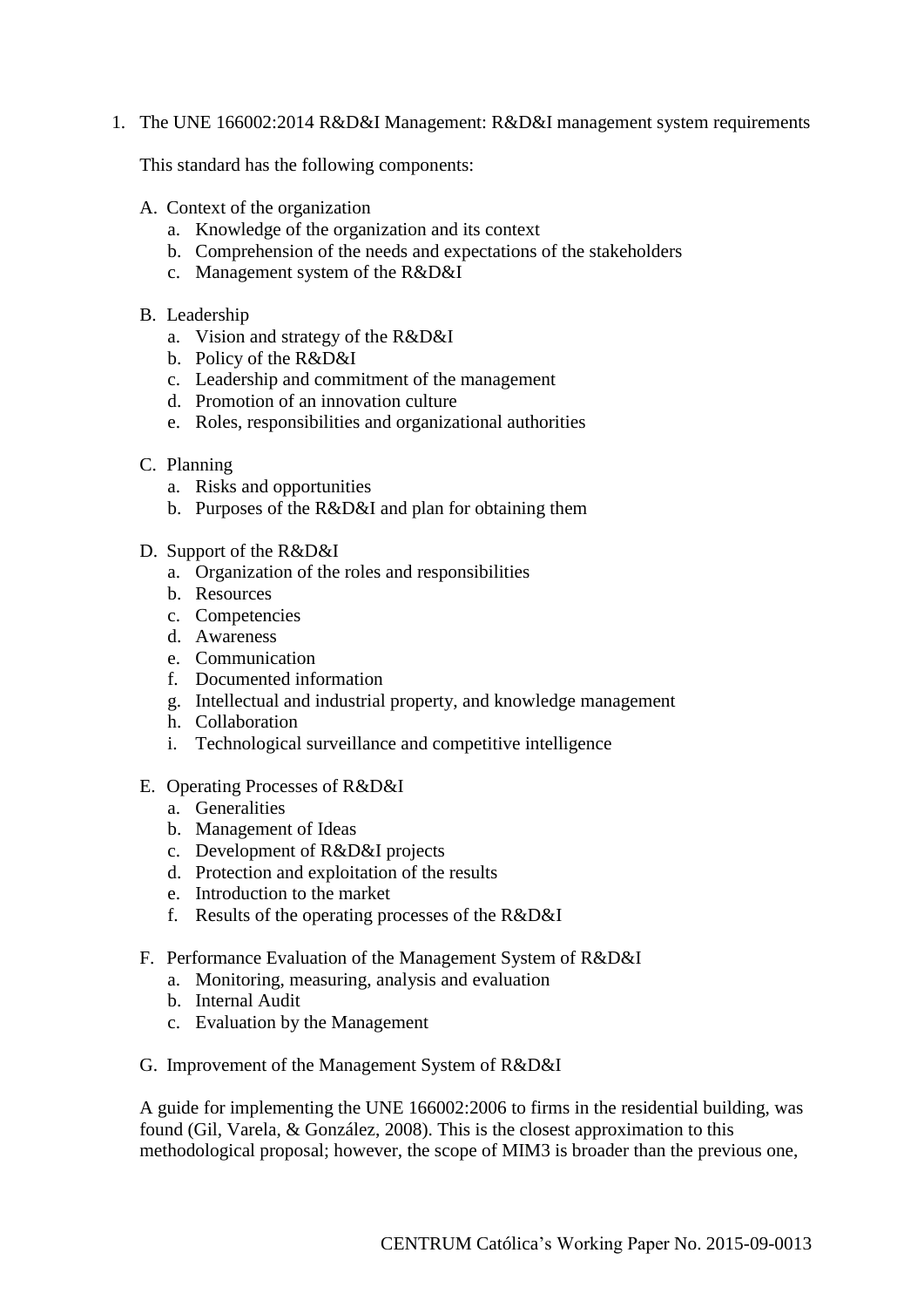due to the details which will be observed in the "Purpose of the Study" and the "Methodological Proposal" sections.

2. ONR CEN/TS 16555-1 Innovation Management – Part 1: Innovation Management System (prCEN/TS 16555-1:2012)

This standards refers the following parts of the management innovation: (a) Part 1: Innovation Management System, (b) Part 2: Strategic intelligence management, (c) Part 3: Innovation Thinking, (d) Part 4: Intellectual Property Management, (e) Part 5: Collaboration Management, (f) Part 6: Creativity Management, and (g) Part 7: Innovation Management Assessment (Austrian Standards Institute, 2013).

3. ISO/TC 279 Innovation management

The scope of this standard is the standardization of the terminology tools, methods and interactions among the relevant parties to enable innovation in the organizations (ISO, 2013).

4. BS 7000-1:2008 Design Management Systems – Part 1: Guide to Managing Innovation

The scope of the BS 7000-1:2008 (British Standards, 2008), which includes the following phases and stages:

- A. Phase 1: Explore potential / Set context
	- a. Stage 1: Review current innovation practices to determine the potential for improvement
	- b. Stage 2: Create future vision
	- c. Stage 3: Draw up mission statement relating to innovation
	- d. Stage 4: Distil innovation objectives and strategies from organization's objectives and strategies
- B. Phase 2: Establish foundation
	- a. Stage 5: Determine the innovation highway
	- b. Stage 6: Plan introduction of organization's new approach to innovation
	- c. Stage 7: Communicate essence of innovation mission, objectives and strategies
	- d. Stage 8: Promote innovation nurturing culture
	- e. Stage 9: Reinforce infrastructure and expertise to manage innovation
- C. Phase 3: Implement changes
	- a. Stage 10: Draw up master innovation programme
	- b. Stage 11: Implement programme and support new approach to innovation
	- c. Stage 12: Evaluate progress and contribution of master innovation programme
- D. Phase 4: Build on expertise and enhanced reputation
	- a. Stage 13: Build distinctive competencies and competitive advantage through innovation
	- b. Stage 14: Document, share, publicize and celebrate achievements through innovation
	- c. Stage 15: Enhance organization's reputation through innovation
	- d. Stage 16: Review and refine overall approach to innovation. (p. 15)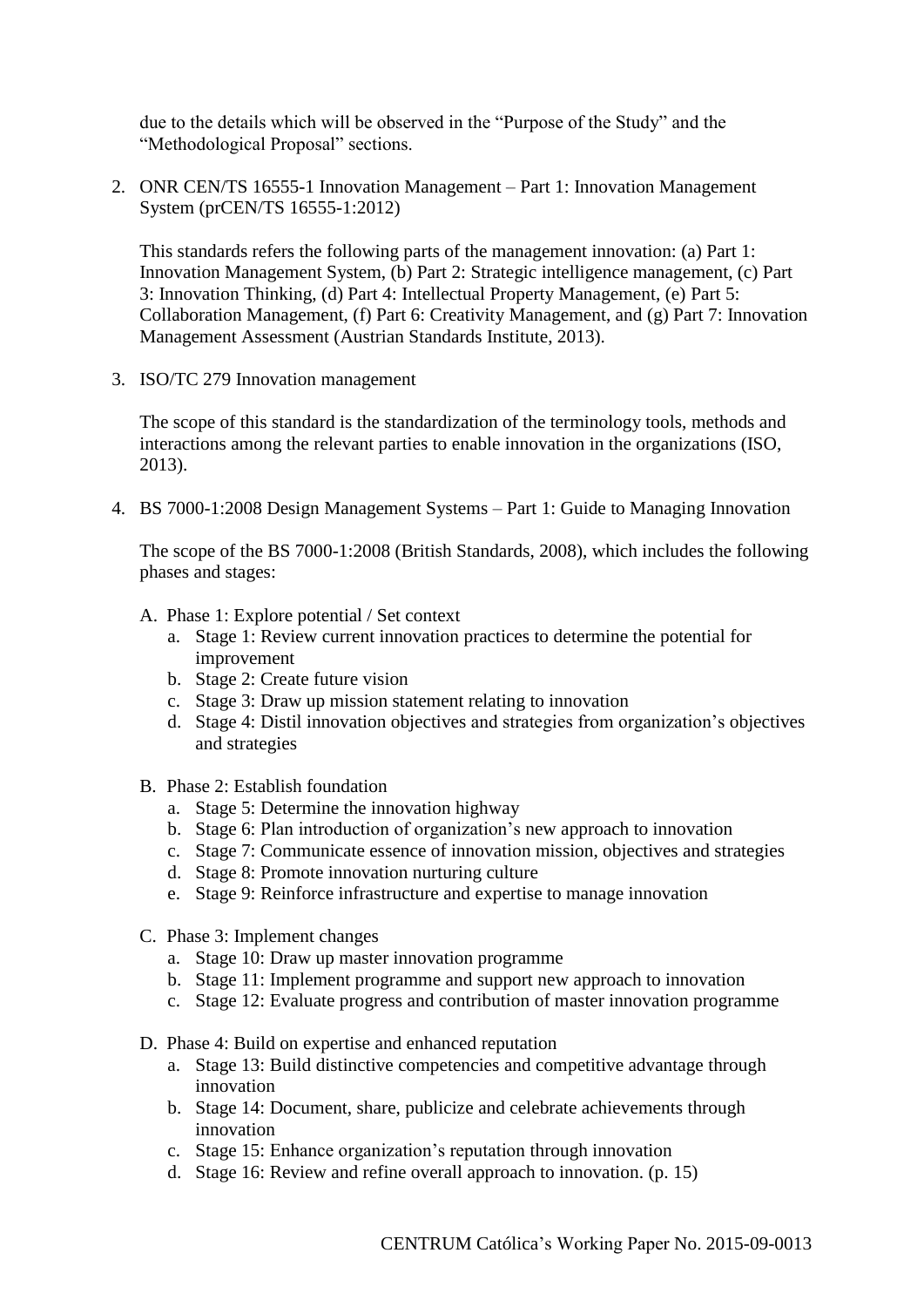CENTRUM Católica's Working Paper No. 2015-09-0013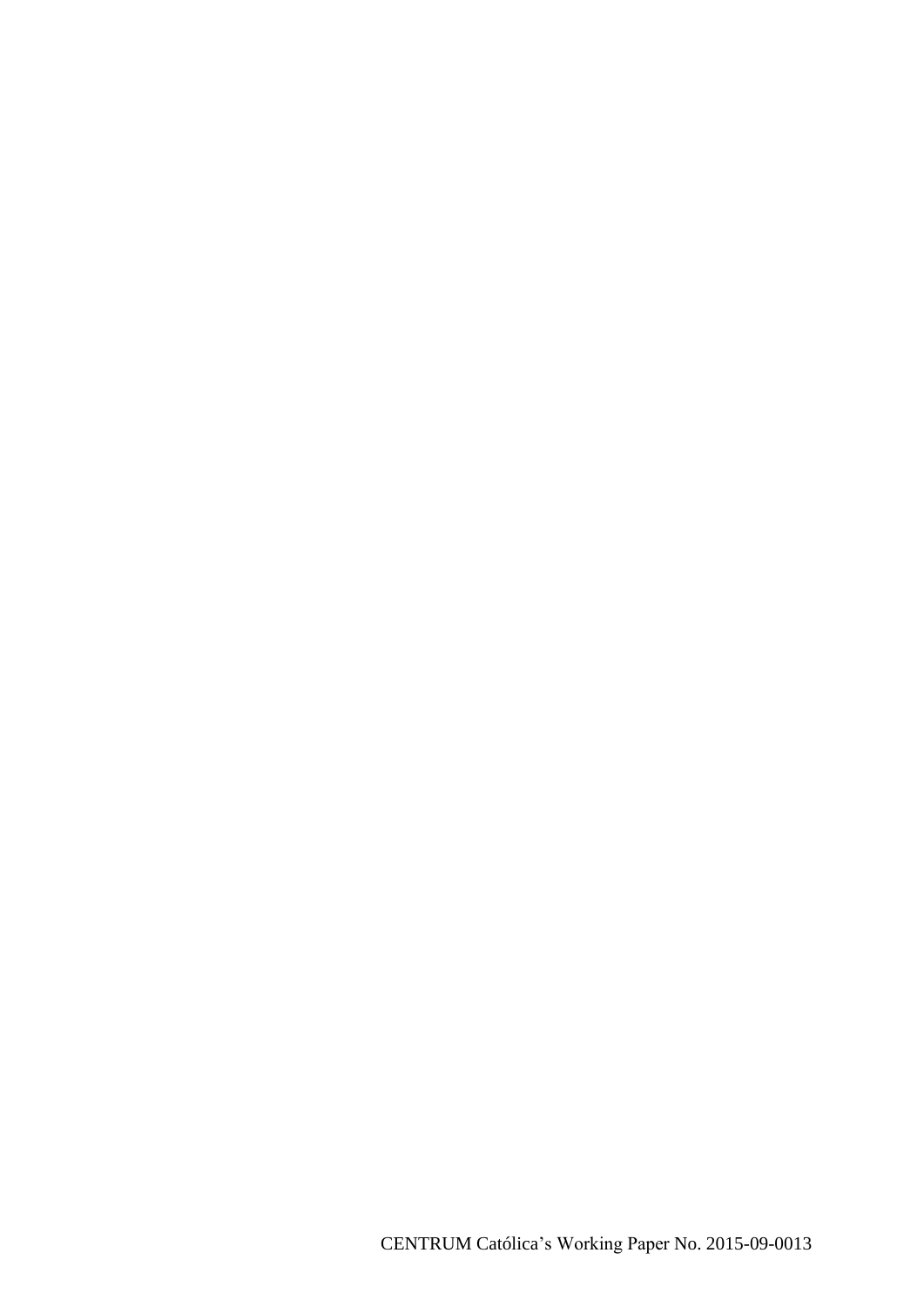#### *Project Management Methodologies*

The most important project management methodologies which were found in the literature, were the following: Project Management Body of Knowledge (PMBOK) and Critical Chain. The Project Management Institute (2013) proposed for the project management in its PMBOK, the following groups of processes: (a) initiation, (b) planning, (c) execution, (d) monitoring and control, and (e) closing processes. Also, the Project Management Institute (2013) proposed in its PMBOK, for the project management, the following subject areas:

- 1. Integration project management. It includes the following processes: a) to develop the project charter, b) to develop the management plan of the project, c) to direct the execution of the project, d) to monitor the work of the project, e) an integrated control changes, and e) to close the phase or project.
- 2. Project scope management. It includes the following processes: a) scope management plan, b) gather requirements, c) to define the scope, d) to create the work breakdown structure, e) to validate the scope, and f) to control the scope.
- 3. Project time management. It includes the following processes: a) Schedule management plan, b) to define the activities, c) to sequence the activities, d) to estimate resources of activities, e) to estimate the duration of activities, f) to develop the schedule, and g) to control the schedule.
- 4. Project cost management. It includes the following processes: a) to plan the management of costs, b) to estimate the costs, c) to prepare the cost budget and d) to control costs.
- 5. Project quality management. It includes the following processes: a) to plan the quality management, b) to realize the quality assurance, and c) to control the quality.
- 6. Project human resources management. It includes the following processes: a) to plan the management of human resources, b) to contract the project team, c) to develop the project team, and d) to direct the project team.
- 7. Project communications management. It includes the following processes: a) to plan the management of the communications, b) to manage the project communications, and c) to control the communications.
- 8. Project risk management. It includes the following processes: a) to plan risk management, b) to identify risks, c) to analyze risks qualitatively, d) to analyze risks quantitatively, e) to plan risk response, and f) to control risks.
- 9. Project procurement management. It includes the following processes: a) to plan the procurement management plan, b) to execute the acquisitions, c) to control the acquisitions, and d) to close the acquisitions.
- 10. Project stakeholder management. It includes the following processes: a) to identify stakeholders, b) to plan the management of stakeholders, c) to manage the stakeholder participation, and d) to monitor the participation of stakeholders.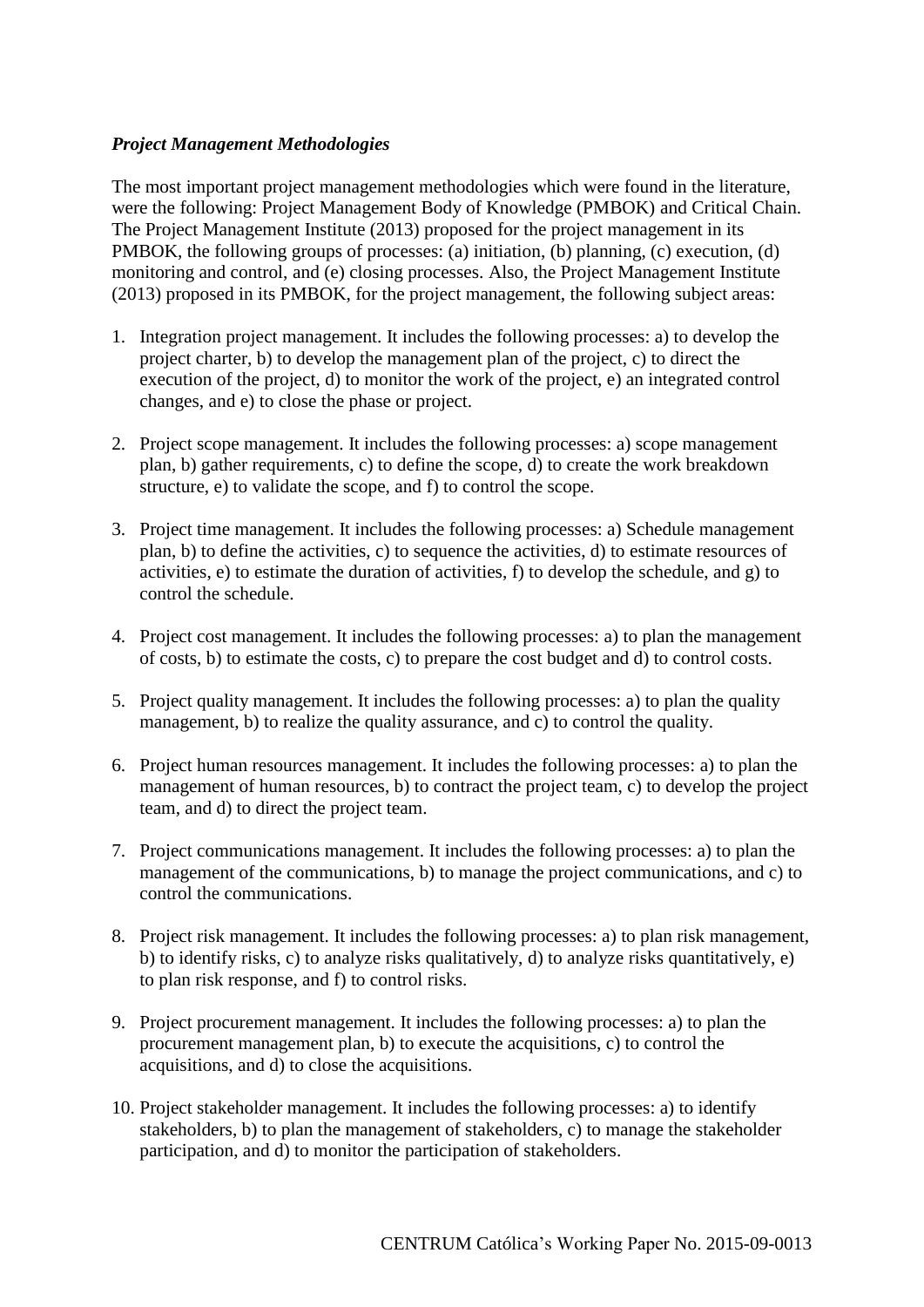For the time management of the projects, Goldratt (1997) proposed the critical chain methodology, which is based on the methodology of five steps for the continuous improvement of the Theory Of Constraints, and has the following steps:

- 1. Step One: To identify the constraints of the system. This step consists of the identification of the critical chain, which is different to the critical path. The critical chain is the largest sequences of tasks, considering not only the time, whether considering the time and the resources for developing the tasks.
- 2. Step Two: To decide how to exploit the constraints of the system. This step consists of the decision of cutting the slack time of the time estimation of tasks and put the slack time as a project buffer at the end of the project for protecting the whole project and not each one of the tasks.
- 3. Step Three: To subordinate all the tasks to the previous decision. This step consists of the introduction of slack time to the tasks before the task which are parts of the critical chain. Also, this step consists of the introduction of a buffer of resources, which is implemented through the continuous previous communication to the resources whom will support to a project, with the purpose that be available for attending the tasks of the project when the personnel or the tasks of the project needs the support.
- 4. Step Four: To increment the capacity of the system. This step consists of hiring more personnel or acquiring more equipment for improving the velocity of the system.
- 5. Step Five: To back to the step one and doesn't permit that the inertia causes a constraint. This step consists of the periodic evaluation of the critical chain for being sure that the time protection is put in the right way.

The critical chain methodology must be implemented to each one of the projects and for the whole project management system. Goldratt's (1999) proposed the following criteria and management indicators:

- 1. Criteria of a resource, for prioritizing the attention to a task: (a) end date of the project, (b) type of task which requires the attention, (c) consumption of the project buffer, and (d) consumption of the feed buffer (slack time before the tasks which are parts of the critical chain).
- 2. Management indicators for project management: (a) advance percentage of the critical chain of the project, (b) proportion of the consumption of the project buffer and the finished portion of the critical chain, and (c) consumption velocity of the project buffer.

#### *Yellow pages of Knowledge Management*

Bagnoli and Vedovato (2014) explained about the use of information and communication technologies for knowledge management, indicating that "a large variety of tools, instruments and approaches, ranging from internal bulletin boards, to corporate Yellow Pages of who knows what" (p. 536) are leading the solutions for archiving and storing the knowledge. Also, Grant (2013) explained that "most of the companies we studied have instituted some form of 'expert locator' or 'corporate yellow pages' that enables individuals with particular experiential knowledge to be identified and contacted" (p. 98). Additionally, Pinho, Rego and Cunha (2012) indicated that yellow pages are registers about "who knows what" (p. 220).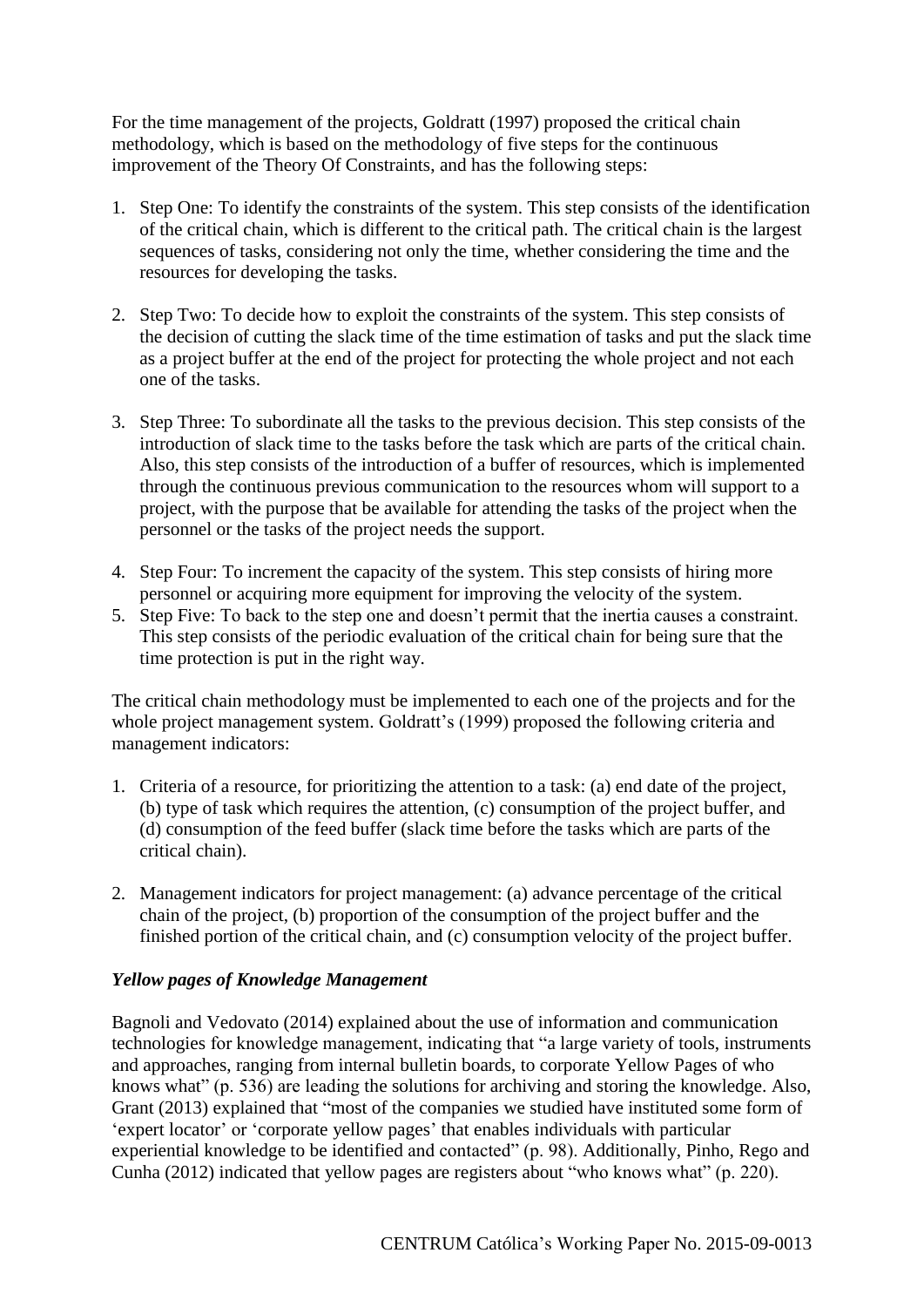#### *Financial Criteria for evaluating of Innovation Management*

The financial criteria for evaluating the innovation management must include the following theoretical framework:

1. Free Cash Flow

Chih-Chang (2013) indicated that free cash flow is "the balance of cash inflows and outflows" (p. 1). Also. Chih-Chang (2013) explained that free cash flow indicates "the ability of corporations to expand, and is commonly known by stock market analysts as capital expenditures" (p. 1). Additionally, Kousenidis (2006) explained that the majority of finance text books defined free cash flow as follows: "the after tax operating earnings of a company plus non-cash charges less investment in working capital, property, plant and equipment, and other assets (Copeland et al., 1991)." (p. 649); also, indicated that free cash flow "requires that cash flow does not incorporate any financing-related cash flows, such as interest expense or dividends." (p. 649).

2. Direct Costing

About the direct costing, Klychova, Zakirova, Zakirov and Valieva (2015) indicated that "is intended to include in the cost of production and ending stocks estimate only variable production costs and allocation on financial result of the total amount of fixed costs without distribution by product types." (p. 308). Also, Klychova et al (2015) explained that: "The purpose of this method is increasing the speed of decision-making on pricing and possibility of analyzing the relationship of the costs, volume of production (sales) of products and profit (CVP-analysis) as well as analysis of break-even point." (p. 308). Additionally, Iotti and Bonazzi (2014) explained that "The direct costing assigns only the costs directly attributable to the individual productions, while overhead costs are not allocated and are briefly summarized at the close of the reclassified income statement." (p. 1492).

3. Total Cost of Ownership

Bibo (2014) explained that the Total Cost of Ownership (TCO) is "a technique which can be used to make sure that all associated costs over a given time period are considered." (p. 89). Also, Laudon and Laudon (2012) indicated that the total cost of ownership of technology assets, must include:

- A. Hardware acquisition: purchase price of computer hardware equipment, including computers, terminals, storage, and printers
- B. Software acquisition: Purchase or license of software for each user
- C. Installation: Cost to install computers and software
- D. Training: Cost to provide training for information systems specialists and end users Support: Cost to provide ongoing technical support, help desks, and so forth
- E. Maintenance: Cost to upgrade the hardware and software
- F. Infrastructure: Cost to acquire, maintain, and support related infrastructure, such as networks and specialized equipment (including storage backup units)
- G. Downtime: Cost of lost productivity if hardware or software failures cause the system to be unavailable for processing and user tasks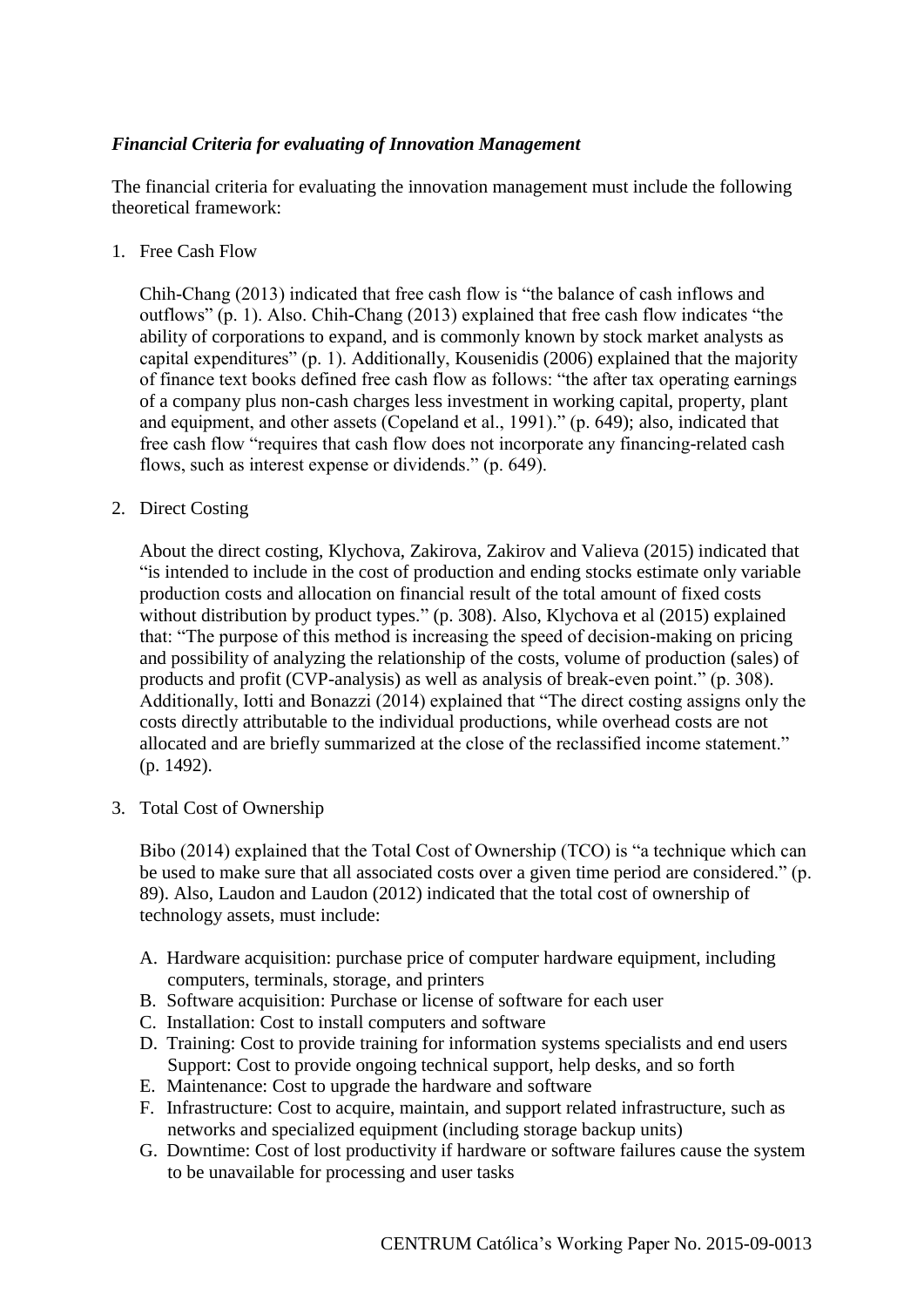H. Space and energy: Real estate and utility costs for housing and providing power for the technology. (p. 196)

TCO can be used not only for information technology projects. Diverse types of projects can use the indicated criteria if the information technology assets are replaced by other types or assets.

#### **Problem Statement**

There was not found in the literature review, a methodological proposal for improving the innovation maturity of the organizations to the level 3 of I2MM, integrating the good practices of strategic management, project management, innovation management, knowledge management and financial management, according to the processes of the value generation of the organizations. This situation delays the adoption and the implementation of good practices of the innovation management which would improve their accomplishment of goals.

#### **Purpose of the Study**

To develop a methodological proposal for improving the management of the innovation maturity until the level 3 of the I2MM, considering an integrated approach which includes the good practices of strategic management, project management, innovation management, knowledge management and financial management.

#### **Methodological Proposal**

#### *Policies*

The general policies which are necessary for the application of the methodological proposal, are the following:

- 1. This methodological proposal is applicable to all the innovative projects which the personnel want to present in each one of the processes or areas of the organization.
- 2. The innovation area will maintain a service vocation for all the personnel of the processes or areas, all the time. In this way, the innovation area will support with the corresponding technical knowledge to the diverse proposals of innovation projects.
- 3. The innovation area will consider "Idea of an Innovative Project" to an idea of project which would generate value and would have a creative or new component for the reality of the process of the organization.
- 4. The innovation area must receive and evaluate all the ideas of innovative projects which each worker of the organization or its stakeholders consider innovative project.

#### *Processes and procedures*

The processes of the methodological proposal MIM3 are in the figure 1: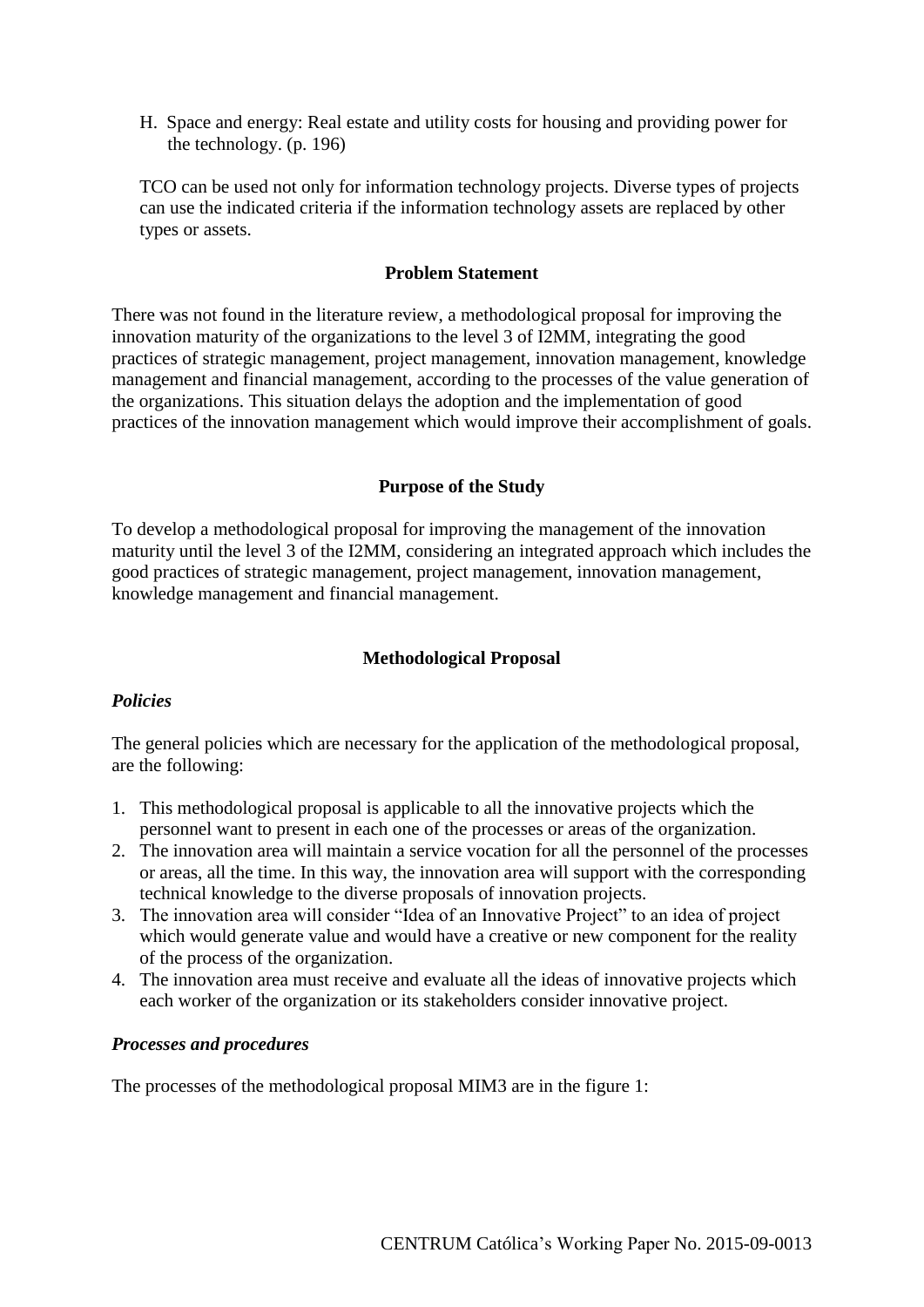

Figure 1: MIM3: Methodology of Innovation Management for obtaining the level 3 of the I2MM in the organizations.

The processes and procedures of MIM3 are detailed as follows:

- 1. To generate and evaluate the "Idea of Innovative Project".
	- A. To develop or update the policy framework for the innovation management in the organization (AENOR, 2014). In this policy framework, the percentages of property rights for the innovative projects and the whole norms for the innovation processes must be established; also, it must be aligned to the strategic plan of the organization.
	- B. To hire training about the state of art knowledge related to the economic sector and the markets of the organization, according to the strategic plan of the organization. This training must be part of a continuous and sustainable training of the organization (Belkhir, 2015). Also, this training must stimulate the development of the characteristics of design thinkers into the personnel of the organization (Rim, 2012; Brown, 2008). According to Rim (2012), the design-thinker characteristics are the following: (a) Human and environment centered concern, (b) ability to visualize, (c) predisposition toward multifunctionality, (d) systemic vision, (e) ability to use language as a tool, (f) affinity for teamwork, and (g) avoiding the necessity of choice. Also, Rim (2012) indicated his adaption to the design thinking's competency model: (a) Demonstrate Design Thinking (DT) Skills, (b) Use DT terminology, and (c) Employ DT Behavior. According to Brown (2008), the characteristics to look for in design thinkers, are the following: (a) empathy, (b) integrative thinking, (c) optimism, (d) experimentalism, and (e) collaboration.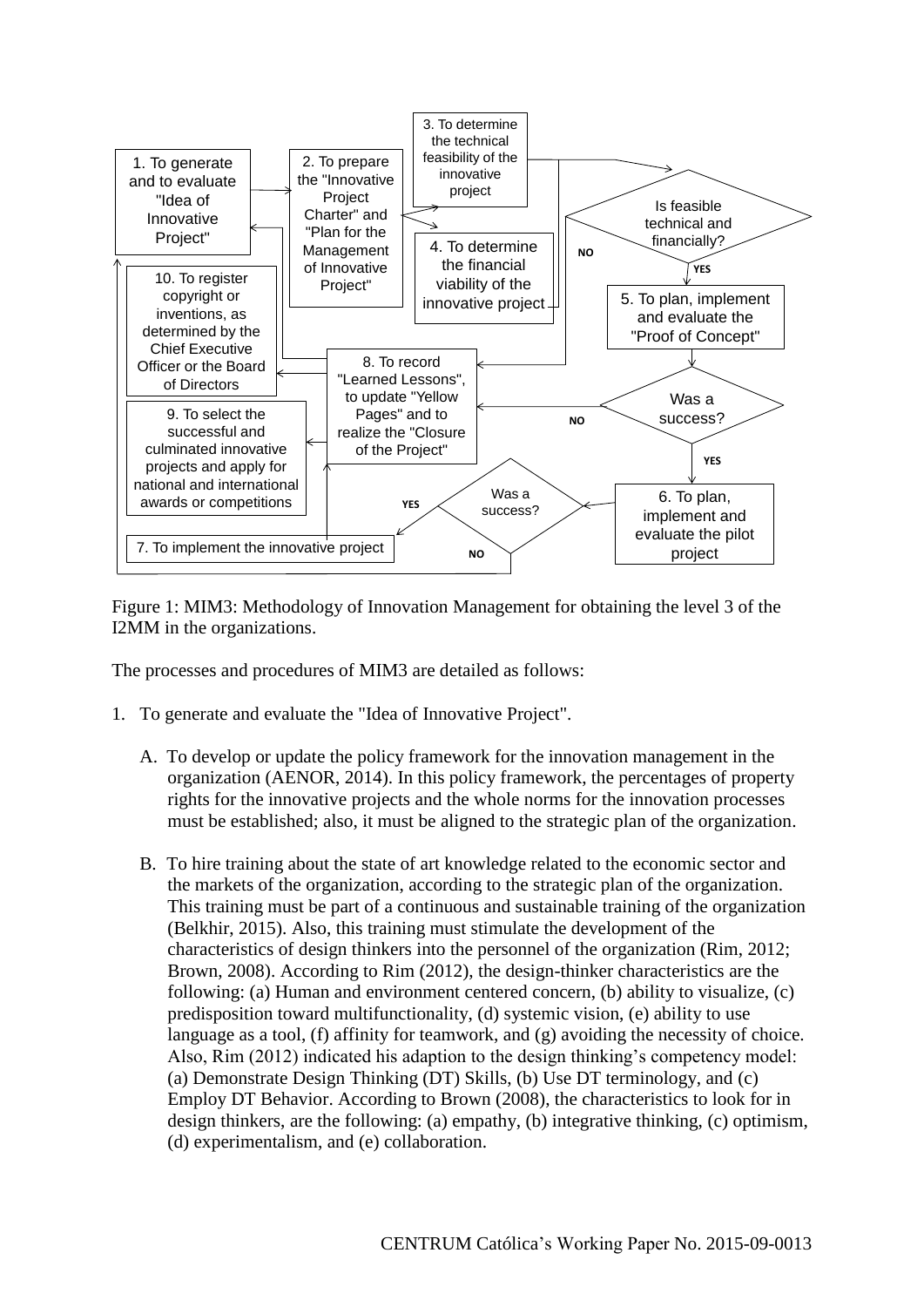- C. To conduct workshops to analyze the problems of the stakeholders related to our processes. A list of categories of problems of the organization and its processes in relation with is stakeholders must be identified, for a better comprehension of their needs and expectations (AENOR, 2014; Deutsch, 2013). At the end of the workshops, sessions for proposing solutions to the analyzed problems must be obtained.
- D. To get a list of ideas of innovative projects as a result of the workshops or as a result of calls for internal or external competitions (Deutsch, 2013).
- E. For each innovative project which was presented:
	- a. To assess whether the idea will contribute to achieving organizational goals and objectives: How would contribute to achieving the goal?, and How much would be the contribution to achieving the goal? (If it is possible to be calculated) (AENOR, 2014; Project Management Institute, 2013).
	- b. To invite to the innovative team to justify the innovative project idea.
	- c. If it is possible to quantify the contribution to achieving the goals, then:
		- i. To formulate, propose, evaluate and approve or reject the project together in the Evaluation Committee of Innovations.

To prepare the form "FR-MIM3-001-001 Idea of Innovative Project". To see table 1 in the appendix one.

To evaluate and / or adjust the "Idea of Innovative Project" exposed in the above form together with the staff of the processes that would be involved. If the project is accepted by majority

Then

To seek approval from the managers of the processes involved. If the managers of the involved processes approve the project and it is possible to develop the project with the budget of their functional areas, Then:

Continue with Step 2: 'Prepare the "To elaborate the Innovative Project Charter" and "The Plan of the Management of Innovative Project".

Else:

To seek the approval from the Chief Executive Officer, following the relevant administrative channels. If the Chief Executive Officer approves the idea of innovative project,

Then

To continue with Step 2: 'To prepare the "Innovative Project Charter" and the "Plan of the Management of Innovative Project".

Else

To search technical advice, rethink or discard the innovative idea.

Else:

If the team that presented the Idea of Innovative Project, persists,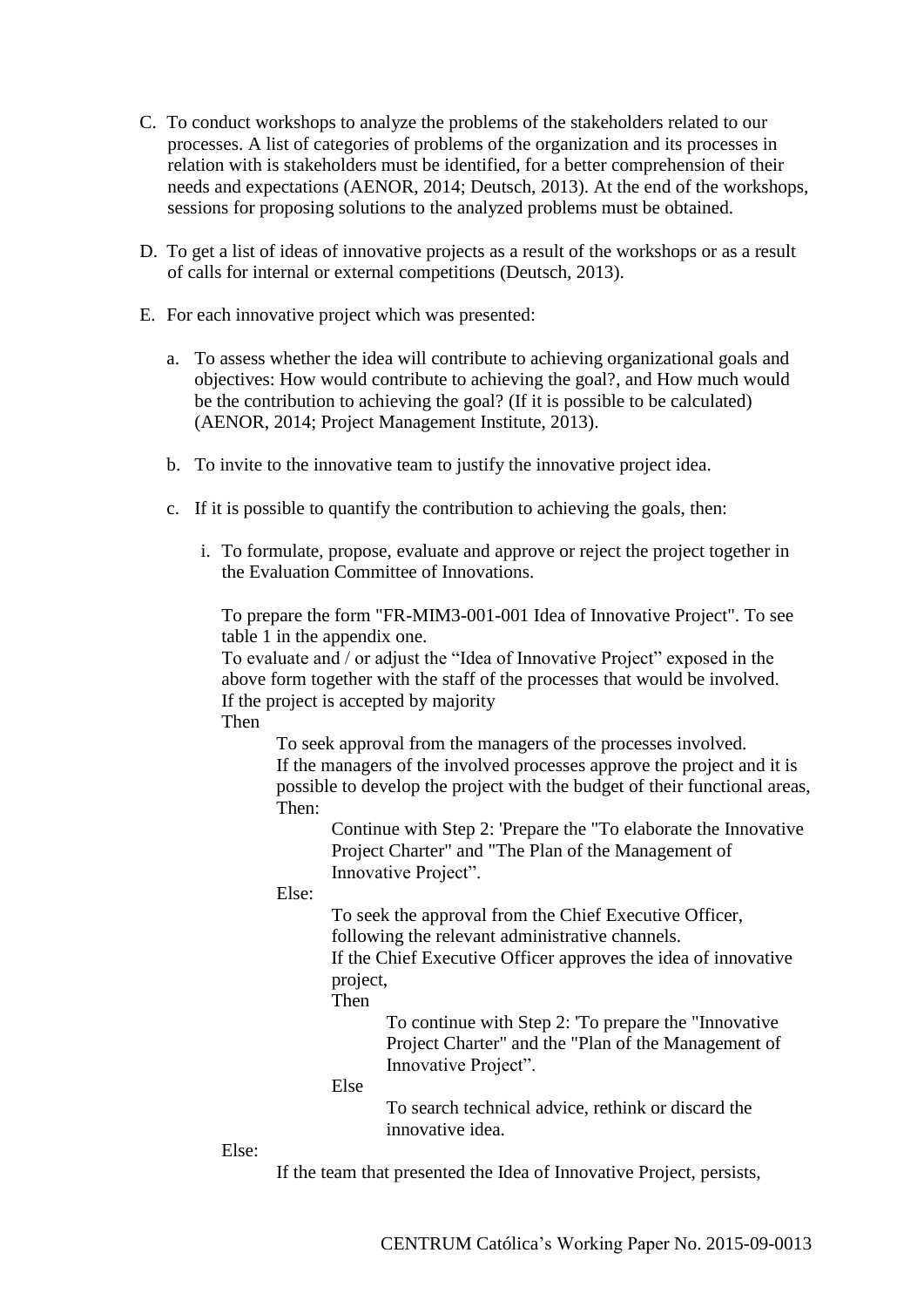Then:

To seek the approval from the managers of the involved processes.

If the managers of the involved processes approve the project and it could be developed with the budget of their functional areas,

Then:

To continue with Step 2: 'To prepare the "Innovative Project Charter" and "Plan of the Management of Innovative Project''.

Else:

To seek the approval of the Chief Executive Officer, following the relevant administrative channels.

Else:

To search technical advice, rethink or discard the innovative idea.

Else:

ii. To search technical advice, rethink or discard the innovative idea.

- 2. To prepare the "Innovative Project Charter" and "Plan for the Management of Innovative Project".
	- A. To prepare the "Innovative Project Charter", using the form "FR-MIM3-002-001 Innovative Project Charter". The Innovative Project Charter must include the following items: name of the project, high level budget, purpose of the project, justification of the project, scope of the project, phases and results of each phase, and the project team (Project Management Institute, 2013). To see table 2 in the appendix one.
	- B. To develop the "Plan for the Management of Innovative Project", using the "FR-MIM3-008-001 Template for the Innovative Project Management Plan". To see table 8 in the appendix one. This plan for the management of the innovative project must contain all the phases as was determined in the project management methodology of the organization, including the following:
		- a. To determine the technical feasibility of the innovative project. For this step, you can use the form "FR-MIM3-009-001 Technical Evaluation of the Project" and the form "FR-MIM3-007-001 Risks Management of the Innovative Project". To see table 9 and table 7 in the appendix one, respectively.
		- b. To determine the financial viability of the innovative project. For this step, you can use the form "FR-MIM3-010-001 Financial Evaluation of the Project". To see table 10 in the appendix one.
		- c. To plan, implement and evaluate the Proof of Concept (Thabane et al., 2010; Newfoundland Labrador, n. d.).
		- d. To plan, implement and evaluate the Pilot Project (Thabane et al., 2010; Newfoundland Labrador, n. d.).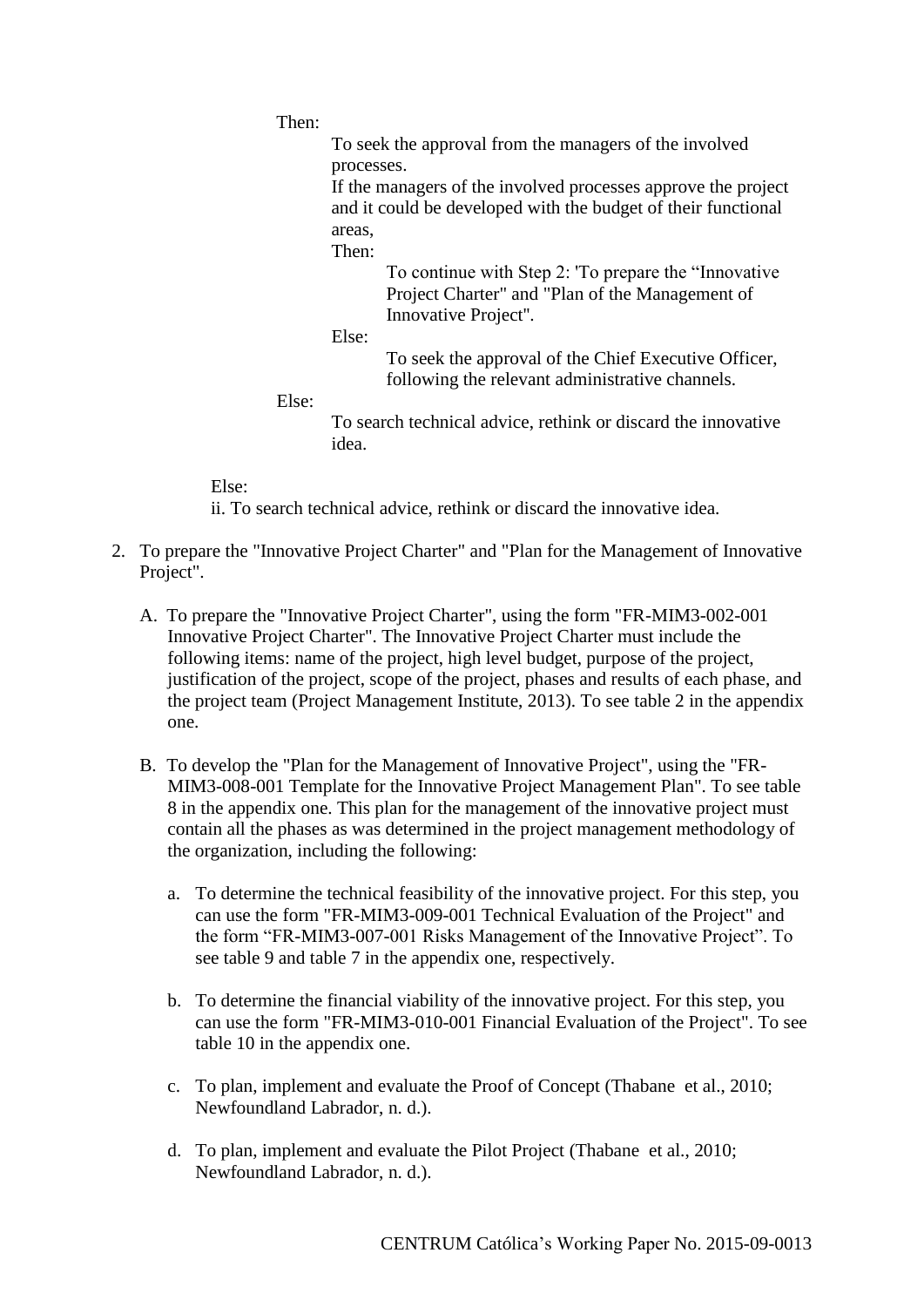- e. To implement the Innovative Project.
- f. To register Learned Lessons (to use the form "FR-MIM3-011-001 Registration of Innovative Project's Learned Lessons", which is in the table 11 in the appendix one) and Form of Project Closure (use the form "FR-MIM3-013-001 Form of Project Closure", which is in the table 13 in the appendix one).

Further, the Plan for the Management of the Innovate Project must be aligned to the project management methodology of the organization, in compliance with the best practices of project management, including the following processes: (a) integration management, (b) scope management, (c) time management, (d) cost management, (e) quality management, (f) human resources management, (g) communication management, (h) risk management, (i) procurement management and (j) stakeholders management (Project Management Institute, 2013).

- 3. To determine the technical feasibility of the innovative project.
	- A. To investigate diverse alternatives for implementing the innovative project, in the national and global market, in academic and business sources with recognized prestige, such as:
		- a. Studies of market research companies: Gartner, Forrester, IDC or other to which the organization has the access.
		- b. Literature review articles or investigations of prestigious academic sources, such as: EBSCO, Proquest, JSTOR, Hinari, Google Scholar, Social Science Research Network (SSRN Database), Cybertesis, Dialnet, virtual libraries of central reserve banks, virtual libraries of universities, among others, depending of the characteristics of the type of innovation.
		- c. Public information of the providers of the diverse types of innovations: theories, methodologies, technologies, etc.

In the case that due to the nature of the innovative project, the staff of the innovation area does not have the competences or sufficient experiences to develop this activity, the innovation area should hire individuals or firms, which can develop consultancy works on these issues for the organization.

- B. To develop preliminary technical specifications and / or preliminary terms of reference, which detail the requirements for developing the innovative project.
- C. To request the submission of technical and financial proposals to suppliers, taking in account the technical specifications and / or terms of reference (on the basis of the preliminary technical specifications and / or preliminary terms of reference). This information must be provided to a minimum of 3 suppliers (ideally should be sent to all suppliers to which the organization has access).
- D. To evaluate the technical proposals (technical specifications and / or improved terms of reference) which were sent by each supplier and next, to complement and / or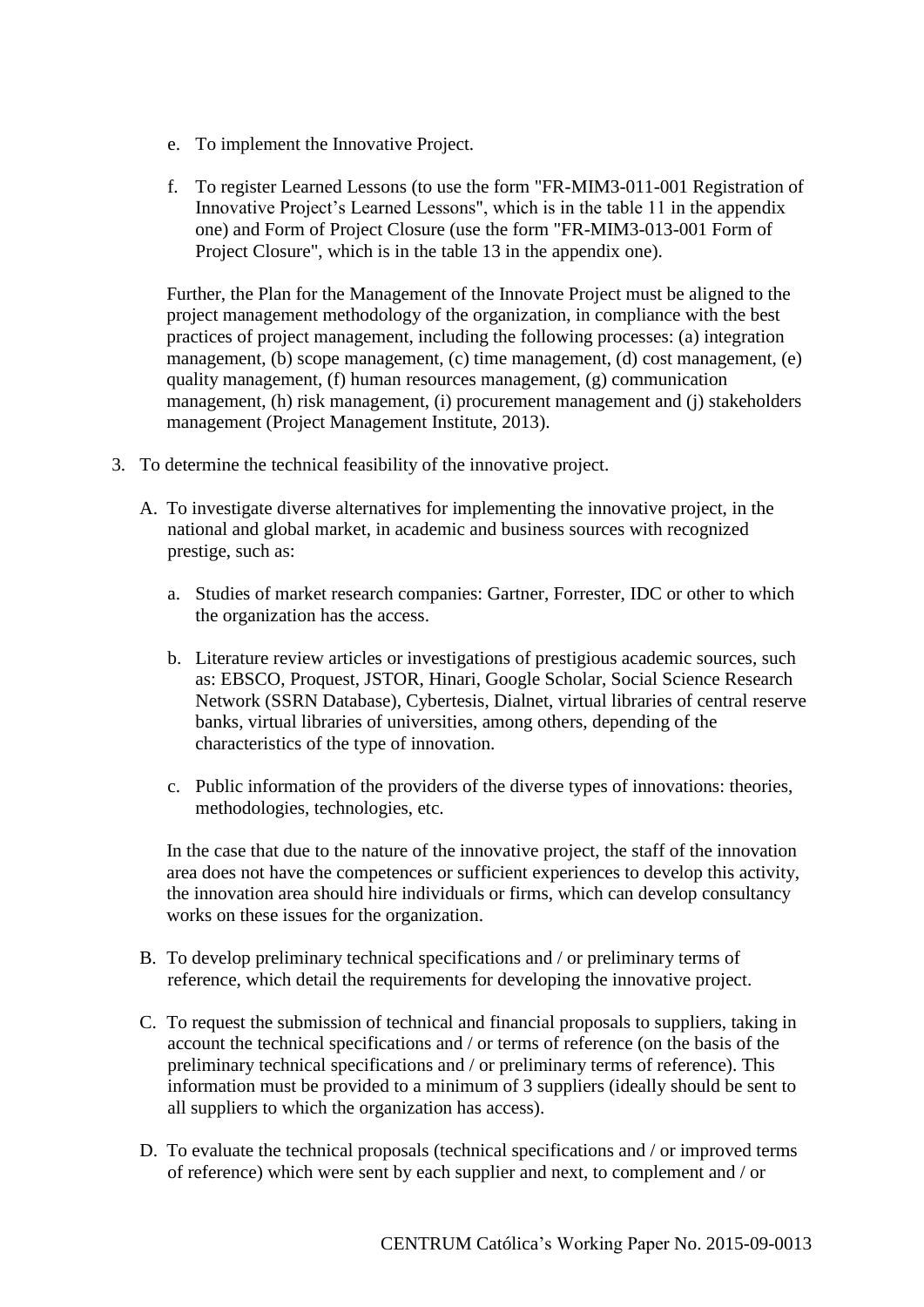correct the technical specifications and / or terms of reference with the information taking into account the relevant information for each supplier.

- E. To validate the specifications and / or terms of reference made in the previous point, with the staff of the processes with whom the project would be developed or applied.
- F. To elaborate calculations to estimate the improvements (time, increase of goals, efficiency, effectiveness, etc.) under three scenarios: pessimistic, average and optimistic.
- G. To use the form "FR-MIM3-009-001 Technical Evaluation of the Project" for evaluating the diverse criteria and determining the scores of the technical possible solutions.

#### H. If the results of scores of the previous point are positive:

Then

To declare that the innovative project is technically feasible. To continue with the step 4: To determine the financial viability of the innovative project.

Else

To seek additional technical assistance, rethink or refute the innovative project.

#### 4. To determine the financial viability of the innovative project.

- A. To evaluate the financial proposals which have been received from suppliers and that were requested in point 3 C.
- B. To calculate the net present value of the innovative project with the direct costing and the total cost of ownership approaches, taking into account the following aspects: additional inflows (additional contribution margins and savings), additional outflows (additional investments and additional expenses), the evaluation period and the discount rate (minimum attractive return rate) which was determined by the Finance Area of the organization. It must consider three scenarios: pessimistic, average and optimistic. For detailing the costs, to elaborate the form "FR-MPIML3-004-001 Budget of Outflows of the Innovative Project". To see table 4 in the appendix one. For calculating the net present value, to use the form "FR-MIM3-010-001 Financial Evaluation of the Innovative Project" (Chih-Chang, 2013; Klychova et al., 2015; Bibo, 2014; Laudon & Laudon, 2012; Euchner and Ganguly, 2014).
- C. If the net present value of the optimistic and average scenarios are positive: Then

To declare the financial viability of the innovative project.

 To continue with step 5 'plan, implement and evaluate the "Proof of Concept"'. Else

To declare that the project is not financially viable, unless the innovative project is not a generator of income or if the investment for the project is very much.

5. To plan, implement and evaluate the "Proof of Concept".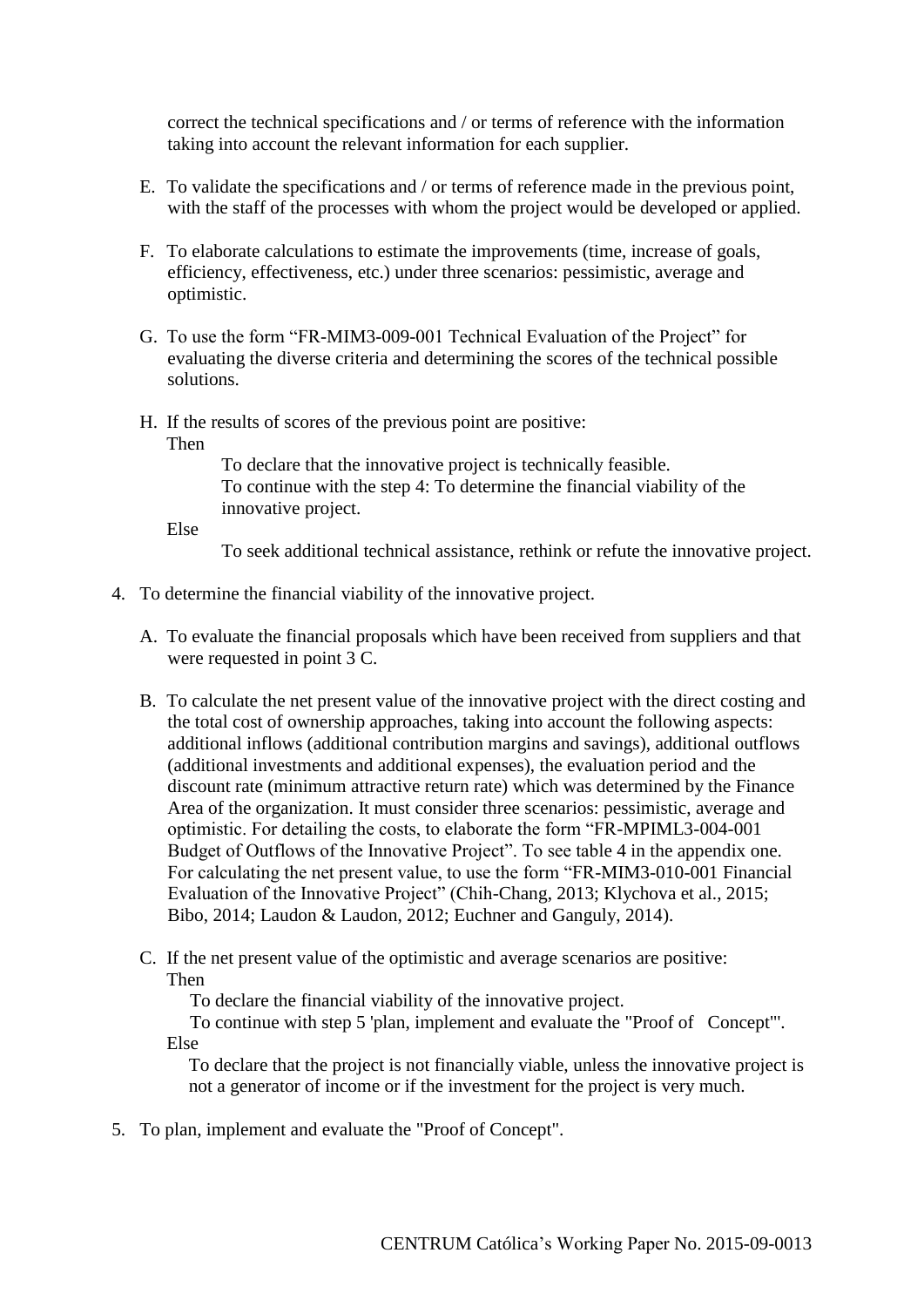- A. To prepare the schedule of the "Proof of Concept", with the form "FR-MIM3-003-001 Schedule of the Project". To see table 3 in the appendix one.
- B. To run the "Proof of Concept".
	- a. To empathize with the customer or end user and get information about your problem (Lugmayr et al., 2014; Merfeld, 2014).
	- b. To define the problem to be solved for the customer or end user, more clearly (Lugmayr et al., 2014).
	- c. To devise the resulting product of the project, more accurately.
	- d. To develop a prototype of the product resulting from the project. If the project team considers adequate for giving an order to the elaboration of the prototypes, to use the form "FR-MIM3-005-001 Control of Changes of the Innovative Project", per each change in the prototype. To see table 5 in the appendix one.
	- e. To design the business model for the prototype or the product resulting from the innovative project, at this stage.
	- f. To assess whether the prototype and the associated business model, meet the needs of the customer or end user (Euchner & Ganguly, 2014; Frederic, Lam and Martin, 2014).
	- g. If the results were negative and exists budget yet Then To return to step "a". Else To go to step "5.C".
- C. To evaluate the development and results of the "Proof of Concept".

### D. If the results of the "Proof of Concept" are positive

Then

To communicate the results to the stakeholders, considering the previous elaborated form "FR-MIM3-006-001 Communications Management of the Innovative Project". To see table 6 in the appendix one.

 To continue with Step 6: "Plan, implement and evaluate the pilot project". Else

To seek additional technical assistance, rethink or refute the innovative project.

- 6. To plan, implement and evaluate the pilot project.
	- A. To prepare the implementation schedule of the pilot project. This schedule must be developed with the critical chain methodology (Goldratt, 1997; Goldratt, 1999).
	- B. To run the Pilot Project.
	- C. To evaluate the development and results of the pilot project.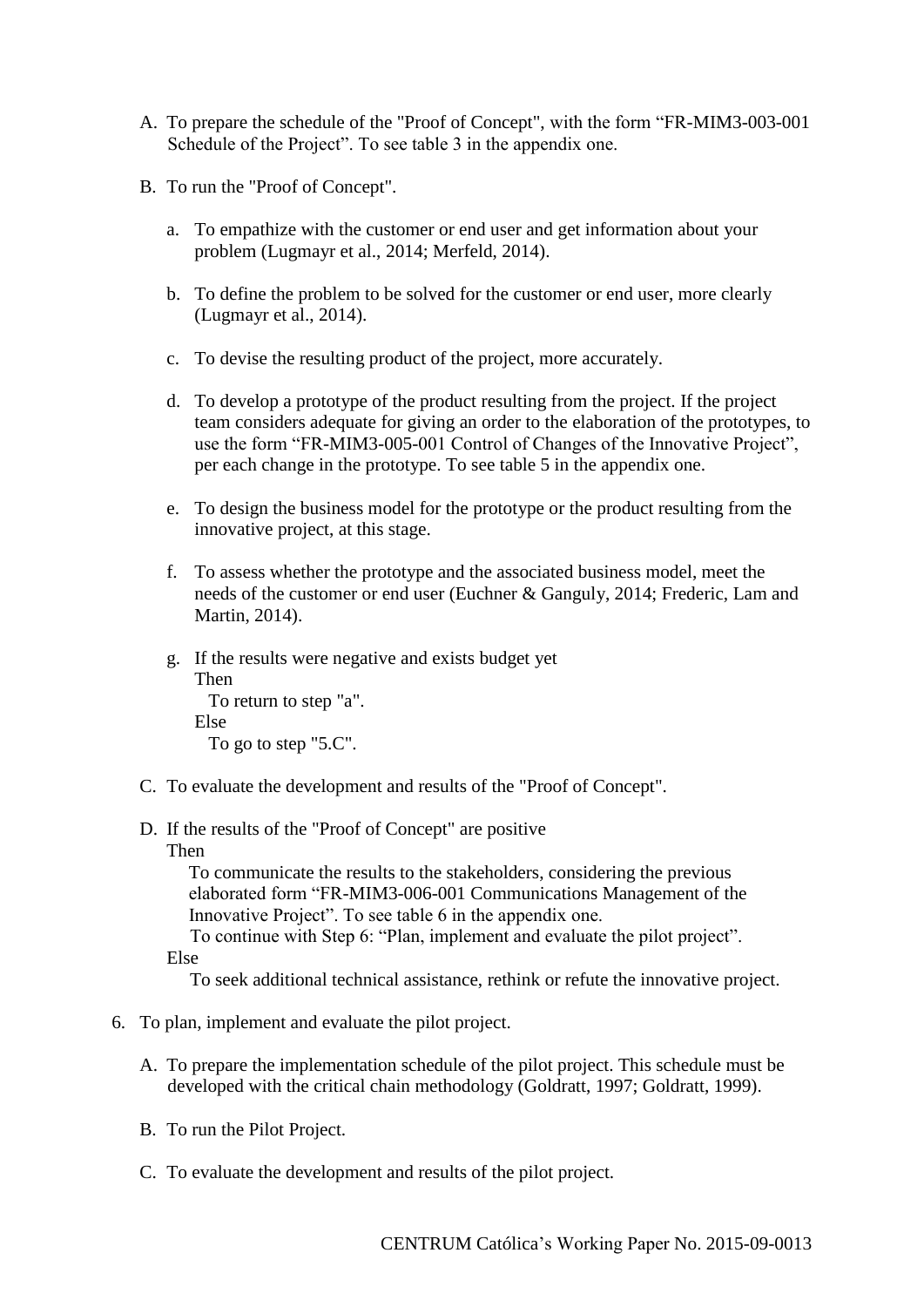D. If the results of the pilot project are positive Then To continue with Step 7: To implement the Innovative Project. Else

To seek additional technical assistance, rethink or refute the innovative project.

- 7. To implement the Innovative Project.
	- A. To coordinate the budget.
	- B. To expand the organization or sequence of processes.
	- C. To develop a "Plan for the Management of the Pilot Project".
	- D. To implement technologies, theories and methodologies associated with the innovative project, according to the "Plan for the Management of the Pilot Project".
	- E. To evaluate the successful implementation of technologies, theories and methodologies associated with the innovative project.
	- F. To make the necessary adjustments after the evaluation.
- 8. To record "Learned Lessons", to update "Yellow Pages" and to realize the "Closure of the Project".
	- A. To record "Learned Lessons" of the innovative project (to use the FR-MIM3-011-001 Registration of Innovative Project's Learned Lessons).
		- a. To record the positive aspects that helped the proper management of the project in each one of its stages, as well as how to implement them.
		- b. To record the negative aspects that did not favor the project management in each one of its stages and how to minimize or eliminate their impact.
		- c. If a knowledge management information system exists, then introduces the information of the learned lessons into this system (Cohendet & Simon, 2015).
	- B. To update the "Yellow Pages" (Bagnoli & Vedovato, 2014; Grant, 2013; Pinho, Rego & Cunha, 2012) of the innovative project (to use the form "FR-MIM3-012-001 Yellow Pages of the Project"). To see table 12 in the appendix one.
		- a. To update the directory of internal experts (staff organization) on issues associated with the innovative project.
		- b. To update the directory of external experts (vendors which were people or firms) on the issues associated with the innovative project.
		- c. If a knowledge management information system exists, then introduces the information of the yellow pages into this system (Cohendet & Simon, 2015).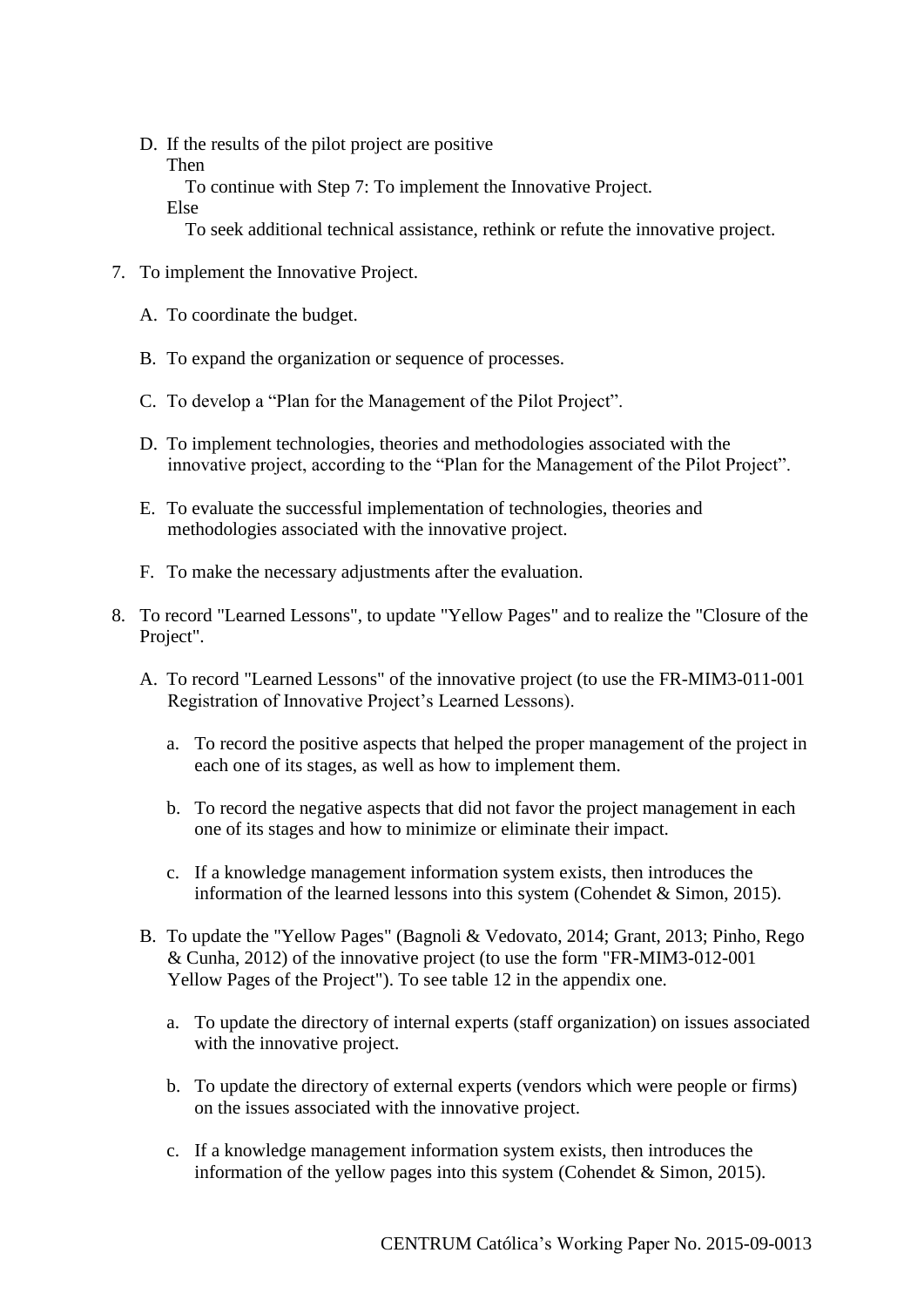- C. To perform project closure.
	- a. To perform the administrative closure of the project. This closure should include the development of an article which would be sent to an indexed journal for publication, in addition to the formal closing of each of the stages, the closing of the financial accounts associated with the project, and the other documents required as part of the project management methodology of the organization.
	- b. To perform the closure of contracts that may be associated with the project.
- 9. To select the successful and culminated innovative projects and apply for national and international awards or competitions.
	- A. To review the portfolio of successful and innovative projects that has been developed in the organization.
	- B. To select the innovative projects to be proposed in coordination with the areas or processes of the organization.
	- C. To propose the innovative projects that will postulate, to the Chief Executive Officer.
	- D. To apply for prizes or competitions of innovation, with the innovative projects that the Chief Executive Officer has approved. In the case that the prize is the "Award for Innovation in the organization" should coordinate the awards with an advance of 6 months prior to such delivery.
- 10. To register copyright or inventions, as determined by the Chief Executive Officer or the Board of Directors (Austrian Standards Institute, 2013). This procedure includes the following tasks:
	- A. To record the projects whose results would have copyright registers (books, trademarks, distinctive signs, etc.).
	- B. To record projects whose results would be converted to registers of innovations (patents, utility models and industrial designs).

#### **Conclusions**

The conclusions of the research are the following:

- 1. MIM3 is a methodological proposal which includes the good practices of the following management areas: (a) strategic management, (b) project management, (c) innovation models and innovation methods, (d) standards for innovation management, (e) knowledge management, and (f) financial management.
- 2. MIM3 could be applied to public or private organizations of diverse types, due to its generic and integrated approach.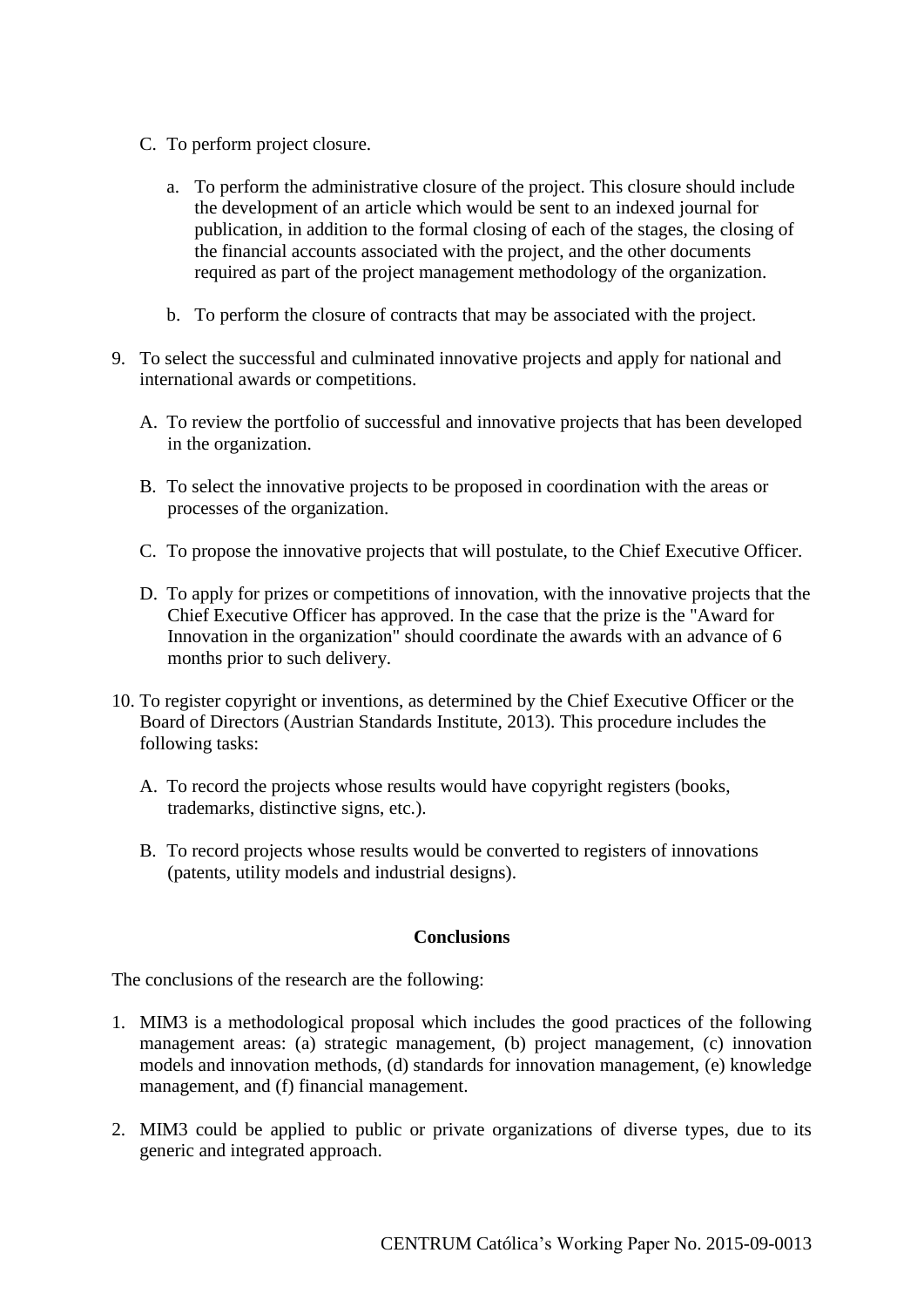#### **Recommendations for future researches**

The recommendations for future researches are the following:

- 1. To test MIM3 with early adopter organizations, whose are interested of initiating their innovation processes into a structured methodology. The types of these organizations would be diverse, such as: high technology organizations, universities, financial organizations, non for profit organizations, etc., depending of the level of maturity of the innovation management of the organization and the need for innovating of the organization in its sector or market.
- 2. To include aspects of knowledge management information systems in the MIM3, such as:
	- A. The implementation of knowledge management information systems for the knowledge production (Business Intelligence – BI - and Customer Relationship Management - CRM- information systems) and knowledge integration (groupware information systems).
	- B. The use of continuous information of market research firms, integrated with the use of the transaction processing information systems, the management information systems, the BI and the CRM information systems.

#### **References**

- 1. AENOR (2014). Gestión de la I+D+i: Requisitos del Sistema de Gestión de la I+D+i.
- 2. Arpaci, I. (2010). E-government and technological innovation in turkey. *Transforming Government: People, Process and Policy,4*(1), 37-53.
- 3. Ahmed, P. K., Shepherd, C. D., Ramos, L., & Ramos, C. (2012). *Administración de la Innovación.* México: Pearson Educación.
- 4. Austrian Standards Institute (2013). *ONR CEN/TS 16555-1 Innovation Management – Part 1: Innovation Management System (prCEN/TS 16555-1:2012).* Published at February  $2<sup>nd</sup>$ , 2013. Retrieved at August 17<sup>th</sup>, 2015 from https://shop.austrianstandards.at/Preview.action;jsessionid=E369CC54C56C37D243E14796B5CCF745?previ ew=&dokkey=464571&selectedLocale=en
- 5. Bagnoli, C., & Vedovato, M. (2014). The impact of knowledge management and strategy configuration coherence on SME performance. *Journal of Management & Governance, 18*(2), 615-647.
- 6. Belkhir, L. (2015). The Innovation Levers to Sustainable Management: Entrepreneurship, Design and Policy. *Journal of Management and Sustainability, 5*(1), 10-19.
- 7. Bibo, L. (2014). Overtures to reducing Romanian Ministry of National Defense Tenuity in Information Resource Management. *Journal of Defense Resources Management, 5*(2), 89-98.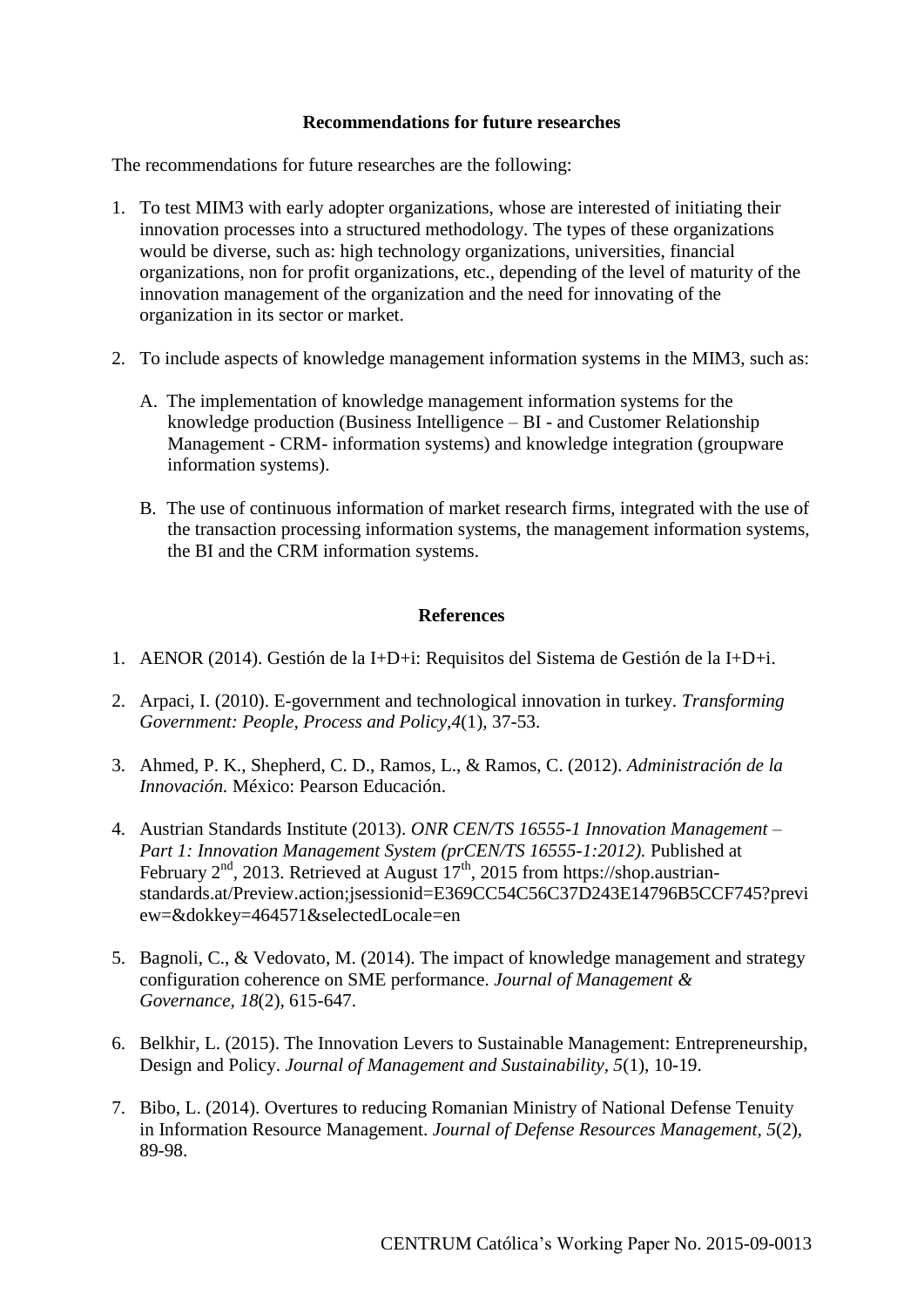- 8. Brown, T. (2008). Design thinking. *Harvard Business Review, June 2008*, 84-92.
- 9. Chih-Chang C. (2013). The Free Cash Flow Rate on the Stock Return Rate. *Journal of Accounting, Finance & Management Strategy, 8*(1), 1-22.
- 10. Choudhury, J. (2013). Documentation HR Configuration, Organisation Capital & Bottom-Line: A Case of Indian IT Sector. *Indian Journal of Commerce and Management Studies, 4*(1), 38-42.
- 11. Cohendet, P., & Simon, L. (2015). Introduction to the Special Issue on Creativity in Innovation. *Technology Innovation Management Review, 5*(7), 5-13.
- 12. Davidson, A., & Leavy, B. (2007). Interview with innovation guru Geoffrey Moore: Seeking solutions to intractable problems. *Strategy & Leadership, 35*(5), 4-8.
- 13. Deutsch, C. (2013). The seeking solutions approach: Solving challenging business problems with local open innovation. *Technology Innovation Management Review, 3*(3), 6-13.
- 14. Dougherty, D., & Hardy, C. (1996). Sustained product innovation in large, mature organizations: Overcoming innovation-to-organization problems. *Academy of Management Journal, 39*(5), 1120-1153.
- 15. Dunne, D. & Martin, R. (2006). Design Thinking and How It Will Change Management Education: An Interview and Discussion. *Academy of Management Learning & Education, 5*(4), 512-523.
- 16. Euchner, J. & Ganguly, A. (2014). Business Model Innovation in Practice: A systematic approach to business model innovation can help capture value and reduce risks. *Research-Technology Management, November-December 2014*, 33-39.
- 17. Frederic, T., Lam, T., & Martin, V. (2014). A Lean Innovation Model To Help Organizations Leverage Innovation For Economic Value: A Proposal. *International Journal of Management & Information Systems, 18*(2), 99-108.
- 18. Gibney, K. (1998). Awakening creativity. *ASEE Prism, 7*(7), 18-23.
- 19. Gil, A. M., Varela, G., & González, A. (2008). Guía Práctica para la Implantación de la Norma "UNE 166002:2006 Gestión de la I+D+I: Requisitos del Sistema de Gestión de la I+D+I" en Empresas del Sector de la Edificación Residencial. Published at 2008. Retrieved at August  $17<sup>th</sup>$ , 2015 from https://www.euskadi.eus/r41-18971/es/contenidos/informacion/guia\_innova/es\_innova/adjuntos/tomo2cast.pdf
- 20. Gobble, M. M. (2014). Design Thinking. *Research Technology Management, May-June 2014*, 59-61.
- 21. Goldratt, E. (1997). *Cadena Crítica*. México: Ediciones Castillo.
- 22. Goldratt, E. (1999). *Programa Vía Satélite de Goldratt: Manual del Participante*. México: International Institute for Learning, Inc.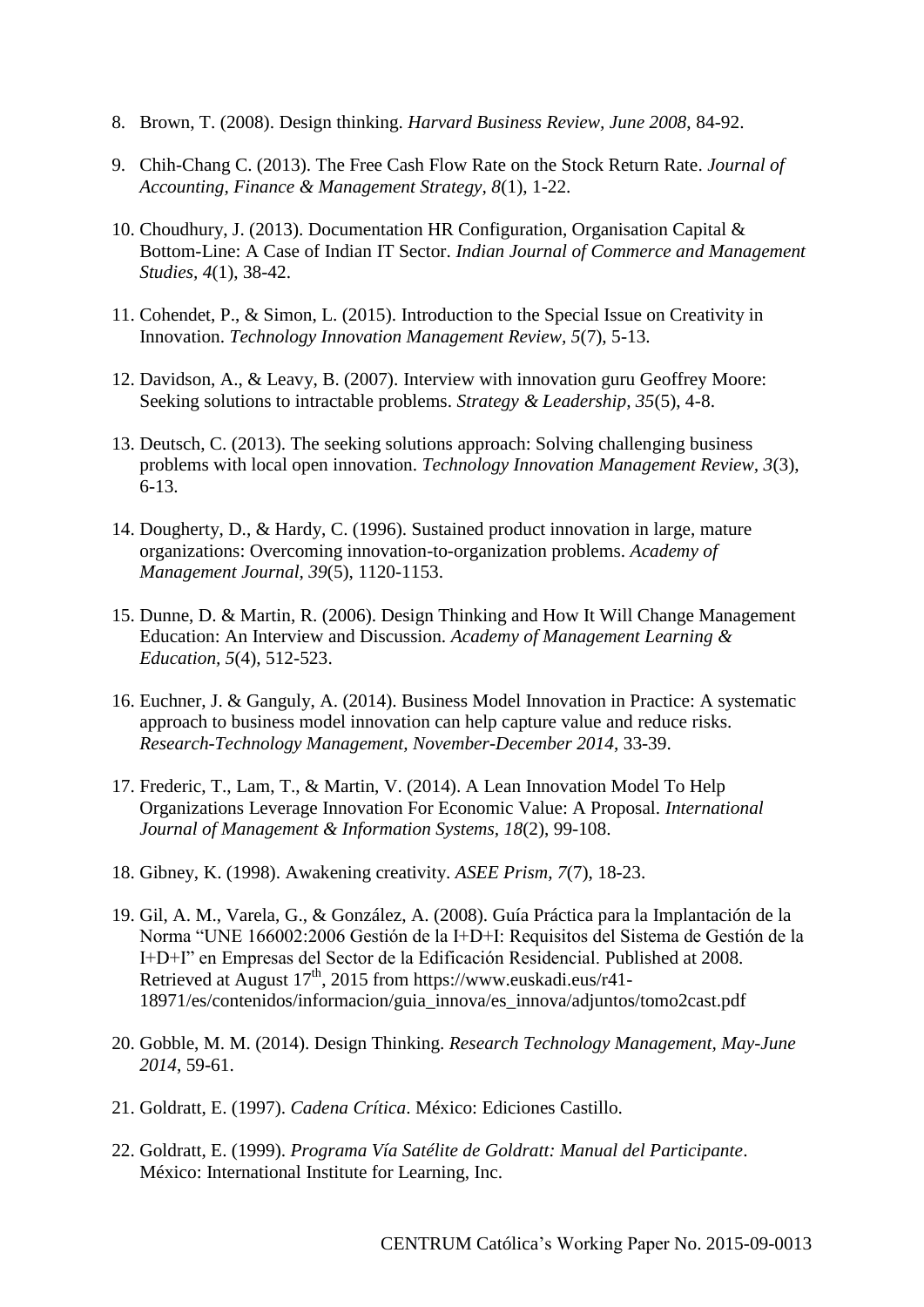- 23. Grant, R. M. (2013). The development of knowledge management in the oil and gas Industry/El desarrollo de la dirección del conocimiento en la industria del petroleo y gas. *Universia Business Review, 40*(1), 92-125.
- 24. Iotti, M. & Bonazzi, G. (2014). *The application of life cycle cost (LCC) approach to quality food production: a comparative analysis in the Parma PDO Ham Sector*. American Journal of Applied Sciences, 11(9), 1492-1506.
- 25. ISO (2013). *ISO/TC 279 Innovation management*. Published at 2013. Retrieved at August  $17^{th}$ , 2015 from http://www.iso.org/iso/iso\_technical\_committee%3Fcommid%3D4587737
- 26. Kaski, T. Alamäki, A. & Moisio, A. (2014). A Multi-Discipline Rapid Innovation Method. *Interdisciplinary Studies Journal, 3*(4), 163-170.
- 27. Klychova, G. S., Zakirova, A. R., Zakirov, Z. R., & Valieva, G. R. (2015). Management Aspects of Production Cost Accounting in Horse Breeding. *Asian Social Science, 11*(11), 308-312.
- 28. Kousenidis, D. V. (2006). A free cash flow version of the cash flow statement: a note. *Managerial Finance, 32*(8), 645-663.
- 29. Laudon K. C. & Laudon J. P. (2012). *Management Information Systems: Managing the Digital Firm* (12<sup>th</sup> ed.). New Jersey, USA: Pearson Education.
- 30. Lugmayr, A., Stockleben, B., Zou, Y., Anzenhofer, S., & Jalonen, M. (2014). Applying "design thinking" in the context of media management education. *Multimedia Tools and Applications, 71*(1), 119-157
- 31. Merfeld, D. (2014). GE Is in a Startup State of Mind. *Research-Technology Management, November-December 2014*, 26-31.
- 32. Mootee, I. (2013). *Design thinking para la innovación estratégica: lo que no te pueden enseñar en las escuelas de negocio ni en las de diseño.* Spain: Ediciones Urano.
- 33. Mûller-Prothmann, T. & Stein, A. (2011). *I2MM – Integrated Innovation Maturity Model for Lean Assessment of Innovation Capability*. XXII ISPIM Conference 2011: Sustainability in Innovation.
- 34. Newfoundland Labrador (n. d.). Governance of Evaluation, Proof of Concept and Pilot Projects. Retrieved from http://www.ocio.gov.nl.ca/ocio/pmo/Governance\_Evaluations\_POCs\_Pilot.pdf
- 35. O'Raghallaigh, P., Sammon, D., & Murphy, C. (2011). A re-conceptualisation of innovation models to support decision design. *Journal of Decision Systems, 20*(4), 361- 382.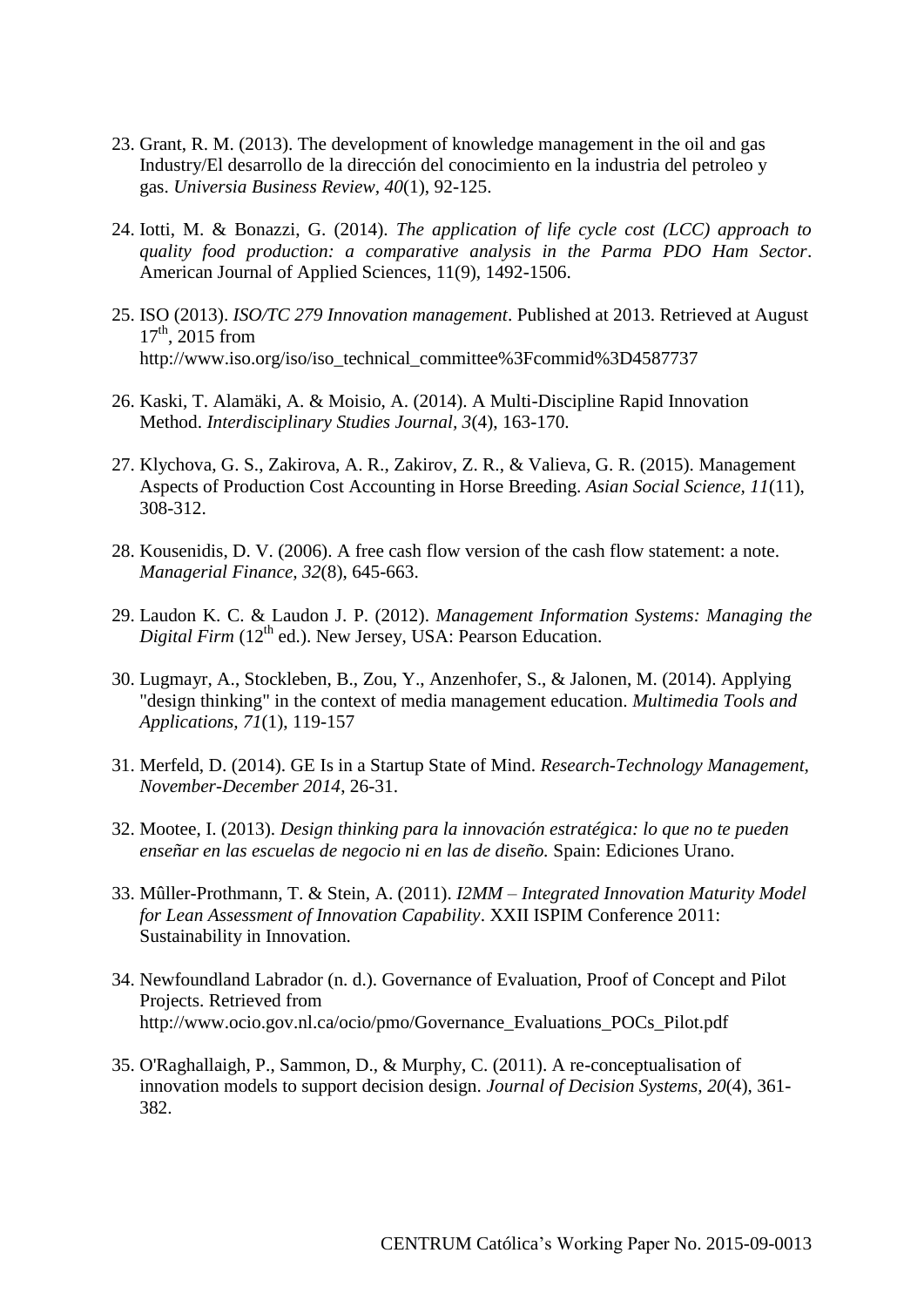- 36. Pasian, B. (2014). Extending the concept and modularization of project management maturity with adaptable, human and customer factors. *International Journal of Managing Projects in Business, 7*(2), 186-214.
- 37. Pinho, I., Rego, A., & Cunha, M. P. (2012). Improving knowledge management processes: A hybrid positive approach. *Journal of Knowledge Management, 16*(2), 215- 242.
- 38. Project Management Institute (2013). *Project Management Body Of Knowledge* (5<sup>th</sup> ed.). Pennsylvania, USA: PMI Publications.
- 39. Raffai, C. (2013). Innovation in Rural Tourism: A Model for Hungarian Accommodation Providers. *Management & Marketing, 8*(4), 747-766.
- 40. Rim, V. S. (2012). What is Design Thinking and Why Is It Important? *Review of Educational Research, 82*(3), 330-348.
- 41. Robinson, S., & Stubberud, H. A. (2011). Problems in innovation: A Cross-Country Comparison. Washington, International Council for Small Business, 1-19.
- 42. Thabane, L., Ma, J., Chu, R., Cheng, J., Ismalia, A., Ríos, L. P., Robson, R., Thabane, M., Giangregorio, L., & Goldsmith, C. H. (2010). A tutorial on pilot studies: the what, why and how. *BMC Medical Research Methodology, 10*(1), 1-10.
- 43. Van de Ven, A. H. (1986). Central problems in the management of innovation. *Management Science, 32*(5), 590.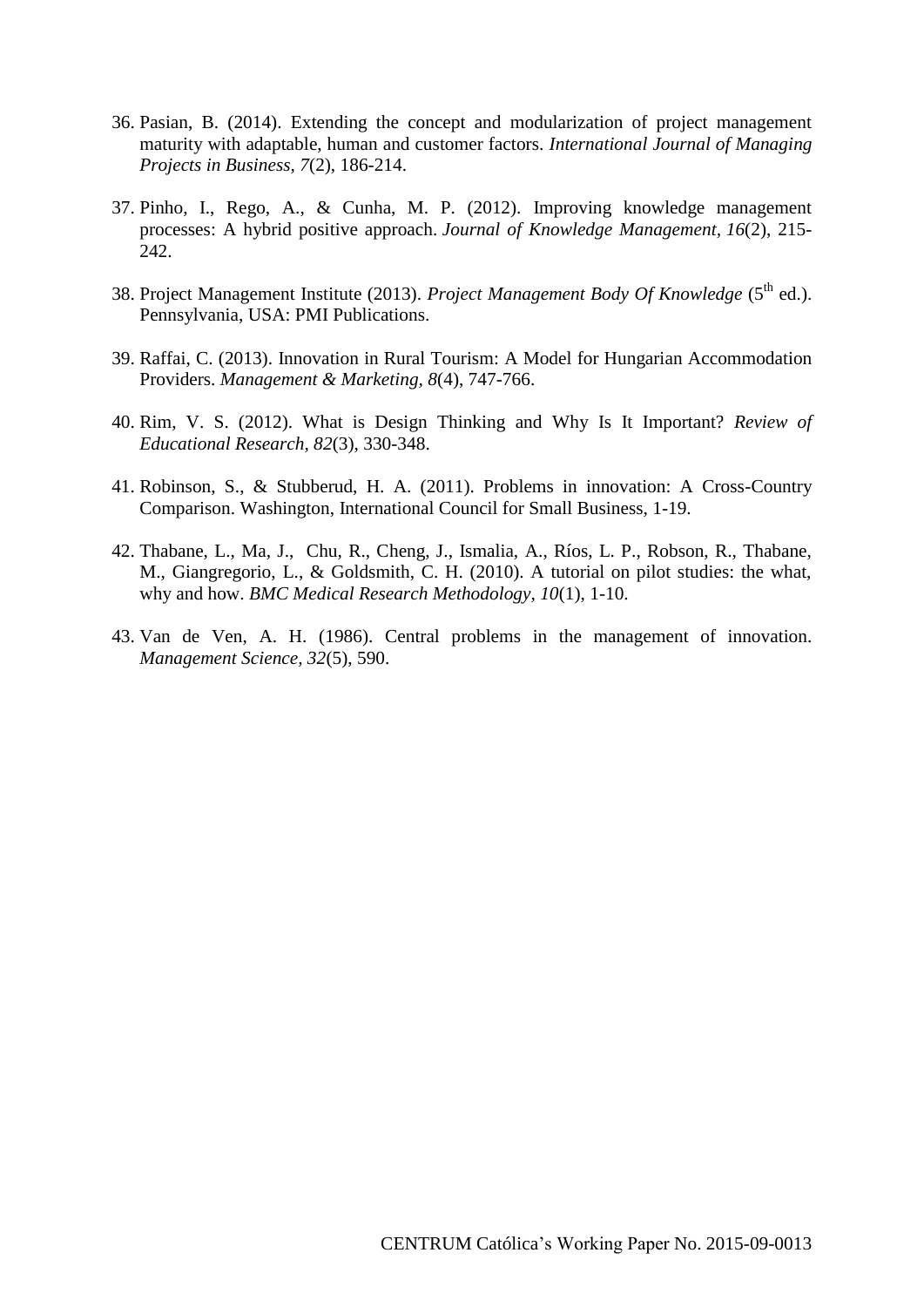### **Appendix One: Forms of the MIM3**

### Table 1: FR-MIM3-001-001 Idea of Innovative Project

| <b>LOGO OF THE</b>                                                             |                           |                                                                        |                                                                    |             |                                               |                                                                                |
|--------------------------------------------------------------------------------|---------------------------|------------------------------------------------------------------------|--------------------------------------------------------------------|-------------|-----------------------------------------------|--------------------------------------------------------------------------------|
| <b>ORGANIZATION</b>                                                            |                           |                                                                        | <b>IDEA OF INNOVATIVE PROJECT</b><br>APPROVED BY:                  |             | CODE OF FORM                                  | FR-MPIML3-001-001<br>START DATE OF THE USE OF THIS DOCUMENT                    |
|                                                                                |                           |                                                                        |                                                                    |             |                                               |                                                                                |
|                                                                                |                           |                                                                        | AREA WHICH APPROVES THE DOCUMENTS OF THE QUALITY MANAGEMENT SYSTEM |             |                                               | DD/MM/YYYY                                                                     |
|                                                                                |                           |                                                                        | <b>IDEA OF INNOVATIVE PROJECT</b>                                  |             |                                               |                                                                                |
| <b>IDEA OF INNOVATIVE PROJECT</b>                                              | CODE                      |                                                                        | NAME                                                               |             |                                               |                                                                                |
| <b>PROCESS / AREA</b>                                                          |                           |                                                                        |                                                                    |             |                                               |                                                                                |
| HIGH LEVEL BUDGET                                                              | <b>BUDGET ITEM</b>        |                                                                        | AMOUNTUS\$                                                         |             |                                               |                                                                                |
|                                                                                |                           |                                                                        |                                                                    |             |                                               |                                                                                |
| PEOPLE WHOM DEVISE THE INNOVATIVE                                              |                           |                                                                        |                                                                    |             |                                               |                                                                                |
| <b>PROJECT</b>                                                                 |                           |                                                                        |                                                                    |             |                                               |                                                                                |
|                                                                                |                           |                                                                        |                                                                    |             |                                               |                                                                                |
|                                                                                |                           |                                                                        | JUSTIFICATION OF THE PROJECT                                       |             |                                               |                                                                                |
|                                                                                |                           |                                                                        |                                                                    |             |                                               |                                                                                |
|                                                                                |                           |                                                                        |                                                                    |             |                                               |                                                                                |
|                                                                                |                           |                                                                        | SELECTED OBJECTIVES                                                |             |                                               |                                                                                |
|                                                                                |                           |                                                                        |                                                                    |             |                                               |                                                                                |
| PURPOSE OF THE CURRENT STRATEGIC PLAN                                          |                           | PURPOSE OF THE PROCESS OR AREA TO WHICH THE<br>PROJECT WILL CONTRIBUTE | <b>MANAGEMENT INDICATOR</b>                                        | <b>GOAL</b> | WILL CONTRIBUTE TO THE GOAL? IN WHICH<br>WAY? | HOW MUCH WILL BE THE CONTRIBUTION TO<br>THE GOAL (APPROXIMATELY)?              |
|                                                                                |                           |                                                                        |                                                                    |             |                                               |                                                                                |
|                                                                                |                           |                                                                        |                                                                    |             |                                               |                                                                                |
|                                                                                |                           |                                                                        |                                                                    |             |                                               |                                                                                |
|                                                                                |                           |                                                                        |                                                                    |             |                                               |                                                                                |
|                                                                                |                           |                                                                        |                                                                    |             |                                               |                                                                                |
|                                                                                |                           |                                                                        |                                                                    |             |                                               |                                                                                |
| NAME AND LAST NAME, AND THE LABOR POSITION OF ONE OF THE PEOPLE WHO DEVISE THE | <b>INNOVATIVE PROJECT</b> |                                                                        |                                                                    |             | <b>INNOVATIVE PROJECT</b>                     | NAME AND LAST NAME, AND THE LABOR POSITION OF ONE OF THE PEOPLE WHO DEVISE THE |
|                                                                                |                           |                                                                        |                                                                    |             |                                               |                                                                                |
|                                                                                |                           |                                                                        |                                                                    |             |                                               |                                                                                |
| NAME AND LAST NAME, AND THE LABOR POSITION OF ONE OF THE PEOPLE WHO DEVISE THE | <b>INNOVATIVE PROJECT</b> |                                                                        |                                                                    |             | <b>INNOVATIVE PROJECT</b>                     | NAME AND LAST NAME, AND THE LABOR POSITION OF ONE OF THE PEOPLE WHO DEVISE THE |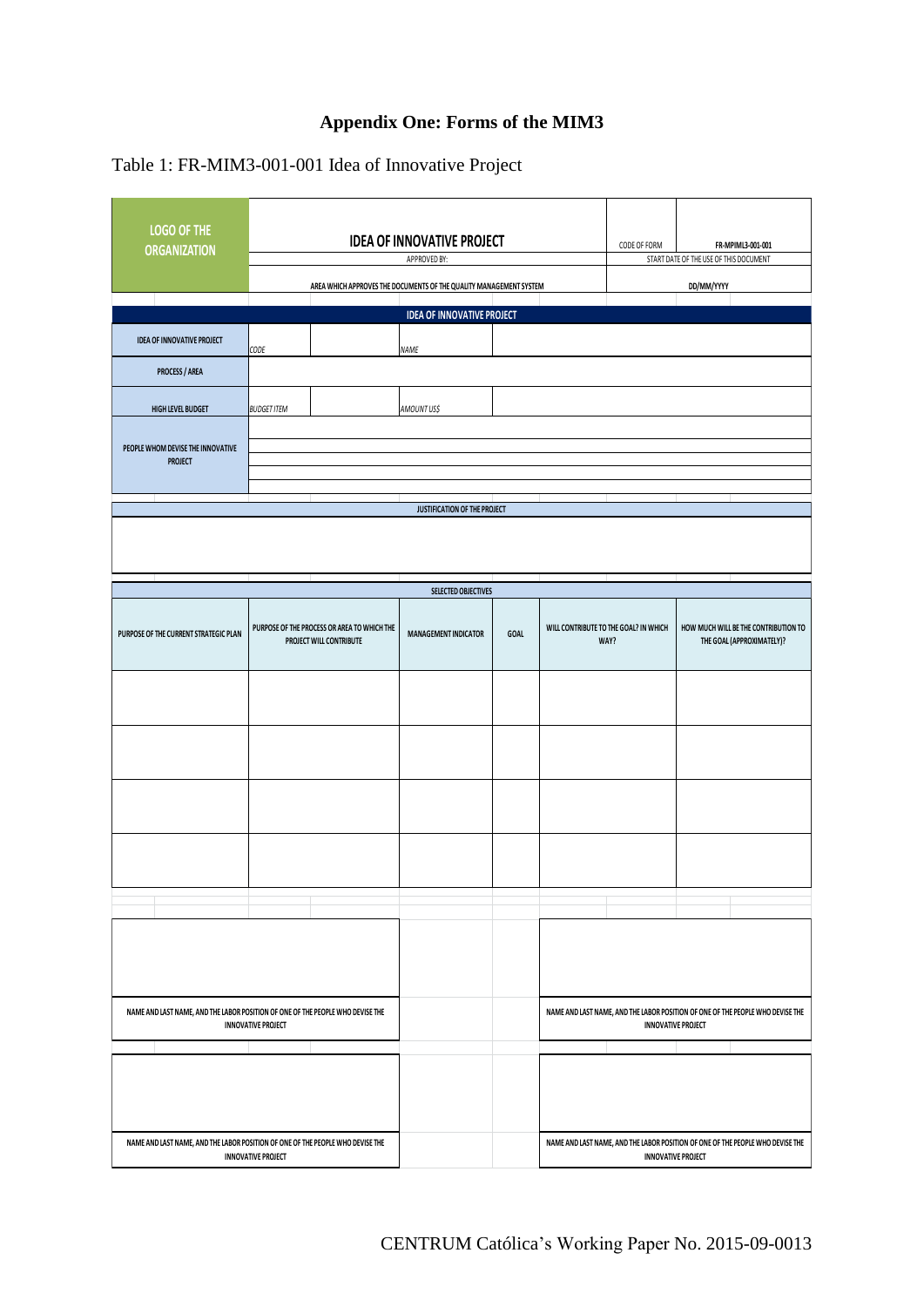|                | <b>LOGO OF THE</b>                                                                                                                                   |                    | <b>INNOVATIVE PROJECT CHARTER</b>                                            |                              | CODE OF<br><b>FORM</b>                                                        |                                                                                                                                   | FR-MPIML3-002-001 |  |  |  |
|----------------|------------------------------------------------------------------------------------------------------------------------------------------------------|--------------------|------------------------------------------------------------------------------|------------------------------|-------------------------------------------------------------------------------|-----------------------------------------------------------------------------------------------------------------------------------|-------------------|--|--|--|
|                | <b>ORGANIZATION</b>                                                                                                                                  |                    | <b>APPROVED BY:</b>                                                          |                              |                                                                               | START DATE OF THE USE OF THIS DOCUMENT                                                                                            |                   |  |  |  |
|                |                                                                                                                                                      |                    | AREA WHICH APPROVES THE DOCUMENTS OF THE QUALITY MANAGEMENT<br><b>SYSTEM</b> |                              |                                                                               | DD/MM/YYYY                                                                                                                        |                   |  |  |  |
|                |                                                                                                                                                      |                    |                                                                              |                              |                                                                               |                                                                                                                                   |                   |  |  |  |
|                |                                                                                                                                                      |                    | <b>INNOVATIVE PROJECT CHARTER</b>                                            |                              |                                                                               |                                                                                                                                   |                   |  |  |  |
|                | <b>IDEA OF INNOVATIVE PROJECT</b><br><b>PROCESS / AREA</b>                                                                                           | CODE               | <b>NAME</b>                                                                  |                              |                                                                               |                                                                                                                                   |                   |  |  |  |
|                |                                                                                                                                                      |                    |                                                                              |                              |                                                                               |                                                                                                                                   |                   |  |  |  |
|                | <b>HIGH LEVEL BUDGET</b>                                                                                                                             | <b>BUDGET ITEM</b> | AMOUNTUS\$                                                                   |                              |                                                                               |                                                                                                                                   |                   |  |  |  |
|                |                                                                                                                                                      |                    |                                                                              |                              |                                                                               |                                                                                                                                   |                   |  |  |  |
|                | PEOPLE WHOM DEVISE THE INNOVATIVE                                                                                                                    |                    |                                                                              |                              |                                                                               |                                                                                                                                   |                   |  |  |  |
|                | <b>PROJECT</b>                                                                                                                                       |                    |                                                                              |                              |                                                                               |                                                                                                                                   |                   |  |  |  |
|                |                                                                                                                                                      |                    |                                                                              |                              |                                                                               |                                                                                                                                   |                   |  |  |  |
|                |                                                                                                                                                      |                    |                                                                              | JUSTIFICATION OF THE PROJECT |                                                                               |                                                                                                                                   |                   |  |  |  |
|                |                                                                                                                                                      |                    |                                                                              |                              |                                                                               |                                                                                                                                   |                   |  |  |  |
|                |                                                                                                                                                      |                    |                                                                              |                              |                                                                               |                                                                                                                                   |                   |  |  |  |
|                |                                                                                                                                                      |                    |                                                                              | PURPOSE OF THE PROJECT       |                                                                               |                                                                                                                                   |                   |  |  |  |
|                |                                                                                                                                                      |                    |                                                                              |                              |                                                                               |                                                                                                                                   |                   |  |  |  |
|                |                                                                                                                                                      |                    |                                                                              | <b>SCOPE OF THE PROJECT</b>  |                                                                               |                                                                                                                                   |                   |  |  |  |
|                |                                                                                                                                                      |                    |                                                                              |                              |                                                                               |                                                                                                                                   |                   |  |  |  |
|                |                                                                                                                                                      |                    |                                                                              |                              |                                                                               |                                                                                                                                   |                   |  |  |  |
|                |                                                                                                                                                      |                    |                                                                              |                              |                                                                               |                                                                                                                                   |                   |  |  |  |
|                |                                                                                                                                                      |                    |                                                                              |                              |                                                                               |                                                                                                                                   |                   |  |  |  |
|                |                                                                                                                                                      |                    | PHASES AND RESULTS OF THE PROJECT                                            |                              |                                                                               |                                                                                                                                   |                   |  |  |  |
|                |                                                                                                                                                      |                    |                                                                              |                              |                                                                               |                                                                                                                                   |                   |  |  |  |
| Nº             | <b>PHASE</b>                                                                                                                                         |                    | <b>START DATE</b>                                                            | <b>END DATE</b>              |                                                                               | <b>RESULT</b>                                                                                                                     |                   |  |  |  |
| $1\,$          |                                                                                                                                                      |                    |                                                                              |                              |                                                                               |                                                                                                                                   |                   |  |  |  |
| $\overline{2}$ |                                                                                                                                                      |                    |                                                                              |                              |                                                                               |                                                                                                                                   |                   |  |  |  |
| 3              |                                                                                                                                                      |                    |                                                                              |                              |                                                                               |                                                                                                                                   |                   |  |  |  |
| $\overline{4}$ |                                                                                                                                                      |                    |                                                                              |                              |                                                                               |                                                                                                                                   |                   |  |  |  |
| 5              |                                                                                                                                                      |                    |                                                                              |                              |                                                                               |                                                                                                                                   |                   |  |  |  |
| 6              |                                                                                                                                                      |                    |                                                                              |                              |                                                                               |                                                                                                                                   |                   |  |  |  |
|                | <b>PROJECT TEAM</b>                                                                                                                                  |                    |                                                                              |                              |                                                                               |                                                                                                                                   |                   |  |  |  |
|                |                                                                                                                                                      |                    |                                                                              |                              |                                                                               |                                                                                                                                   |                   |  |  |  |
|                |                                                                                                                                                      |                    |                                                                              |                              |                                                                               |                                                                                                                                   |                   |  |  |  |
|                |                                                                                                                                                      |                    |                                                                              |                              |                                                                               |                                                                                                                                   |                   |  |  |  |
|                |                                                                                                                                                      |                    |                                                                              |                              |                                                                               |                                                                                                                                   |                   |  |  |  |
|                |                                                                                                                                                      |                    |                                                                              |                              |                                                                               |                                                                                                                                   |                   |  |  |  |
|                | < <name and="" last="" leader="" name="" of="" project="" the="">&gt;<br/>&lt;<cargo a="" o="" pertenencia="" proceso="" área="">&gt;</cargo></name> |                    |                                                                              |                              |                                                                               | < <name a="" and="" last="" member="" name="" of="" project="" team="" the="">&gt;<br/>&lt;<labor position="">&gt;</labor></name> |                   |  |  |  |
|                | <b>PROJECT LEADER</b>                                                                                                                                |                    |                                                                              |                              |                                                                               | < <process area="" or="">&gt;</process>                                                                                           |                   |  |  |  |
|                |                                                                                                                                                      |                    |                                                                              |                              |                                                                               |                                                                                                                                   |                   |  |  |  |
|                |                                                                                                                                                      |                    |                                                                              |                              |                                                                               |                                                                                                                                   |                   |  |  |  |
|                |                                                                                                                                                      |                    |                                                                              |                              |                                                                               |                                                                                                                                   |                   |  |  |  |
|                |                                                                                                                                                      |                    |                                                                              |                              |                                                                               |                                                                                                                                   |                   |  |  |  |
|                |                                                                                                                                                      |                    |                                                                              |                              |                                                                               |                                                                                                                                   |                   |  |  |  |
|                | < <name a="" and="" last="" member="" name="" of="" project="" team="" the="">&gt;<br/>&lt;<labor position="">&gt;</labor></name>                    |                    |                                                                              |                              |                                                                               | < <name a="" and="" last="" member="" name="" of="" project="" team="" the="">&gt;</name>                                         |                   |  |  |  |
|                | < <process area="" or="">&gt;</process>                                                                                                              |                    |                                                                              |                              |                                                                               | < <labor position="">&gt;<br/>&lt;<process area="" or="">&gt;</process></labor>                                                   |                   |  |  |  |
|                |                                                                                                                                                      |                    |                                                                              |                              |                                                                               |                                                                                                                                   |                   |  |  |  |
|                | <b>APPROVED BY:</b>                                                                                                                                  |                    |                                                                              |                              |                                                                               |                                                                                                                                   |                   |  |  |  |
|                |                                                                                                                                                      |                    |                                                                              |                              |                                                                               |                                                                                                                                   |                   |  |  |  |
|                |                                                                                                                                                      |                    |                                                                              |                              |                                                                               |                                                                                                                                   |                   |  |  |  |
|                |                                                                                                                                                      |                    |                                                                              |                              |                                                                               |                                                                                                                                   |                   |  |  |  |
|                |                                                                                                                                                      |                    |                                                                              |                              |                                                                               |                                                                                                                                   |                   |  |  |  |
|                | < <name and="" approves="" last="" manager="" name="" of="" the="" the<br="" who="">PROJECT&gt;&gt;</name>                                           |                    |                                                                              |                              | < <name and="" last="" name="" of="" project="" sponsor="" the="">&gt;</name> |                                                                                                                                   |                   |  |  |  |
|                | < <labor approves="" manager="" of="" position="" project="" the="" who="">&gt;</labor>                                                              |                    |                                                                              |                              | < <labor of="" position="" project="" sponsor="" the="">&gt;</labor>          |                                                                                                                                   |                   |  |  |  |

# Table 2: FR-MIM3-002-001 Innovative Project Charter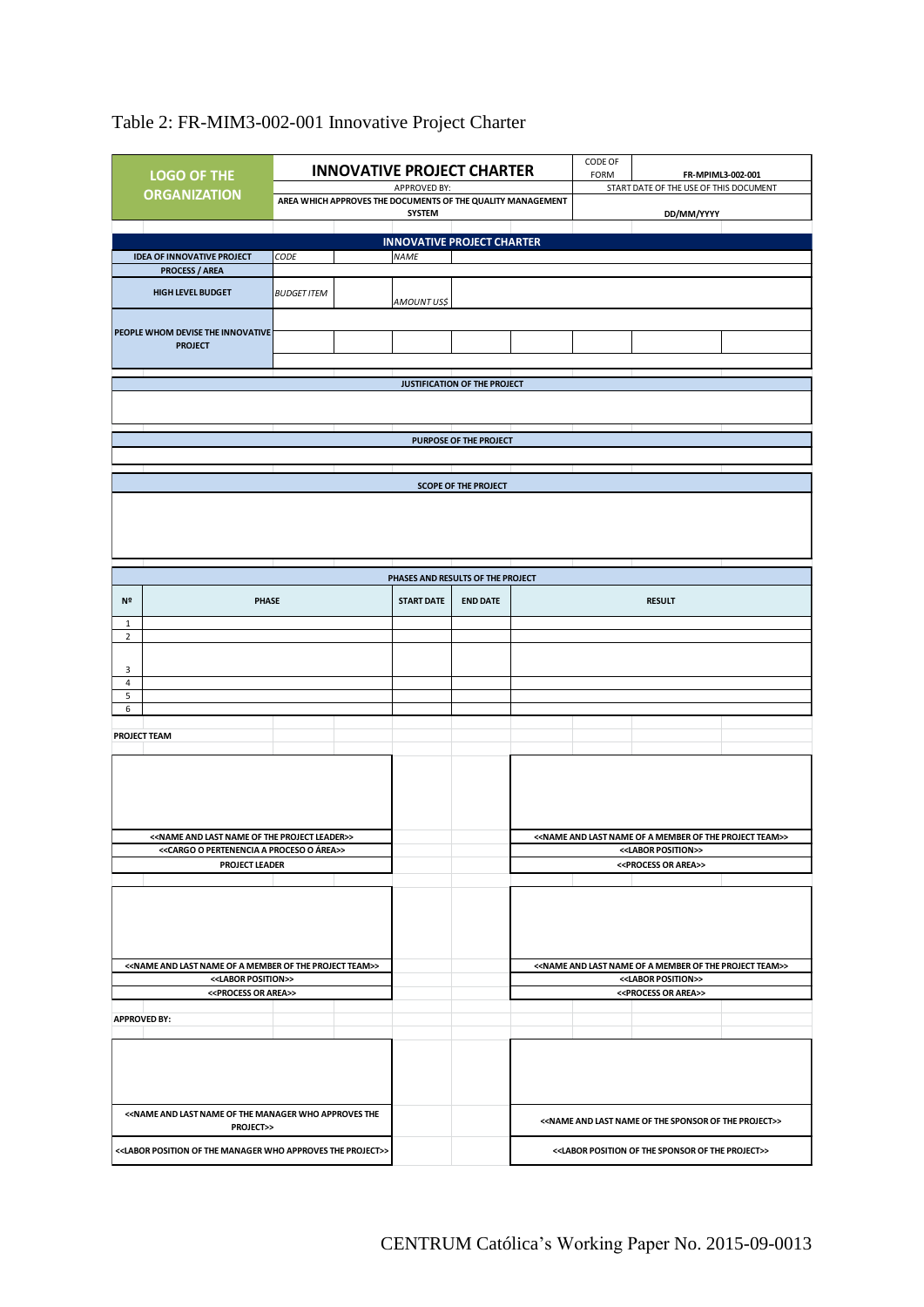| <b>LOGO OF THE</b><br><b>ORGANIZATION</b> |             |     | SCHEDULE OF THE INNOVATIVE PROJECT<br>AREA WHICH APPROVES THE DOCUMENTS OF THE QUALITY MANAGEMENT SYSTEM |                                                                              |     |                                           |            | <b>APPROVED BY:</b> |     |     |     |     |            |      | CODE<br>OF<br><b>FORM</b> |     | DD/MM/YYYY | FR-MPIML3-003-001<br><b>START DATE OF THE USE OF THIS DOCUMENT</b> |            |
|-------------------------------------------|-------------|-----|----------------------------------------------------------------------------------------------------------|------------------------------------------------------------------------------|-----|-------------------------------------------|------------|---------------------|-----|-----|-----|-----|------------|------|---------------------------|-----|------------|--------------------------------------------------------------------|------------|
|                                           |             |     |                                                                                                          |                                                                              |     | <b>SCHEDULE OF THE INNOVATIVE PROJECT</b> |            |                     |     |     |     |     |            |      |                           |     |            |                                                                    |            |
| <b>PROJECT</b>                            | <b>CODE</b> |     | <b>NAME</b>                                                                                              |                                                                              |     |                                           |            |                     |     |     |     |     |            |      |                           |     |            |                                                                    |            |
|                                           |             |     |                                                                                                          |                                                                              |     |                                           |            |                     |     |     |     |     |            |      |                           |     |            |                                                                    |            |
|                                           |             |     |                                                                                                          | 2015                                                                         |     |                                           |            |                     |     |     |     |     |            | 2016 |                           |     |            |                                                                    |            |
| PHASE / ACTIVITY                          | Jun         | Jul | Aug                                                                                                      | Sep                                                                          | Oct | <b>Nov</b>                                | <b>Dec</b> | Jan                 | Feb | Mar | Apr | May | <b>Jun</b> | Jul  | Aug                       | Sep | Oct        | <b>Nov</b>                                                         | <b>Dec</b> |
| PHASE 1: Name of the Phase 1              | $\ast$      |     |                                                                                                          |                                                                              |     |                                           |            |                     |     |     |     |     |            |      |                           |     |            |                                                                    |            |
| Activity 1.1 Name                         |             |     |                                                                                                          |                                                                              |     |                                           |            |                     |     |     |     |     |            |      |                           |     |            |                                                                    |            |
| Activity 1.2 Name                         |             |     |                                                                                                          |                                                                              |     |                                           |            |                     |     |     |     |     |            |      |                           |     |            |                                                                    |            |
| PHASE 2: Name of the Phase 2              |             |     |                                                                                                          |                                                                              |     |                                           |            |                     |     |     |     |     |            |      |                           |     |            |                                                                    |            |
| Activity 2.1 Name                         |             |     |                                                                                                          |                                                                              |     |                                           |            |                     |     |     |     |     |            |      |                           |     |            |                                                                    |            |
| Activity 2.2 Name                         |             |     |                                                                                                          |                                                                              |     |                                           |            |                     |     |     |     |     |            |      |                           |     |            |                                                                    |            |
| Activity 2.3 Name                         |             |     |                                                                                                          |                                                                              |     |                                           |            |                     |     |     |     |     |            |      |                           |     |            |                                                                    |            |
| $\cdots$                                  |             |     |                                                                                                          |                                                                              |     |                                           |            |                     |     |     |     |     |            |      |                           |     |            |                                                                    |            |
| PHASE 3: Name of the Phase 3              |             |     |                                                                                                          |                                                                              |     |                                           |            |                     |     |     |     |     |            |      |                           |     |            |                                                                    |            |
| Activity 3.1 Name                         |             |     |                                                                                                          |                                                                              |     |                                           |            |                     |     |     |     |     |            |      |                           |     |            |                                                                    |            |
| Activity 3.2 Name                         |             |     |                                                                                                          |                                                                              |     |                                           |            |                     |     |     |     |     |            |      |                           |     |            |                                                                    |            |
| Activity 3.3 Name                         |             |     |                                                                                                          |                                                                              |     |                                           |            |                     |     |     |     |     |            |      |                           |     |            |                                                                    |            |
| Activity 3.4 Name                         |             |     |                                                                                                          |                                                                              |     |                                           |            |                     |     |     |     |     |            |      |                           |     |            |                                                                    |            |
|                                           |             |     |                                                                                                          |                                                                              |     |                                           |            |                     |     |     |     |     |            |      |                           |     |            |                                                                    |            |
|                                           |             |     |                                                                                                          | < <name and="" last="" leader="" name="" of="" project="" the="">&gt;</name> |     | <b>PROJECT LEADER</b>                     |            |                     |     |     |     |     |            |      |                           |     |            |                                                                    |            |

### Table 3: FR-MIM3-003-001 Schedule of the Project

### Table 4: FR-MIM3-004-001 Budget of Outflows of the Innovative Project

|                                 |      |     |                                                                    |      |     |            |                                                                              |                     |     |     |     | <b>BUDGET OF INNOVATIVE PROJECT'S OUTFLOWS</b> |     |     | CODE OF<br><b>FORM</b> |     |            | FR-MPIML3-004-001                      |            |
|---------------------------------|------|-----|--------------------------------------------------------------------|------|-----|------------|------------------------------------------------------------------------------|---------------------|-----|-----|-----|------------------------------------------------|-----|-----|------------------------|-----|------------|----------------------------------------|------------|
| <b>LOGO OF THE ORGANIZATION</b> |      |     |                                                                    |      |     |            |                                                                              | <b>APPROVED BY:</b> |     |     |     |                                                |     |     |                        |     |            | START DATE OF THE USE OF THIS DOCUMENT |            |
|                                 |      |     | AREA WHICH APPROVES THE DOCUMENTS OF THE QUALITY MANAGEMENT SYSTEM |      |     |            |                                                                              |                     |     |     |     |                                                |     |     |                        |     | DD/MM/YYYY |                                        |            |
|                                 |      |     |                                                                    |      |     |            |                                                                              |                     |     |     |     |                                                |     |     |                        |     |            |                                        |            |
|                                 |      |     |                                                                    |      |     |            | <b>BUDGET OF INNOVATIVE PROJECT'S OUTFLOWS</b>                               |                     |     |     |     |                                                |     |     |                        |     |            |                                        |            |
| <b>PROJECT</b>                  | CODE |     | <b>NAME</b>                                                        |      |     |            |                                                                              |                     |     |     |     |                                                |     |     |                        |     |            |                                        |            |
|                                 |      |     |                                                                    |      |     |            |                                                                              |                     |     |     |     |                                                |     |     |                        |     |            |                                        |            |
|                                 |      |     |                                                                    | 2015 |     |            |                                                                              |                     |     |     |     |                                                |     |     | 2016                   |     |            |                                        |            |
| <b>TYPE OF OUTFLOW</b>          | Jun  | Jul | Aug                                                                | Sep  | Oct | <b>Nov</b> | <b>Dec</b>                                                                   | Jan                 | Feb | Mar | Apr | May                                            | Jun | Jul | Aug                    | Sep | Oct        | <b>Nov</b>                             | <b>Dec</b> |
| <b>ADDITIONAL INVESTMENTS</b>   |      |     |                                                                    |      |     |            |                                                                              |                     |     |     |     |                                                |     |     |                        |     |            |                                        |            |
|                                 |      |     |                                                                    |      |     |            |                                                                              |                     |     |     |     |                                                |     |     |                        |     |            |                                        |            |
|                                 |      |     |                                                                    |      |     |            |                                                                              |                     |     |     |     |                                                |     |     |                        |     |            |                                        |            |
|                                 |      |     |                                                                    |      |     |            |                                                                              |                     |     |     |     |                                                |     |     |                        |     |            |                                        |            |
|                                 |      |     |                                                                    |      |     |            |                                                                              |                     |     |     |     |                                                |     |     |                        |     |            |                                        |            |
|                                 |      |     |                                                                    |      |     |            |                                                                              |                     |     |     |     |                                                |     |     |                        |     |            |                                        |            |
| <b>ADDITIONAL EXPENSES</b>      |      |     |                                                                    |      |     |            |                                                                              |                     |     |     |     |                                                |     |     |                        |     |            |                                        |            |
|                                 |      |     |                                                                    |      |     |            |                                                                              |                     |     |     |     |                                                |     |     |                        |     |            |                                        |            |
|                                 |      |     |                                                                    |      |     |            |                                                                              |                     |     |     |     |                                                |     |     |                        |     |            |                                        |            |
|                                 |      |     |                                                                    |      |     |            |                                                                              |                     |     |     |     |                                                |     |     |                        |     |            |                                        |            |
|                                 |      |     |                                                                    |      |     |            |                                                                              |                     |     |     |     |                                                |     |     |                        |     |            |                                        |            |
|                                 |      |     |                                                                    |      |     |            |                                                                              |                     |     |     |     |                                                |     |     |                        |     |            |                                        |            |
|                                 |      |     |                                                                    |      |     |            |                                                                              |                     |     |     |     |                                                |     |     |                        |     |            |                                        |            |
|                                 |      |     |                                                                    |      |     |            |                                                                              |                     |     |     |     |                                                |     |     |                        |     |            |                                        |            |
|                                 |      |     |                                                                    |      |     |            |                                                                              |                     |     |     |     |                                                |     |     |                        |     |            |                                        |            |
|                                 |      |     |                                                                    |      |     |            |                                                                              |                     |     |     |     |                                                |     |     |                        |     |            |                                        |            |
|                                 |      |     |                                                                    |      |     |            | < <name and="" last="" leader="" name="" of="" project="" the="">&gt;</name> |                     |     |     |     |                                                |     |     |                        |     |            |                                        |            |
|                                 |      |     |                                                                    |      |     |            | <b>PROJECT LEADER</b>                                                        |                     |     |     |     |                                                |     |     |                        |     |            |                                        |            |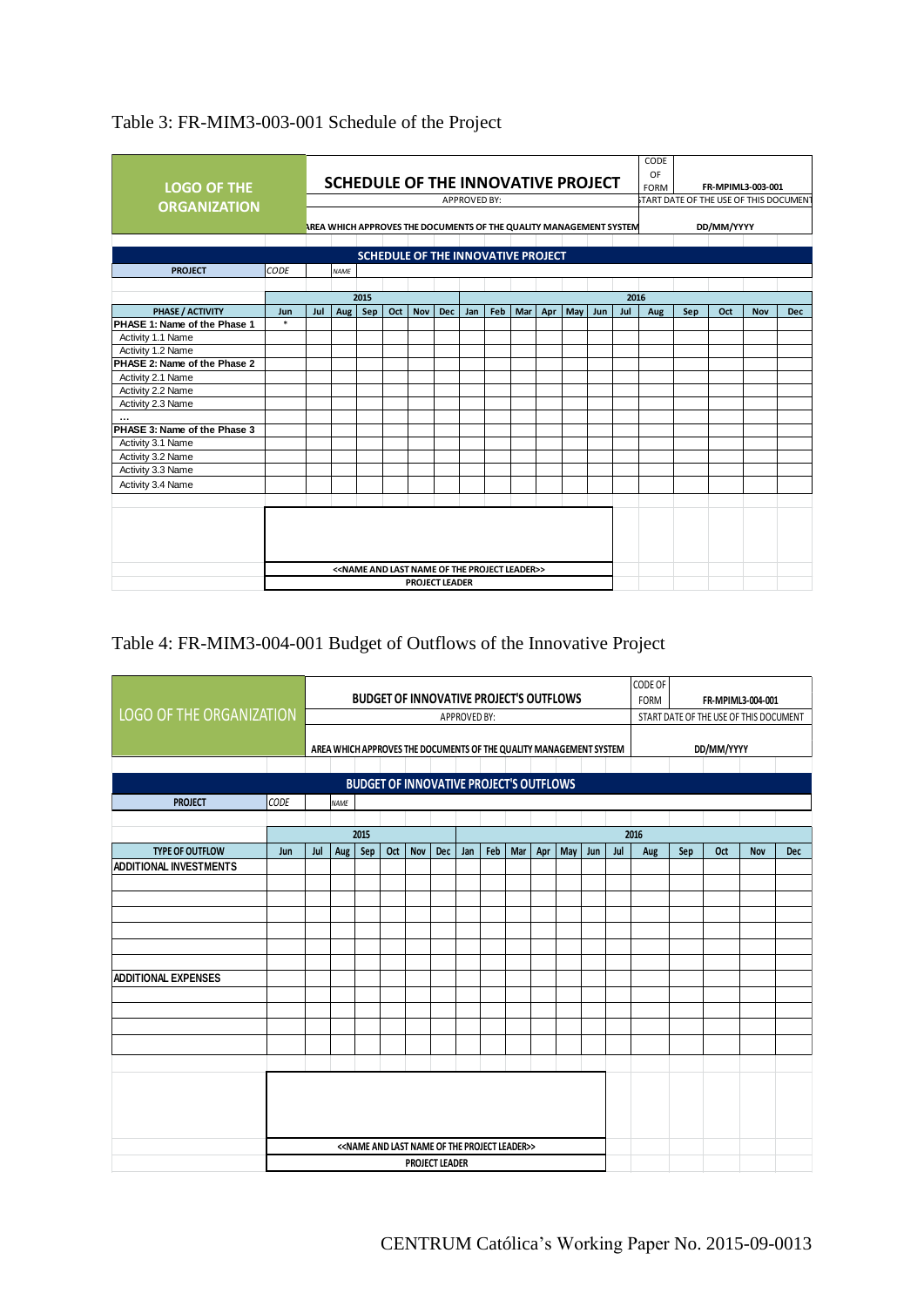|    | LOGO OF THE            |      |                                |                       |                                 | CONTROL OF CHANGES OF THE INNOVATIVE PROJECT CODE OF FORM          |                                                                              | FR-MPIML3-005-001                      |                                          |               |
|----|------------------------|------|--------------------------------|-----------------------|---------------------------------|--------------------------------------------------------------------|------------------------------------------------------------------------------|----------------------------------------|------------------------------------------|---------------|
|    | <b>ORGANIZATION</b>    |      |                                |                       | APPROVED BY:                    |                                                                    |                                                                              | START DATE OF THE USE OF THIS DOCUMENT |                                          |               |
|    |                        |      |                                |                       |                                 | AREA WHICH APPROVES THE DOCUMENTS OF THE QUALITY MANAGEMENT SYSTEM |                                                                              | DD/MM/YYYY                             |                                          |               |
|    |                        |      |                                |                       |                                 |                                                                    |                                                                              |                                        |                                          |               |
|    |                        |      |                                |                       |                                 | CONTROL OF CHANGES OF THE INNOVATIVE PROJECT                       |                                                                              |                                        |                                          |               |
|    | <b>PROJECT</b>         | CODE | <b>NAME</b>                    |                       |                                 |                                                                    |                                                                              |                                        |                                          |               |
|    |                        |      |                                |                       |                                 |                                                                    |                                                                              |                                        |                                          |               |
| Nº | <b>REALIZED CHANGE</b> |      | TYPE OF<br>CHANGE (S, T<br>óC) | <b>DATE OF CHANGE</b> | <b>DATE OF</b><br><b>RECORD</b> | DETAILED DESCRIPTION OF THE CHANGE                                 |                                                                              | <b>REASONS FOR THE CHANGE</b>          | <b>DOES AFFECT</b><br>COSTS?<br>(YES/NO) | AMOUNT (US\$) |
| 1  |                        |      |                                |                       |                                 |                                                                    |                                                                              |                                        |                                          |               |
| 2  |                        |      |                                |                       |                                 |                                                                    |                                                                              |                                        |                                          |               |
| 3  |                        |      |                                |                       |                                 |                                                                    |                                                                              |                                        |                                          |               |
| 4  |                        |      |                                |                       |                                 |                                                                    |                                                                              |                                        |                                          |               |
| 5  |                        |      |                                |                       |                                 |                                                                    |                                                                              |                                        |                                          |               |
|    | S: Change of the scope |      |                                |                       |                                 |                                                                    |                                                                              |                                        |                                          |               |
|    | T: Change of the time  |      |                                |                       |                                 |                                                                    |                                                                              |                                        |                                          |               |
|    | C: Change of the cost  |      |                                |                       |                                 |                                                                    |                                                                              |                                        |                                          |               |
|    |                        |      |                                |                       |                                 |                                                                    |                                                                              |                                        |                                          |               |
|    |                        |      |                                |                       |                                 |                                                                    | < <name and="" last="" leader="" name="" of="" project="" the="">&gt;</name> |                                        |                                          |               |
|    |                        |      |                                |                       |                                 |                                                                    | <b>PROJECT LEADER</b>                                                        |                                        |                                          |               |

### Table 5: FR-MIM3-005-001 Control of Changes of the Innovative Project

### Table 6: FR-MIM3-006-001 Communications Management of the Innovative Project

|    | LOGO OF THE         |                     | <b>COMMUNICATIONS MANAGEMENT OF THE INNOVATIVE PROJECT</b>         |             |                                                                              |                            |                                                            | <b>CODE OF FORM</b>                        |                   |                                                          | FR-MPIML3-006-001 |                                              |
|----|---------------------|---------------------|--------------------------------------------------------------------|-------------|------------------------------------------------------------------------------|----------------------------|------------------------------------------------------------|--------------------------------------------|-------------------|----------------------------------------------------------|-------------------|----------------------------------------------|
|    |                     |                     |                                                                    |             | APPROVED BY:                                                                 |                            |                                                            |                                            |                   | START DATE OF THE USE OF THIS DOCUMENT                   |                   |                                              |
|    | <b>ORGANIZATION</b> |                     | AREA WHICH APPROVES THE DOCUMENTS OF THE QUALITY MANAGEMENT SYSTEM |             |                                                                              |                            |                                                            |                                            |                   | DD/MM/YYYY                                               |                   |                                              |
|    |                     |                     |                                                                    |             |                                                                              |                            |                                                            |                                            |                   |                                                          |                   |                                              |
|    |                     |                     |                                                                    |             |                                                                              |                            | <b>COMMUNICATIONS MANAGEMENT OF THE INNOVATIVE PROJECT</b> |                                            |                   |                                                          |                   |                                              |
|    | <b>PROYECTO</b>     | <b>CODE</b>         |                                                                    | <b>NAME</b> |                                                                              |                            |                                                            |                                            |                   |                                                          |                   |                                              |
|    |                     |                     |                                                                    |             |                                                                              |                            |                                                            |                                            |                   |                                                          |                   |                                              |
| N° |                     | STAKEHOLDERS' GROUP |                                                                    |             |                                                                              | WHAT WILL BE COMMUNICATED? |                                                            | WHEN OR WITH WHICH<br><b>COMMUNICATED?</b> | FREQUENCY WILL BE | WHAT WILL BE THE MEDIA FOR THE<br><b>COMMUNICATIONS?</b> |                   | <b>WHERE WILL BE</b><br><b>COMMUNICATED?</b> |
| 1  |                     |                     |                                                                    |             |                                                                              |                            |                                                            |                                            |                   |                                                          |                   |                                              |
| 2  |                     |                     |                                                                    |             |                                                                              |                            |                                                            |                                            |                   |                                                          |                   |                                              |
| 3  |                     |                     |                                                                    |             |                                                                              |                            |                                                            |                                            |                   |                                                          |                   |                                              |
| 5  |                     |                     |                                                                    |             |                                                                              |                            |                                                            |                                            |                   |                                                          |                   |                                              |
|    |                     |                     |                                                                    |             |                                                                              |                            |                                                            |                                            |                   |                                                          |                   |                                              |
|    |                     |                     |                                                                    |             |                                                                              |                            |                                                            |                                            |                   |                                                          |                   |                                              |
|    |                     |                     |                                                                    |             |                                                                              |                            |                                                            |                                            |                   |                                                          |                   |                                              |
|    |                     |                     |                                                                    |             |                                                                              |                            |                                                            |                                            |                   |                                                          |                   |                                              |
|    |                     |                     |                                                                    |             |                                                                              |                            |                                                            |                                            |                   |                                                          |                   |                                              |
|    |                     |                     |                                                                    |             | < <name and="" last="" leader="" name="" of="" project="" the="">&gt;</name> |                            |                                                            |                                            |                   |                                                          |                   |                                              |
|    |                     |                     |                                                                    |             |                                                                              |                            | <b>PROJECT LEADER</b>                                      |                                            |                   |                                                          |                   |                                              |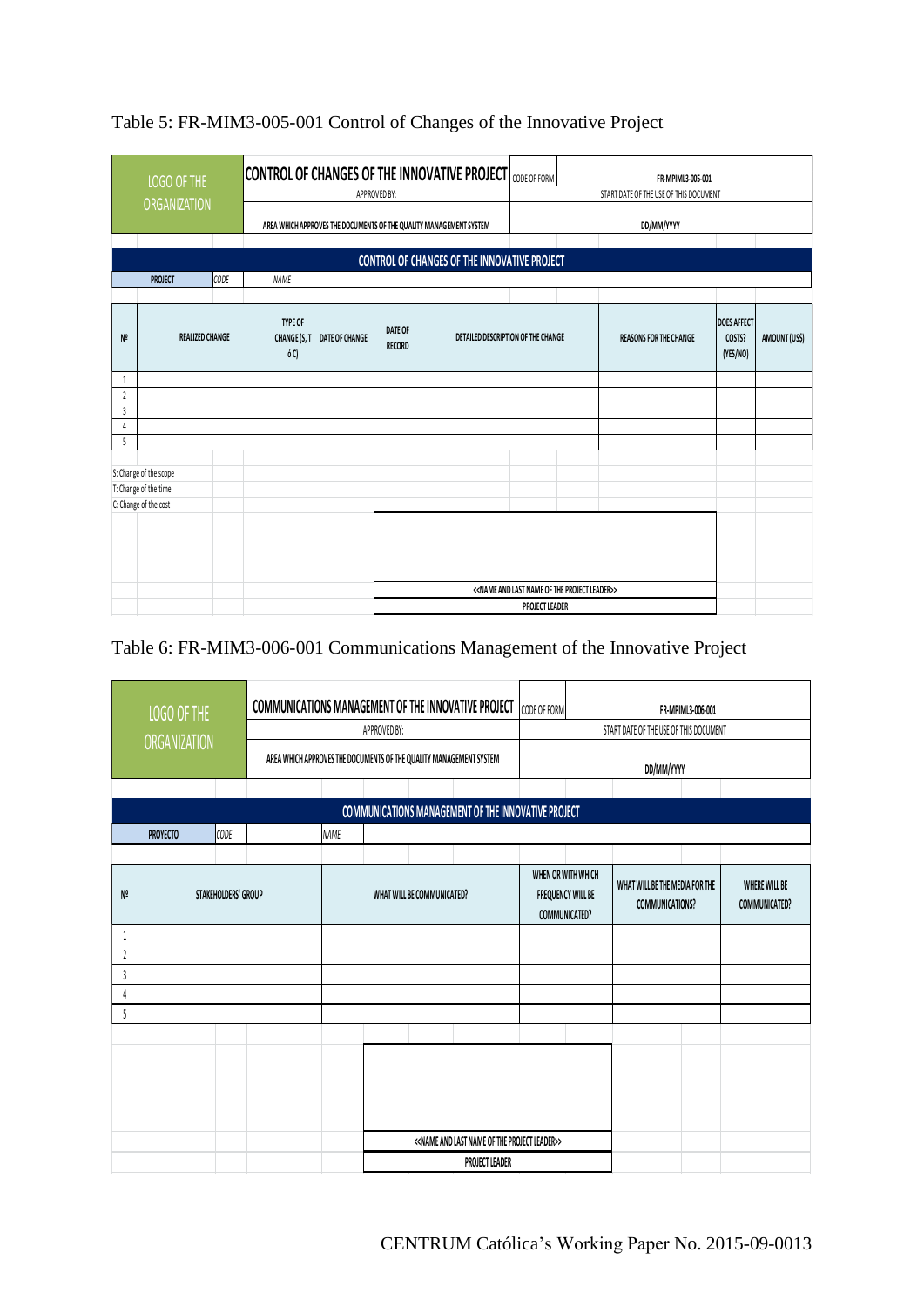|                | LOGO OF THE<br><b>ORGANIZATION</b> |             | RISK MANAGEMENT OF THE INNOVATIVE PROJECT<br>AREA WHICH APPROVES THE DOCUMENTS OF THE QUALITY MANAGEMENT SYSTEM | <b>APPROVED BY:</b>                                                          |                         |                                                | CODE OF<br>FORM | START DATE OF THE USE OF THIS DOCUMENT<br>DD/MM/YYYY      | FR-MPIML3-007-001 |                 |
|----------------|------------------------------------|-------------|-----------------------------------------------------------------------------------------------------------------|------------------------------------------------------------------------------|-------------------------|------------------------------------------------|-----------------|-----------------------------------------------------------|-------------------|-----------------|
|                |                                    |             |                                                                                                                 |                                                                              |                         | RISK MANAGEMENT OF THE INNOVATIVE PROJECT      |                 |                                                           |                   |                 |
|                | <b>PROJECT</b>                     | CODE        | <b>NAME</b>                                                                                                     |                                                                              |                         |                                                |                 |                                                           |                   |                 |
|                |                                    |             |                                                                                                                 |                                                                              |                         |                                                |                 |                                                           |                   |                 |
|                |                                    |             |                                                                                                                 |                                                                              |                         | ACTIONS FOR MITIGATING THE IMPACT OF THE RISKS |                 |                                                           |                   |                 |
| N <sup>2</sup> |                                    | <b>RISK</b> | <b>DETECTION DATE</b>                                                                                           |                                                                              | <b>CONCRETE ACTIONS</b> |                                                |                 | START DATE   FINISH DATE   RESPONSIBLE PERSON   % ADVANCE |                   | <b>COMMENTS</b> |
| 1              |                                    |             |                                                                                                                 |                                                                              |                         |                                                |                 |                                                           |                   |                 |
| $\overline{2}$ |                                    |             |                                                                                                                 |                                                                              |                         |                                                |                 |                                                           |                   |                 |
| 3              |                                    |             |                                                                                                                 |                                                                              |                         |                                                |                 |                                                           |                   |                 |
| 4<br>5         |                                    |             |                                                                                                                 |                                                                              |                         |                                                |                 |                                                           |                   |                 |
|                |                                    |             |                                                                                                                 |                                                                              |                         |                                                |                 |                                                           |                   |                 |
|                |                                    |             |                                                                                                                 |                                                                              |                         |                                                |                 |                                                           |                   |                 |
|                |                                    |             |                                                                                                                 | < <name and="" last="" leader="" name="" of="" project="" the="">&gt;</name> |                         |                                                |                 |                                                           |                   |                 |
|                |                                    |             |                                                                                                                 |                                                                              |                         | <b>PROJECT LEADER</b>                          |                 |                                                           |                   |                 |

### Table 7: FR-MIM3-007-001 Risks Management of the Innovative Project

Table 8: FR-MIM3-008-001 Template of the Project Management Plan – Table of Contents

#### **TABLE OF CONTENTS**

| INTEGRATION MANAGEMENT OF THE INNOVATIVE PROJECT A THE ASSESSMENT OF THE INNOVATIVE PROJECT<br>3. |
|---------------------------------------------------------------------------------------------------|
|                                                                                                   |
|                                                                                                   |
|                                                                                                   |
|                                                                                                   |
|                                                                                                   |
|                                                                                                   |
|                                                                                                   |
|                                                                                                   |
|                                                                                                   |
|                                                                                                   |
|                                                                                                   |
|                                                                                                   |
|                                                                                                   |
|                                                                                                   |
|                                                                                                   |
|                                                                                                   |
|                                                                                                   |
|                                                                                                   |
|                                                                                                   |
|                                                                                                   |
|                                                                                                   |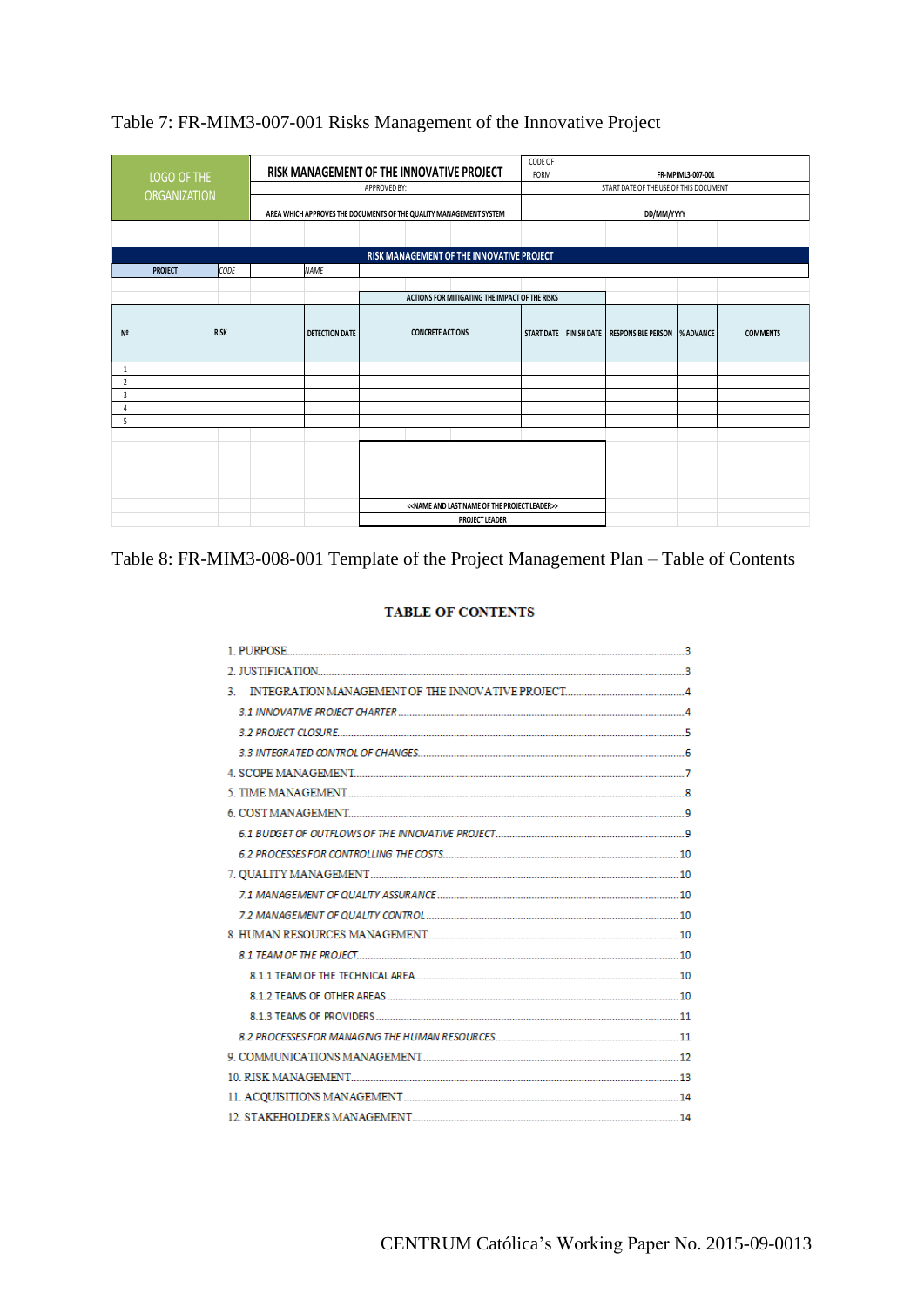# Table 9: FR-MIM3-009-001 Technical Evaluation of the Project

|                            | TECHNICAL EVALUATION OF THE INNOVATIVE        |  |                                                |                                                               |                                             |                 |
|----------------------------|-----------------------------------------------|--|------------------------------------------------|---------------------------------------------------------------|---------------------------------------------|-----------------|
|                            |                                               |  |                                                |                                                               |                                             |                 |
| LOGO OF THE                | <b>PROJECT</b>                                |  | CODE OF FORM                                   |                                                               | FR-MPIML3-009-001                           |                 |
| <b>ORGANIZATION</b>        | <b>APPROVED BY:</b>                           |  | START DATE OF THE USE OF THIS DOCUMENT         |                                                               |                                             |                 |
|                            | AREA WHICH APPROVES THE DOCUMENTS OF          |  |                                                |                                                               |                                             |                 |
|                            | THE QUALITY MANAGEMENT SYSTEM                 |  |                                                | DD/MM/YYYY                                                    |                                             |                 |
|                            |                                               |  |                                                |                                                               |                                             |                 |
|                            |                                               |  | TECHNICAL EVALUATION OF THE INNOVATIVE PROJECT |                                                               |                                             |                 |
|                            | <b>FACTOR OF EVALUATION</b>                   |  | <b>JUSTIFICATION</b>                           | <b>WEIGHT OF THE</b><br><b>FACTOR OF</b><br><b>EVALUATION</b> | <b>OBTAINED</b><br><b>SCORE (1 -&gt; 5)</b> | <b>SUBTOTAL</b> |
|                            |                                               |  |                                                |                                                               |                                             | $\mathbf 0$     |
|                            |                                               |  |                                                |                                                               |                                             | $\mathbf 0$     |
|                            |                                               |  |                                                |                                                               |                                             | $\bf 0$         |
|                            |                                               |  |                                                |                                                               |                                             | $\mathbf 0$     |
|                            |                                               |  |                                                |                                                               |                                             | $\mathbf 0$     |
|                            |                                               |  |                                                |                                                               |                                             | $\mathbf 0$     |
|                            |                                               |  |                                                |                                                               |                                             | $\mathbf 0$     |
|                            |                                               |  |                                                |                                                               |                                             | $\mathbf 0$     |
|                            |                                               |  |                                                |                                                               |                                             | $\mathbf 0$     |
|                            |                                               |  |                                                |                                                               |                                             | $\mathbf 0$     |
|                            |                                               |  |                                                |                                                               |                                             | $\mathbf 0$     |
|                            |                                               |  |                                                |                                                               | <b>TOTAL</b>                                | $\mathbf 0$     |
|                            |                                               |  |                                                |                                                               |                                             |                 |
| APPROVED (Y = YES, N = NO) |                                               |  |                                                |                                                               |                                             |                 |
|                            |                                               |  |                                                |                                                               |                                             |                 |
| <b>COMMENTS</b>            |                                               |  |                                                |                                                               |                                             |                 |
|                            |                                               |  |                                                |                                                               |                                             |                 |
|                            |                                               |  |                                                |                                                               |                                             |                 |
|                            |                                               |  |                                                |                                                               |                                             |                 |
|                            | << NAME AND LAST NAME OF THE PROJECT LEADER>> |  |                                                |                                                               |                                             |                 |
|                            | <b>PROJECT LEADER</b>                         |  |                                                |                                                               |                                             |                 |
|                            |                                               |  |                                                |                                                               |                                             |                 |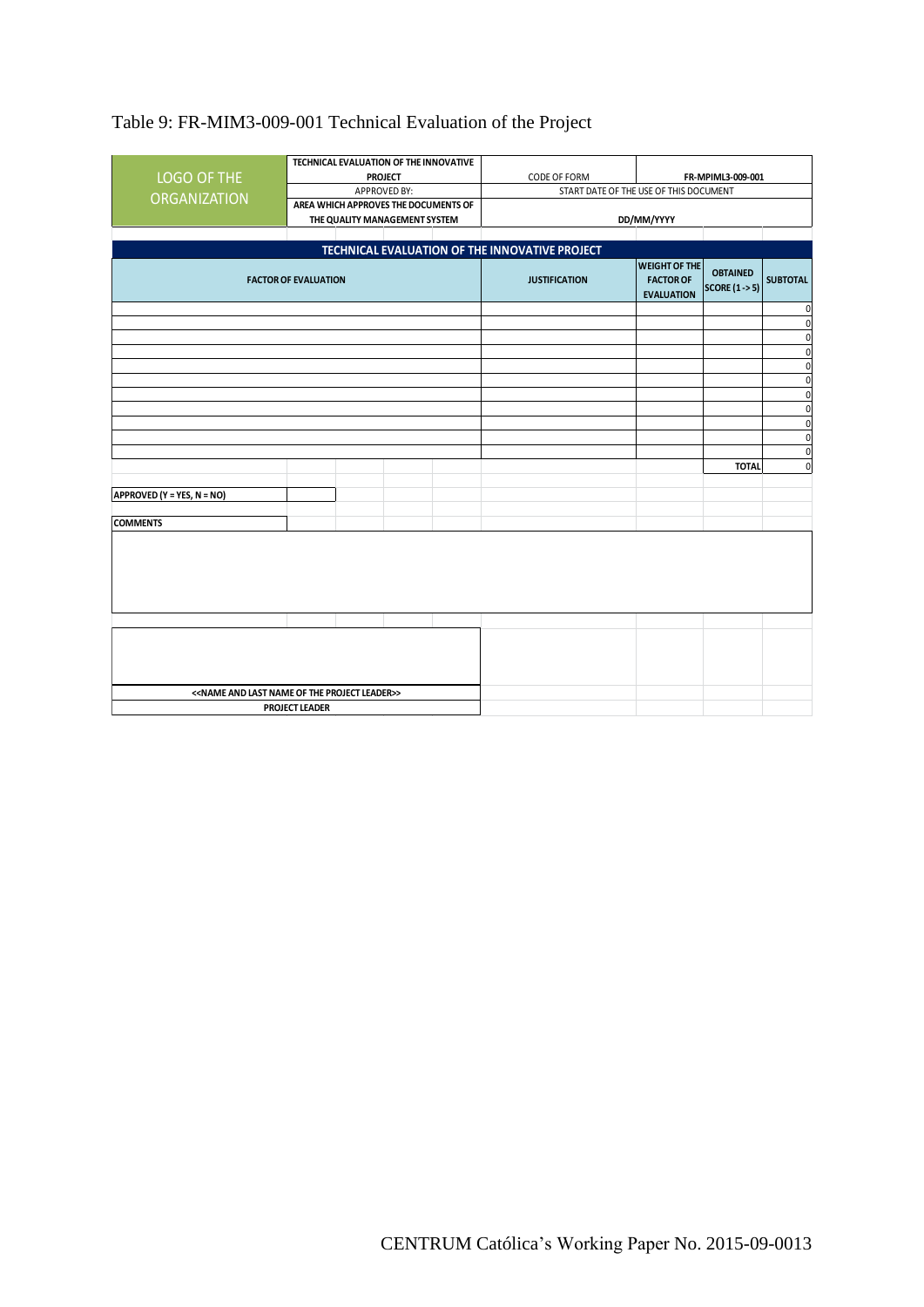|                                |       |                   |          | FINANCIAL EVALUATION OF THE INNOVATIVE PROJECT   |   |   |   | CODE OF<br>FORM                                                          |   |            | FR-MPIML3-010-001                      |   |                 |
|--------------------------------|-------|-------------------|----------|--------------------------------------------------|---|---|---|--------------------------------------------------------------------------|---|------------|----------------------------------------|---|-----------------|
| LOGO OF THE                    |       |                   |          | <b>APPROVED BY:</b>                              |   |   |   |                                                                          |   |            | START DATE OF THE USE OF THIS DOCUMENT |   |                 |
| <b>ORGANIZATION</b>            |       |                   |          | AREA WHICH APPROVES THE DOCUMENTS OF THE QUALITY |   |   |   |                                                                          |   |            |                                        |   |                 |
|                                |       |                   |          | <b>MANAGEMENT SYSTEM</b>                         |   |   |   |                                                                          |   | DD/MM/YYYY |                                        |   |                 |
|                                |       |                   |          |                                                  |   |   |   | FINANCIAL EVALUATION OF THE INNOVATIVE PROJECT                           |   |            |                                        |   |                 |
|                                |       | Period 0 Period 1 | Period 2 |                                                  |   |   |   | Period 3 Period 4 Period 5 Period 6 Period 7 Period 8 Period 9 Period 10 |   |            |                                        |   | <b>Period N</b> |
| <b>ADDITIONAL INFLOWS</b>      |       |                   |          |                                                  |   |   |   |                                                                          |   |            |                                        |   |                 |
| <b>Additional Inflows</b>      |       |                   |          |                                                  |   |   |   |                                                                          |   |            |                                        |   |                 |
|                                |       |                   |          |                                                  |   |   |   |                                                                          |   |            |                                        |   |                 |
| <b>Savings</b>                 |       |                   |          |                                                  |   |   |   |                                                                          |   |            |                                        |   |                 |
|                                |       |                   |          |                                                  |   |   |   |                                                                          |   |            |                                        |   |                 |
| <b>TOTAL</b>                   |       | 0                 | 0        | 0                                                | 0 | 0 | 0 | 0                                                                        | 0 | 0          | 0                                      | 0 | 0               |
|                                |       |                   |          |                                                  |   |   |   |                                                                          |   |            |                                        |   |                 |
| <b>ADDITIONAL OUTFLOWS</b>     |       |                   |          |                                                  |   |   |   |                                                                          |   |            |                                        |   |                 |
| <b>Additional Investments</b>  |       |                   |          |                                                  |   |   |   |                                                                          |   |            |                                        |   |                 |
| <b>Hardware Acquisition</b>    |       |                   |          |                                                  |   |   |   |                                                                          |   |            |                                        |   |                 |
|                                |       |                   |          |                                                  |   |   |   |                                                                          |   |            |                                        |   |                 |
| <b>Software Acquisition</b>    |       |                   |          |                                                  |   |   |   |                                                                          |   |            |                                        |   |                 |
|                                |       |                   |          |                                                  |   |   |   |                                                                          |   |            |                                        |   |                 |
| <b>Instalation</b>             |       |                   |          |                                                  |   |   |   |                                                                          |   |            |                                        |   |                 |
|                                |       |                   |          |                                                  |   |   |   |                                                                          |   |            |                                        |   |                 |
| Infrastructure                 |       |                   |          |                                                  |   |   |   |                                                                          |   |            |                                        |   |                 |
| <b>Furniture and Equipment</b> |       |                   |          |                                                  |   |   |   |                                                                          |   |            |                                        |   |                 |
|                                |       |                   |          |                                                  |   |   |   |                                                                          |   |            |                                        |   |                 |
| <b>Additional Expenses</b>     |       |                   |          |                                                  |   |   |   |                                                                          |   |            |                                        |   |                 |
| Personnel                      |       |                   |          |                                                  |   |   |   |                                                                          |   |            |                                        |   |                 |
|                                |       |                   |          |                                                  |   |   |   |                                                                          |   |            |                                        |   |                 |
| Advertising                    |       |                   |          |                                                  |   |   |   |                                                                          |   |            |                                        |   |                 |
|                                |       |                   |          |                                                  |   |   |   |                                                                          |   |            |                                        |   |                 |
| <b>Training</b>                |       |                   |          |                                                  |   |   |   |                                                                          |   |            |                                        |   |                 |
|                                |       |                   |          |                                                  |   |   |   |                                                                          |   |            |                                        |   |                 |
| Support                        |       |                   |          |                                                  |   |   |   |                                                                          |   |            |                                        |   |                 |
|                                |       |                   |          |                                                  |   |   |   |                                                                          |   |            |                                        |   |                 |
| Maintenance                    |       |                   |          |                                                  |   |   |   |                                                                          |   |            |                                        |   |                 |
|                                |       |                   |          |                                                  |   |   |   |                                                                          |   |            |                                        |   |                 |
| <b>Inactivated Time</b>        |       |                   |          |                                                  |   |   |   |                                                                          |   |            |                                        |   |                 |
|                                |       |                   |          |                                                  |   |   |   |                                                                          |   |            |                                        |   |                 |
| <b>Space and Energy</b>        |       |                   |          |                                                  |   |   |   |                                                                          |   |            |                                        |   |                 |
|                                |       |                   |          |                                                  |   |   |   |                                                                          |   |            |                                        |   |                 |
| <b>TOTAL</b>                   | 0     | $\pmb{0}$         | 0        | 0                                                | 0 | 0 | 0 | 0                                                                        | 0 | 0          | 0                                      | 0 | 0               |
| <b>NET FLOW</b>                | 0     | 0                 | 0        | 0                                                | 0 | 0 | 0 | 0                                                                        | 0 | 0          | 0                                      | 0 | 0               |
|                                |       |                   |          |                                                  |   |   |   |                                                                          |   |            |                                        |   |                 |
| Discount rate                  | $0\%$ |                   | Comments |                                                  |   |   |   |                                                                          |   |            |                                        |   |                 |
|                                |       |                   |          |                                                  |   |   |   |                                                                          |   |            |                                        |   |                 |
|                                |       |                   |          |                                                  |   |   |   |                                                                          |   |            |                                        |   |                 |
| NPV (Net Present Value)        |       |                   |          |                                                  |   |   |   |                                                                          |   |            |                                        |   |                 |
|                                | 0     |                   |          |                                                  |   |   |   |                                                                          |   |            |                                        |   |                 |
| APPROVED (Y = Yes, N = No)     |       |                   |          |                                                  |   |   |   |                                                                          |   |            |                                        |   |                 |

# Table 10: FR-MIM3-010-001 Financial Evaluation of the Project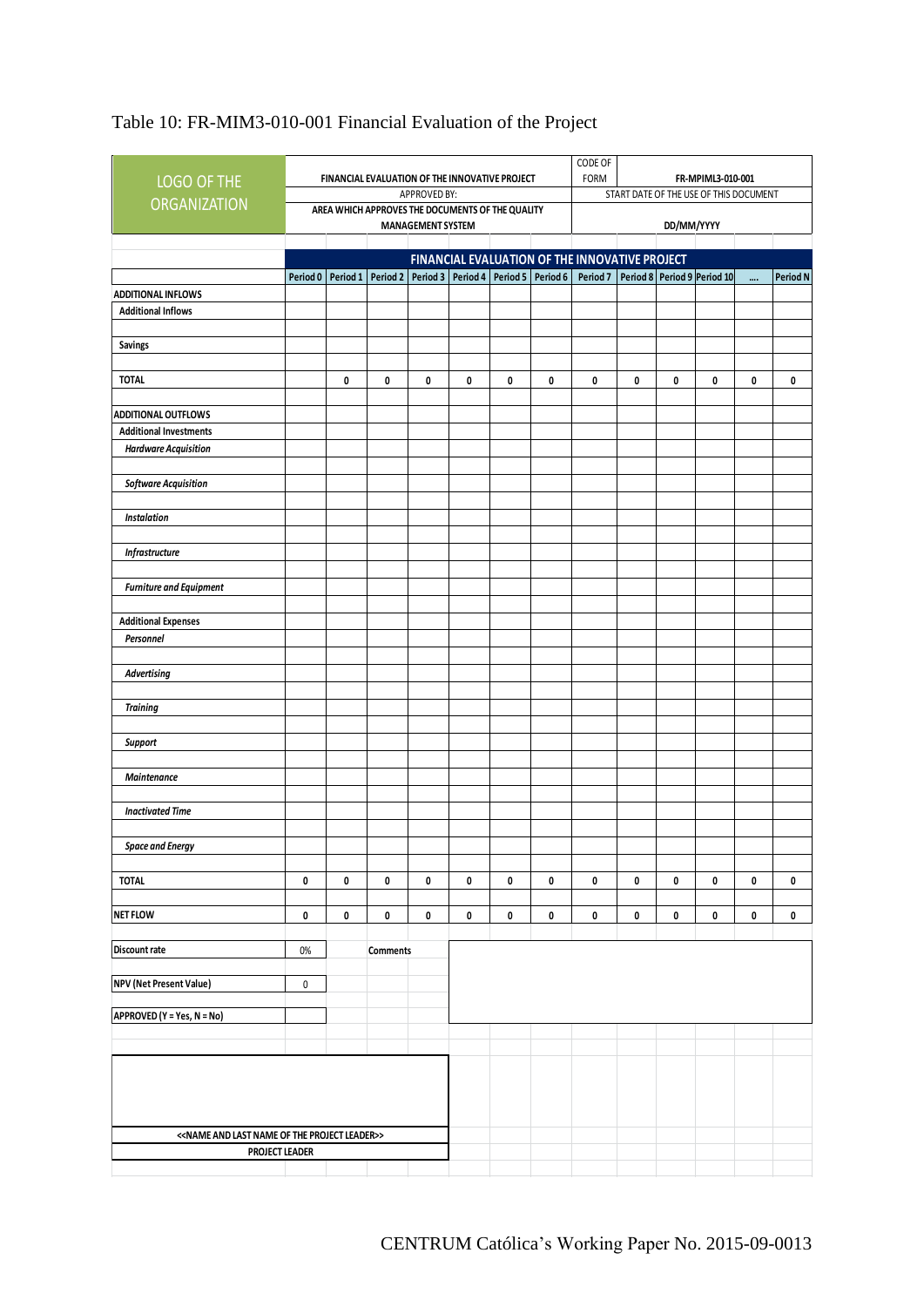|                                     |       | <b>REGISTRATION OF LEARNED LESSONS</b>                             |                                           |                    |                                                                              | CODE OF     |                                        |  |
|-------------------------------------|-------|--------------------------------------------------------------------|-------------------------------------------|--------------------|------------------------------------------------------------------------------|-------------|----------------------------------------|--|
| LOGO OF THE                         |       |                                                                    |                                           |                    |                                                                              | <b>FORM</b> | FR-MPIML3-011-001                      |  |
| <b>ORGANIZATION</b>                 |       |                                                                    | <b>APPROVED BY:</b>                       |                    |                                                                              |             | START DATE OF THE USE OF THIS DOCUMENT |  |
|                                     |       | AREA WHICH APPROVES THE DOCUMENTS OF THE QUALITY MANAGEMENT SYSTEM |                                           |                    |                                                                              |             | DD/MM/YYYY                             |  |
|                                     |       |                                                                    |                                           |                    |                                                                              |             |                                        |  |
|                                     |       |                                                                    | <b>REGISTRATION OF LEARNED LESSONS</b>    |                    |                                                                              |             |                                        |  |
| <b>PROJECT</b>                      | CODE  |                                                                    | <b>NAME</b>                               |                    |                                                                              |             |                                        |  |
|                                     |       |                                                                    | GLOBAL ACCOMPLISHMENT OF THE PROJECT PLAN |                    |                                                                              |             |                                        |  |
|                                     |       |                                                                    |                                           |                    |                                                                              |             |                                        |  |
| ACCOMPLISHMENT OF THE PLANNED SCOPE |       |                                                                    | ACCOMPLISHMENT OF THE PLANNED<br>COST     |                    |                                                                              |             |                                        |  |
| ACCOMPLISHMENT OF THE PLANNED TIME  |       |                                                                    | ACCOMPLISHMENT OF THE PLANNED<br>QUALITY  |                    |                                                                              |             |                                        |  |
|                                     |       |                                                                    |                                           |                    |                                                                              |             |                                        |  |
|                                     |       |                                                                    | <b>LEARNED LESSONS IN EACH PHASE</b>      |                    |                                                                              |             |                                        |  |
|                                     | PHASE |                                                                    |                                           |                    | ASPECTS WHICH CONTRIBUTED TO THE SUCCESS OF THE                              |             | ASPECTS WHOSE DIDN'T CONTRIBUTE TO THE |  |
|                                     |       |                                                                    |                                           | PROJECT MANAGEMENT |                                                                              |             | SUCCESS OF THE PROJECT MANAGEMENT      |  |
|                                     |       |                                                                    |                                           |                    |                                                                              |             |                                        |  |
|                                     |       |                                                                    |                                           |                    |                                                                              |             |                                        |  |
|                                     |       |                                                                    |                                           |                    |                                                                              |             |                                        |  |
|                                     |       |                                                                    |                                           |                    |                                                                              |             |                                        |  |
|                                     |       |                                                                    |                                           |                    |                                                                              |             |                                        |  |
|                                     |       |                                                                    |                                           |                    |                                                                              |             |                                        |  |
|                                     |       |                                                                    |                                           |                    |                                                                              |             |                                        |  |
|                                     |       |                                                                    |                                           |                    |                                                                              |             |                                        |  |
|                                     |       |                                                                    |                                           |                    |                                                                              |             |                                        |  |
|                                     |       |                                                                    |                                           |                    |                                                                              |             |                                        |  |
|                                     |       |                                                                    |                                           |                    |                                                                              |             |                                        |  |
|                                     |       |                                                                    |                                           |                    |                                                                              |             |                                        |  |
|                                     |       |                                                                    |                                           |                    |                                                                              |             |                                        |  |
|                                     |       |                                                                    |                                           |                    |                                                                              |             |                                        |  |
|                                     |       |                                                                    |                                           |                    |                                                                              |             |                                        |  |
|                                     |       |                                                                    |                                           |                    | < <name and="" last="" leader="" name="" of="" project="" the="">&gt;</name> |             |                                        |  |
|                                     |       |                                                                    |                                           |                    | <b>PROJECT LEADER</b>                                                        |             |                                        |  |

### Table 11: FR-MIM3-011-001 Registration of Innovative Project's Learned Lessons

# Table 12: FR-MIM3-012-001 Yellow Pages of the Project

| LOGO OF THE<br><b>ORGANIZATION</b> | YELLOW PAGES OF THE INNOVATIVE PROJECT<br>AREA WHICH APPROVES THE DOCUMENTS OF THE QUALITY MANAGEMENT SYSTEM | <b>APPROVED BY:</b> |                                                                              | CODE OF FORM          | FR-MPIML3-012-001<br>START DATE OF THE USE OF THIS DOCUMENT |  |
|------------------------------------|--------------------------------------------------------------------------------------------------------------|---------------------|------------------------------------------------------------------------------|-----------------------|-------------------------------------------------------------|--|
|                                    |                                                                                                              |                     |                                                                              |                       | DD/MM/YYYY                                                  |  |
|                                    |                                                                                                              |                     |                                                                              |                       |                                                             |  |
| <b>PROJECT</b>                     | CODE                                                                                                         | <b>NAME</b>         | YELLOW PAGES OF THE INNOVATIVE PROJECT                                       |                       |                                                             |  |
|                                    |                                                                                                              |                     |                                                                              |                       |                                                             |  |
|                                    |                                                                                                              |                     | EXPERT PEOPLE PER EACH PHASE AND ACTIVITY OF THE PROJECT                     |                       |                                                             |  |
| <b>PHASE</b>                       | <b>ACTIVITY</b>                                                                                              |                     | NAME AND LAST NAME OF THE EXPERT<br><b>PERSON</b>                            |                       | <b>ENTITY IN WHICH THE EXPERT PERSON WORKS</b>              |  |
|                                    |                                                                                                              |                     |                                                                              |                       |                                                             |  |
|                                    |                                                                                                              |                     |                                                                              |                       |                                                             |  |
|                                    |                                                                                                              |                     |                                                                              |                       |                                                             |  |
|                                    |                                                                                                              |                     |                                                                              |                       |                                                             |  |
|                                    |                                                                                                              |                     |                                                                              |                       |                                                             |  |
|                                    |                                                                                                              |                     |                                                                              |                       |                                                             |  |
|                                    |                                                                                                              |                     |                                                                              |                       |                                                             |  |
|                                    |                                                                                                              |                     |                                                                              |                       |                                                             |  |
|                                    |                                                                                                              |                     |                                                                              |                       |                                                             |  |
|                                    |                                                                                                              |                     |                                                                              |                       |                                                             |  |
|                                    |                                                                                                              |                     |                                                                              |                       |                                                             |  |
|                                    |                                                                                                              |                     |                                                                              |                       |                                                             |  |
|                                    |                                                                                                              |                     | < <name and="" last="" leader="" name="" of="" project="" the="">&gt;</name> |                       |                                                             |  |
|                                    |                                                                                                              |                     |                                                                              | <b>PROJECT LEADER</b> |                                                             |  |

 $\overline{\mathsf{T}}$ 

 $\top$ 

٦